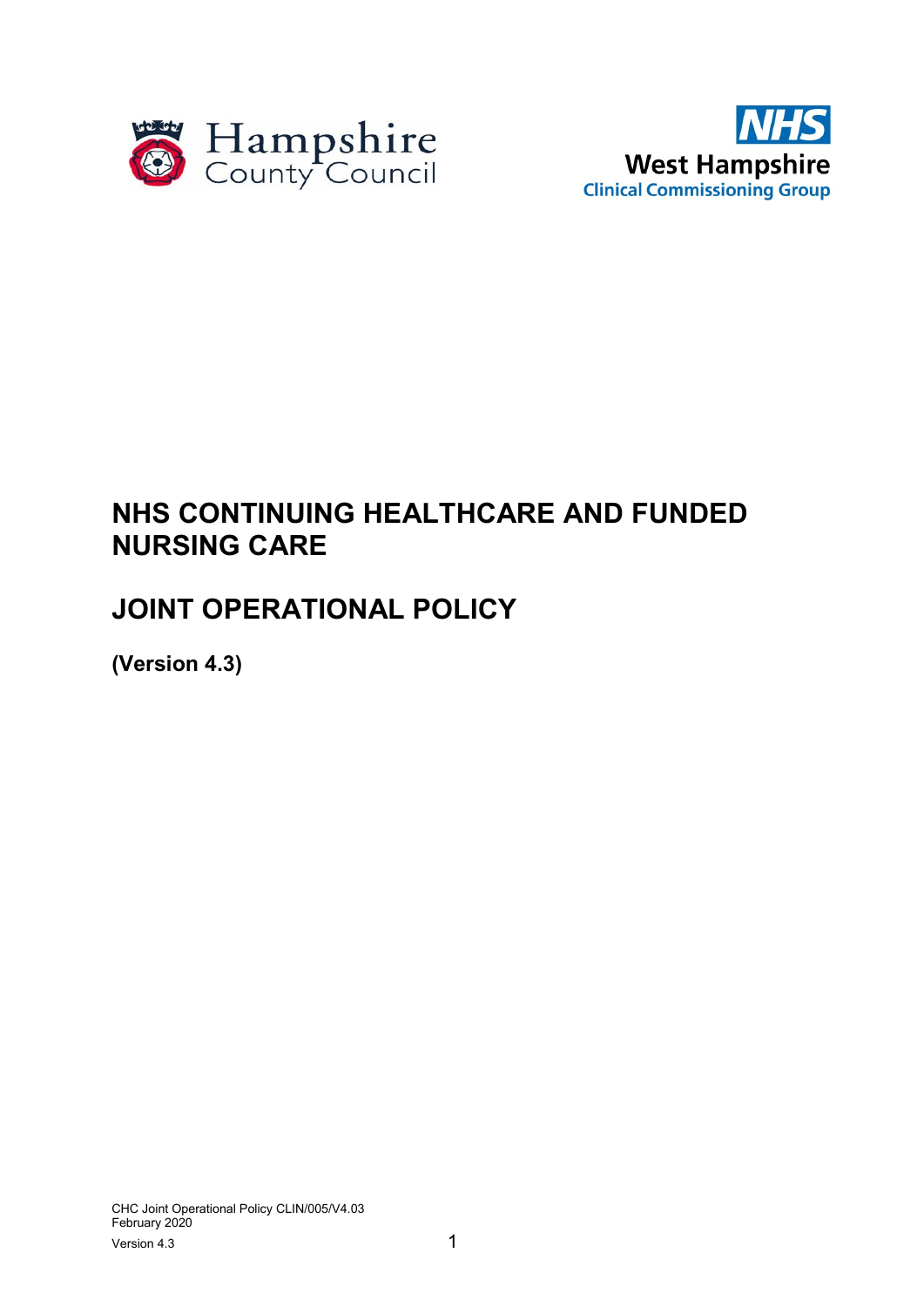| Subject and version number of<br>document:               | Continuing Health Care (CHC) and Funded<br>Nursing Care (FNC) Joint Operational Policy<br>Version 4.3                                                                                                                                                                                                                                                                                                                                                                       |
|----------------------------------------------------------|-----------------------------------------------------------------------------------------------------------------------------------------------------------------------------------------------------------------------------------------------------------------------------------------------------------------------------------------------------------------------------------------------------------------------------------------------------------------------------|
| Serial number:                                           | CLIN/005/V4.03<br>NB This is a Hampshire policy, however the<br>serial number applies to West Hampshire Clinical<br>Commissioning Group document register only.                                                                                                                                                                                                                                                                                                             |
| <b>Operative date:</b>                                   | This policy has been in operation since 2012                                                                                                                                                                                                                                                                                                                                                                                                                                |
| <b>Review and updated:</b>                               | November 2014, October 2016, November 2017,<br>July 2019 and February 2020                                                                                                                                                                                                                                                                                                                                                                                                  |
| <b>Author:</b>                                           | <b>Associate Director: NHS Continuing Healthcare</b><br>and Placements                                                                                                                                                                                                                                                                                                                                                                                                      |
| <b>CCG owner:</b>                                        | Ellen McNicholas, Director of Quality & Nursing<br>(Board Nurse)                                                                                                                                                                                                                                                                                                                                                                                                            |
| Links to other policies:                                 | <b>Commissioning Policy for Adult Continuing</b><br>Healthcare                                                                                                                                                                                                                                                                                                                                                                                                              |
| <b>Review date:</b>                                      | February 2022                                                                                                                                                                                                                                                                                                                                                                                                                                                               |
| For action by:                                           | The Joint Continuing Healthcare Operational<br>Policy is aimed at the West Hampshire Clinical<br><b>Commissioning Group Continuing Healthcare</b><br><b>Team and Hampshire County Council</b>                                                                                                                                                                                                                                                                               |
| <b>Policy statement:</b>                                 | The Operational Policy for NHS Continuing<br>Healthcare (CHC) and Funded Nursing Care<br>(FNC) details the process for referring, assessing<br>and agreeing eligibility for NHS CHC and for<br>providing that care. This policy ensures that the<br>model and processes are consistent, robust and<br>are compliant with the timeframes outline by the<br><b>National Framework for NHS Continuing</b><br>Healthcare and NHS Funded Nursing Care<br>October 2018 (Revised). |
| <b>Responsibility for dissemination</b><br>to new staff: | Line Managers, Continuing Healthcare Team<br>Hampshire County Council (HCC) - Continuing<br><b>Healthcare Team</b>                                                                                                                                                                                                                                                                                                                                                          |
| <b>Mechanisms for dissemination:</b>                     | All new and revised policies are published on the<br>CCG website and are promoted through the<br>CCG internal staff newsletter. To be added to<br><b>HCC Social Care Practice Manual.</b>                                                                                                                                                                                                                                                                                   |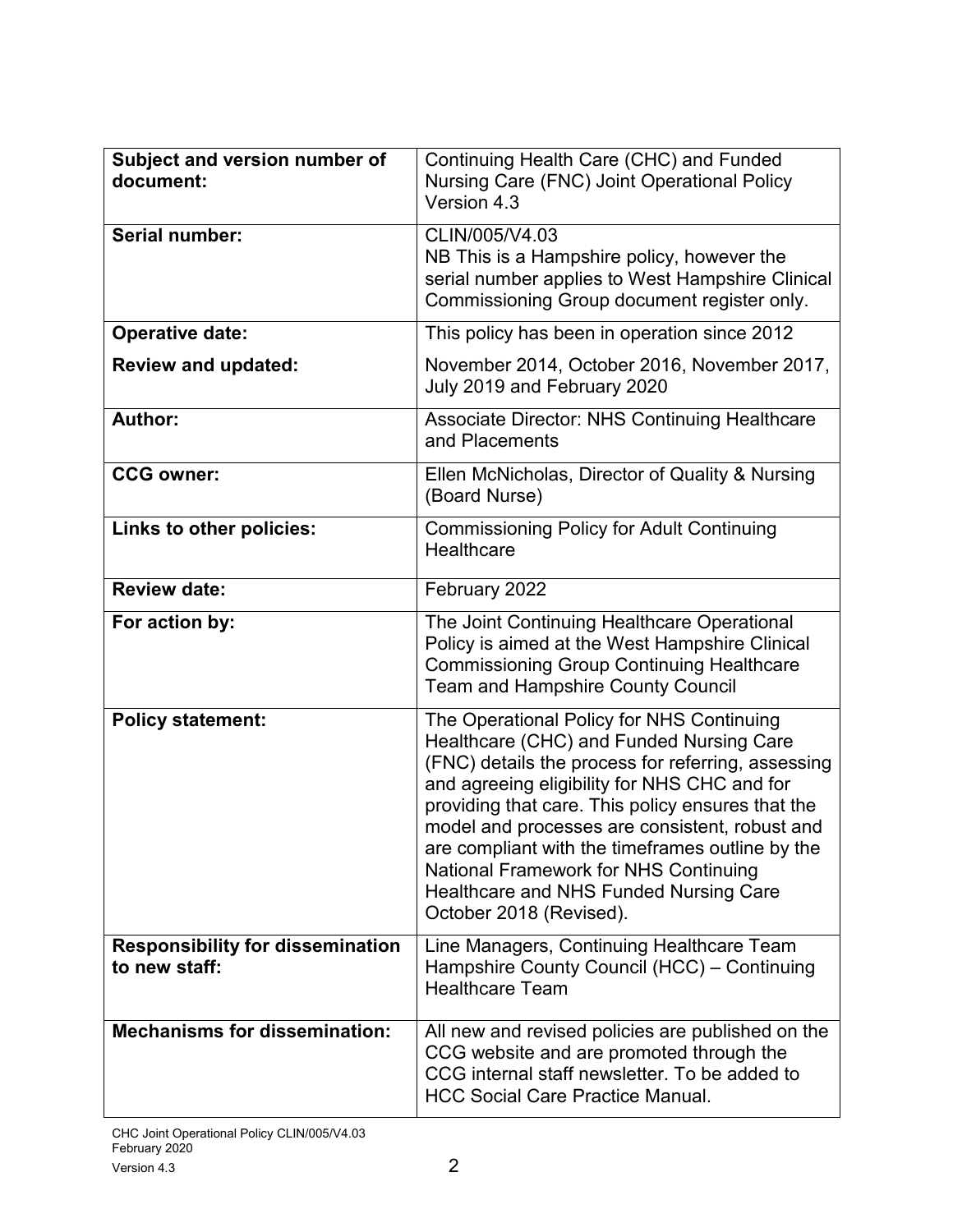| <b>Training implications:</b>                                   | All staff provided with training and competencies<br>assessed                                                                                                                                                  |
|-----------------------------------------------------------------|----------------------------------------------------------------------------------------------------------------------------------------------------------------------------------------------------------------|
| <b>Resource implications:</b>                                   | There are no additional resource implications in<br>relation to this policy.                                                                                                                                   |
| <b>Further details and additional</b><br>copies available from: | Head of NHS Continuing Healthcare and Funded<br><b>Nursing Care</b>                                                                                                                                            |
|                                                                 | Website:<br>https://westhampshireccg.nhs.uk/document-<br>tag/clinical-and-su-policies/                                                                                                                         |
| <b>Equality analysis completed?</b>                             | Yes                                                                                                                                                                                                            |
| <b>Consultation process:</b>                                    | This policy has been in operation since 2012 and<br>was developed in partnership with Hampshire<br>County Council. It was jointly updated in October<br>2017 and reviewed again in January / February<br>2020. |
| Approved by:                                                    | <b>Clinical Governance Committee (WHCCG)</b>                                                                                                                                                                   |
| Date approved:                                                  | 5 March 2020                                                                                                                                                                                                   |

### **Website upload:**

| Website   | Location in FOI<br><b>Publication Scheme</b>                                                                                                                   | https://westhampshireccg.nhs.uk/document-<br>tag/clinical-and-su-policies/ |
|-----------|----------------------------------------------------------------------------------------------------------------------------------------------------------------|----------------------------------------------------------------------------|
| Keywords: | Continuing Healthcare, Decision Support Tool, Funded Nursing Care, Checklist,<br>Fast Track, Responsibilities Directions, National Framework, Refunds Guidance |                                                                            |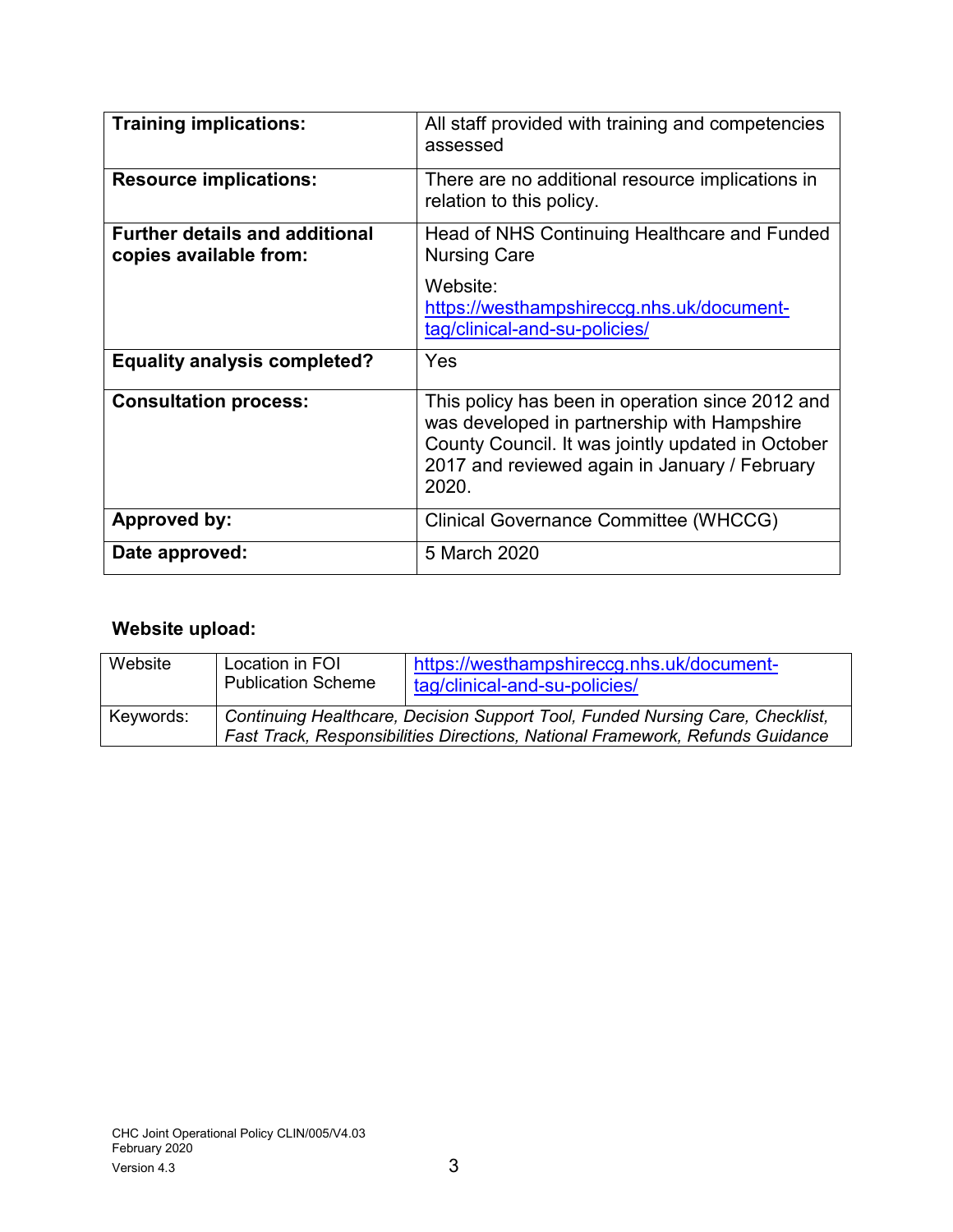### **Amendments summary:**

| Amend<br>No    | <b>Issued</b>     | Page(s)          | Subject                                                                                                                                                                                                                                                       | Action<br>Date  |
|----------------|-------------------|------------------|---------------------------------------------------------------------------------------------------------------------------------------------------------------------------------------------------------------------------------------------------------------|-----------------|
| 1              | April 2016        | 4,11 & 21        | Hyperlinks updated and summary<br>page added                                                                                                                                                                                                                  | April 2016      |
| $\overline{2}$ | September<br>2016 | Full<br>document | <b>Full document</b>                                                                                                                                                                                                                                          | October<br>2016 |
| 3              | November<br>2017  | Full<br>document | <b>Full document</b>                                                                                                                                                                                                                                          | August<br>2017  |
| $\overline{4}$ | <b>Jul 19</b>     |                  | Document reviewed with no change in<br>content as remains fit for purpose.<br>Review date deferred to December<br>2019 at which point a full review will be<br>undertaken following completion of two<br>service redesign pieces of work.                     | <b>Jul 19</b>   |
| 5              | 11 Dec 19         | Cover<br>sheets  | Review date deferred to May 2020<br>(v4.02)                                                                                                                                                                                                                   | 11 Dec 19       |
| 6              | 27 Feb 20         |                  | Full review. No amendments to policy<br>content. Update to hyperlinks, amend<br>references to Choice & Equity Policy<br>to Commissioning Policy for Adult<br>Continuing Healthcare, update team<br>addresses and correct National<br><b>Framework version</b> | 27 Feb 20       |

### **Review log:**

Include details of when the document was last reviewed:

| Version        | <b>Review</b> | Reviewer   | <b>Ratification Process</b>      | <b>Notes</b> |
|----------------|---------------|------------|----------------------------------|--------------|
| <b>Number</b>  | Date          |            |                                  |              |
| 2              | November      | Head of    | <b>WHCCG Clinical</b>            |              |
|                | 2014          | Mental     | Governance Committee /           |              |
|                |               | Health     | Hampshire 5 CCG                  |              |
|                |               |            | <b>Commissioning Group:</b>      |              |
|                |               |            | January 2015                     |              |
| 3              | October       | <b>CHC</b> | Transformation                   |              |
|                | 2016          |            | <b>Programme Group</b>           |              |
| $\overline{4}$ | November      | CHC team   | <b>WHCCG NHS Continuing</b>      |              |
|                | 2017          |            | <b>Healthcare Team</b>           |              |
|                |               |            | <b>Hampshire County</b>          |              |
|                |               |            | <b>Council Continuing Health</b> |              |
|                |               |            | Care Team                        |              |
| 4.03           | Feb 2020      | <b>CHC</b> | <b>Clinical Governance</b>       | See amend 6. |
|                |               |            | Committee                        |              |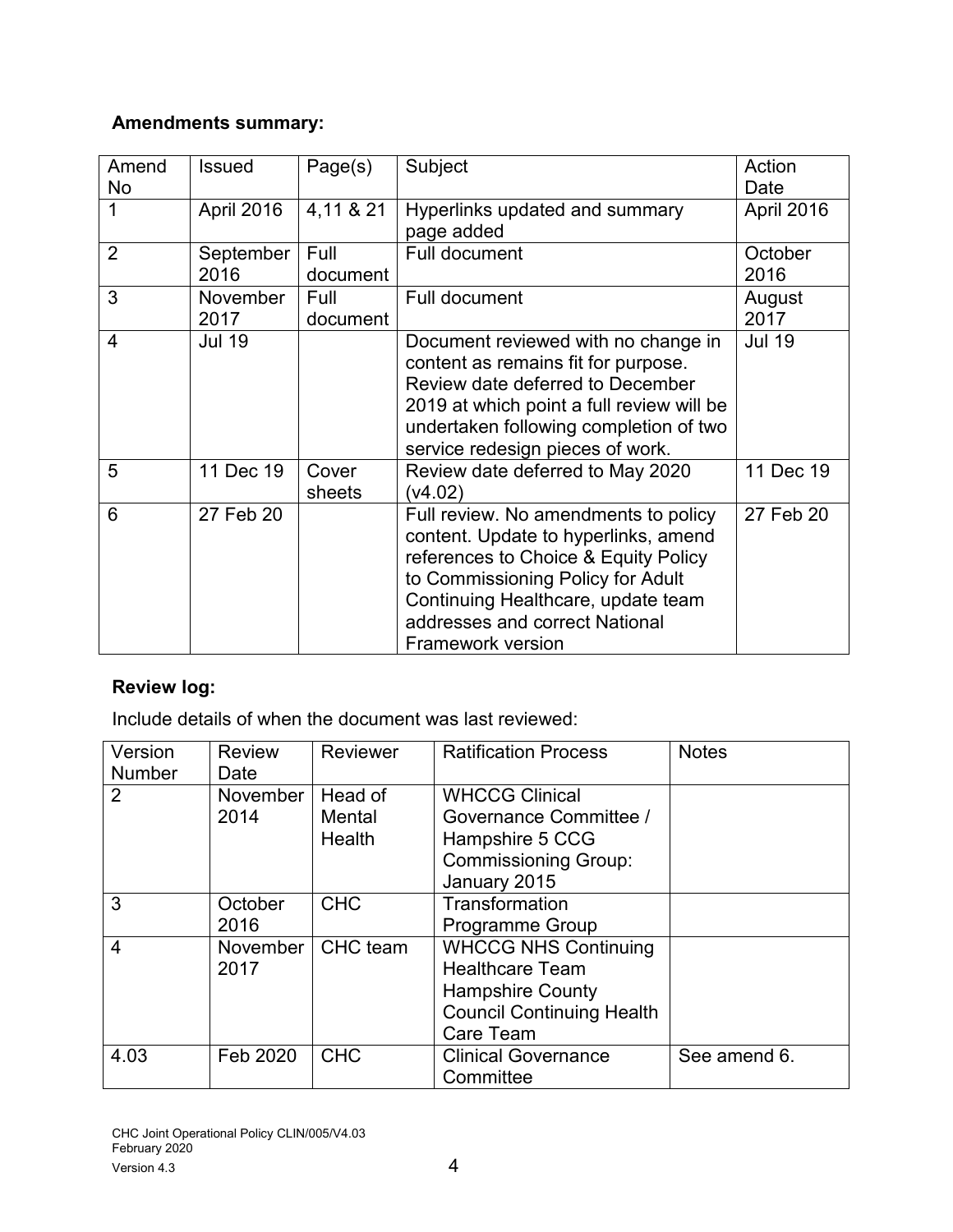## **NHS CONTINUING HEALTHCARE AND FUNDED NURSING CARE TEAM: OPERATIONAL POLICY**

### **Contents**

| $\mathbf 1$ .                                                                |                                                                              |  |  |
|------------------------------------------------------------------------------|------------------------------------------------------------------------------|--|--|
| 2.                                                                           |                                                                              |  |  |
| 3.                                                                           |                                                                              |  |  |
| 4.                                                                           |                                                                              |  |  |
| 5.                                                                           |                                                                              |  |  |
| 6.                                                                           |                                                                              |  |  |
| 7.                                                                           |                                                                              |  |  |
| 8.                                                                           |                                                                              |  |  |
| 9.                                                                           |                                                                              |  |  |
| 10.                                                                          |                                                                              |  |  |
| 11.                                                                          |                                                                              |  |  |
| 12.                                                                          |                                                                              |  |  |
| 13.                                                                          |                                                                              |  |  |
| 14.                                                                          |                                                                              |  |  |
| 15.                                                                          | Appeals Process in Relation to Eligibility for NHS Continuing Healthcare  24 |  |  |
| 16.                                                                          |                                                                              |  |  |
|                                                                              | Appendix 1                                                                   |  |  |
| NHS Continuing Healthcare Panel: Terms of Reference  27<br><b>Appendix 2</b> |                                                                              |  |  |
| Appendix 3                                                                   |                                                                              |  |  |
| Appendix 4                                                                   |                                                                              |  |  |
|                                                                              | Appendix 5                                                                   |  |  |
|                                                                              | Appendix 6                                                                   |  |  |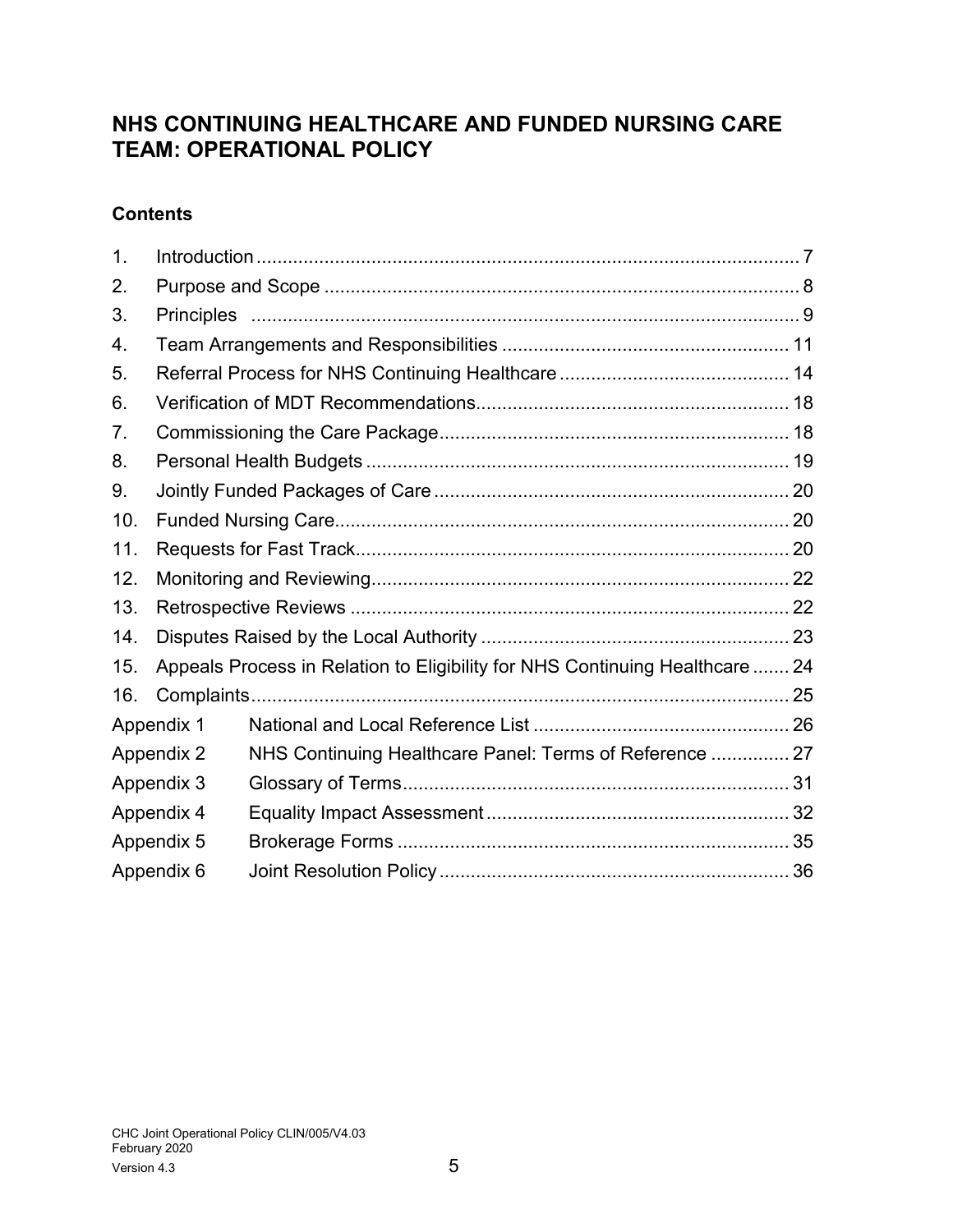6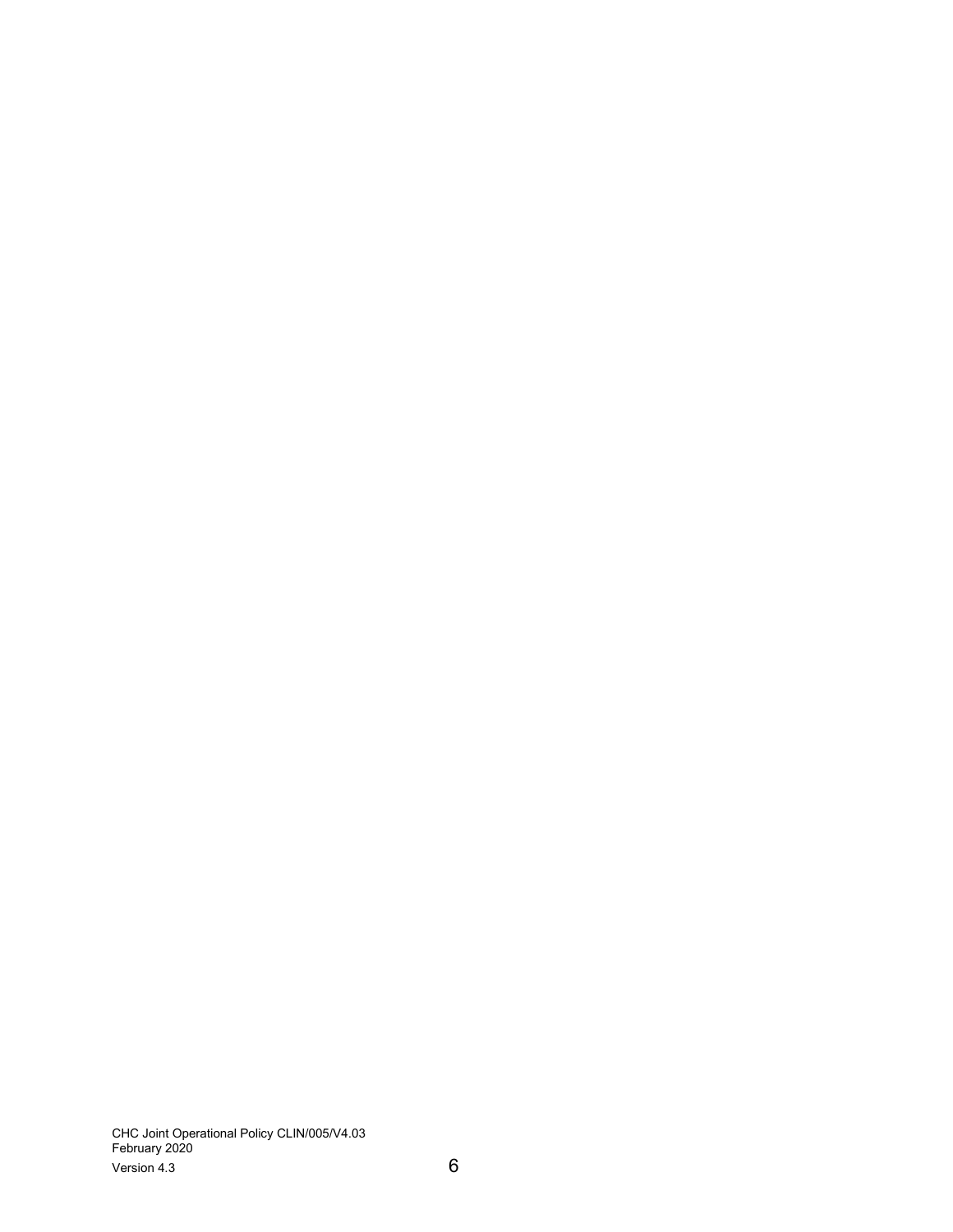#### **NHS CONTINUING HEALTHCARE AND FUNDED NURSING CARE TEAM OPERATIONAL POLICY**

### **OPERATING FRAMEWORK**

#### <span id="page-6-0"></span>**1. INTRODUCTION**

1.1 This Operational Policy is the overarching statement of the approach for the delivery of a NHS Continuing Healthcare (CHC) service across the county of Hampshire. The service will be delivered by West Hampshire Clinical Commissioning Group in accordance with detailed policies and procedures on behalf of the following Clinical Commissioning Groups (CCG) under formal agreement;

North East Hampshire and Farnham CCG (only individuals registered within North East Hampshire)

North Hampshire CCG

South East Hampshire CCG

Fareham and Gosport CCG

West Hampshire CCG

- 1.2 The National Framework for NHS Continuing Healthcare and NHS-funded Nursing Care October 2018 (Revised) (referred to as the 'Framework') sets out the principles and processes for the implementation of NHS CHC & NHS-funded nursing care (FNC) and it provides national tools to be used in assessment applications and for Fast Track cases.
- 1.3 This policy describes the processes that will be followed by West Hampshire Clinical Commissioning Group (WHCCG) and should be read in conjunction with the following documents:
	- The National Framework for NHS Continuing Healthcare & NHS-funded nursing care, October 2018 (Revised).
	- Who pays? Establishing the Responsible Commissioner (Department of Health 2013)
	- The National Health Service Commissioning Board and Clinical Commissioning Groups (Responsibilities and Standing Rules) Regulations 2012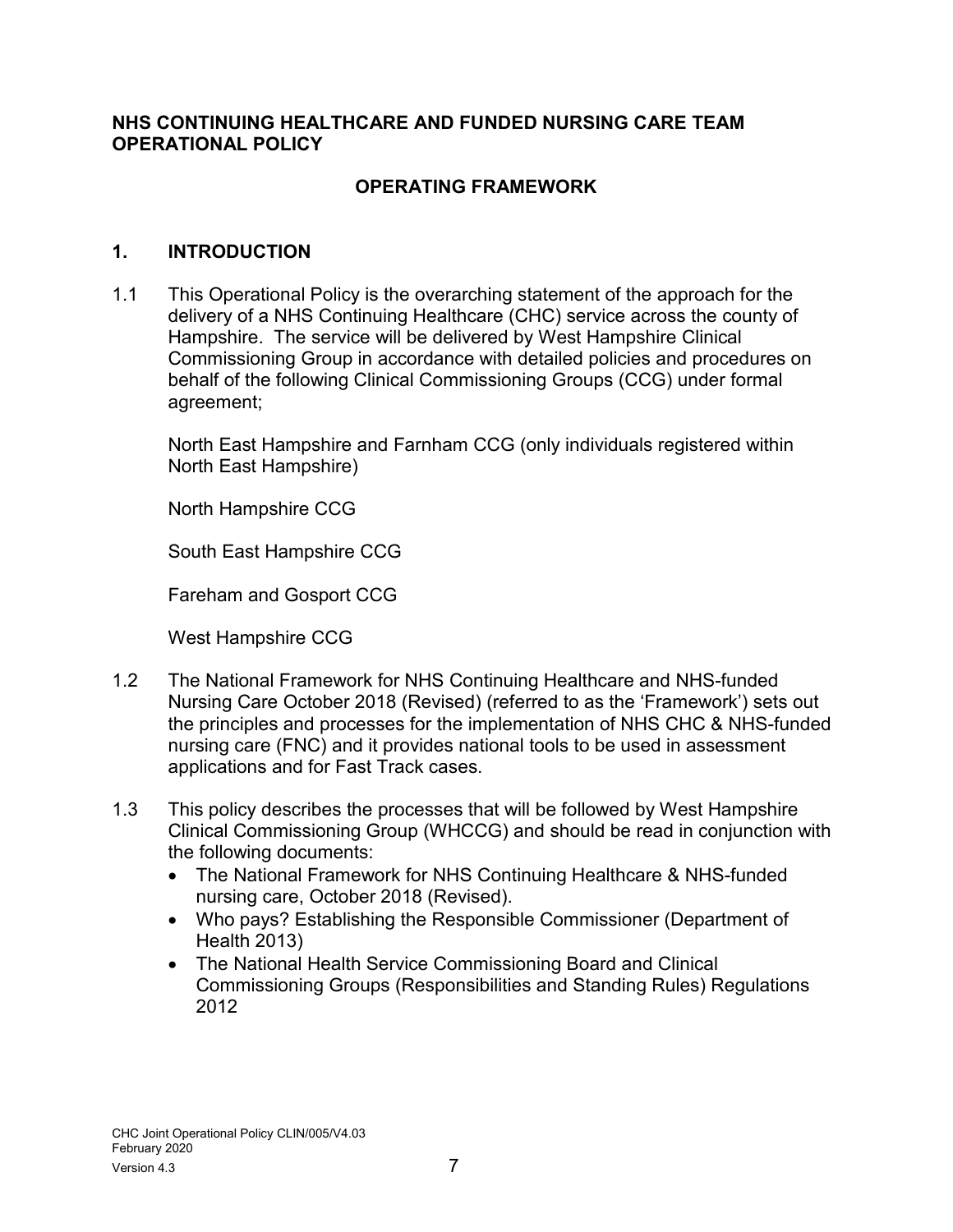### <span id="page-7-0"></span>**2. PURPOSE AND SCOPE**

2.1 This policy sets out the roles and responsibilities for health and social care staff for the delivery of the Framework within the Hampshire CCGs. It provides the process for determining eligibility for NHS CHC funding and the procedures to be followed. The policy also sets out the responsibilities of NHS Hampshire CCGs in those situations where eligibility for NHS Continuing Healthcare has not been agreed, and for the management of situations that may arise as a result of NHS Continuing Healthcare eligibility decisions. The policy describes the way in which NHS Hampshire CCGs will commission care in a manner that reflects the individual's choice and preferences, whilst balancing the requirement that NHS Hampshire CCGs keep within the set financial limit allocated to the organisation. This policy applies to all NHS CHC applications for adults 18 years or older who are registered with a Hampshire General Practice.

This includes all care groups including:

- physically disabled
- older people
- People with a learning disability
- Young people in transition
- People with a mental health condition
- People with an acquired brain injuries

This policy does not apply to children.

- 2.2 Eligibility for NHS CHC is based on an individual's assessed needs and is not disease specific, nor determined by either the setting where the care is provided, or who delivers the care. Access to consideration and assessment is nondiscriminatory; it is not based on age, condition or type of health need diagnosed.
- 2.3 The aim of NHS CHC is to implement the NHS CHC National Framework in order to provide appropriate care. To achieve this, the implementation of the criteria and local application for NHS CHC, in conjunction with the local authority, provider trusts and other agencies, should meet the following principles:
	- Needs led
	- Equitable
	- Culturally sensitive
	- Person centred
	- Robust and transparent
	- Easily understood
	- Adheres to guidance and best practice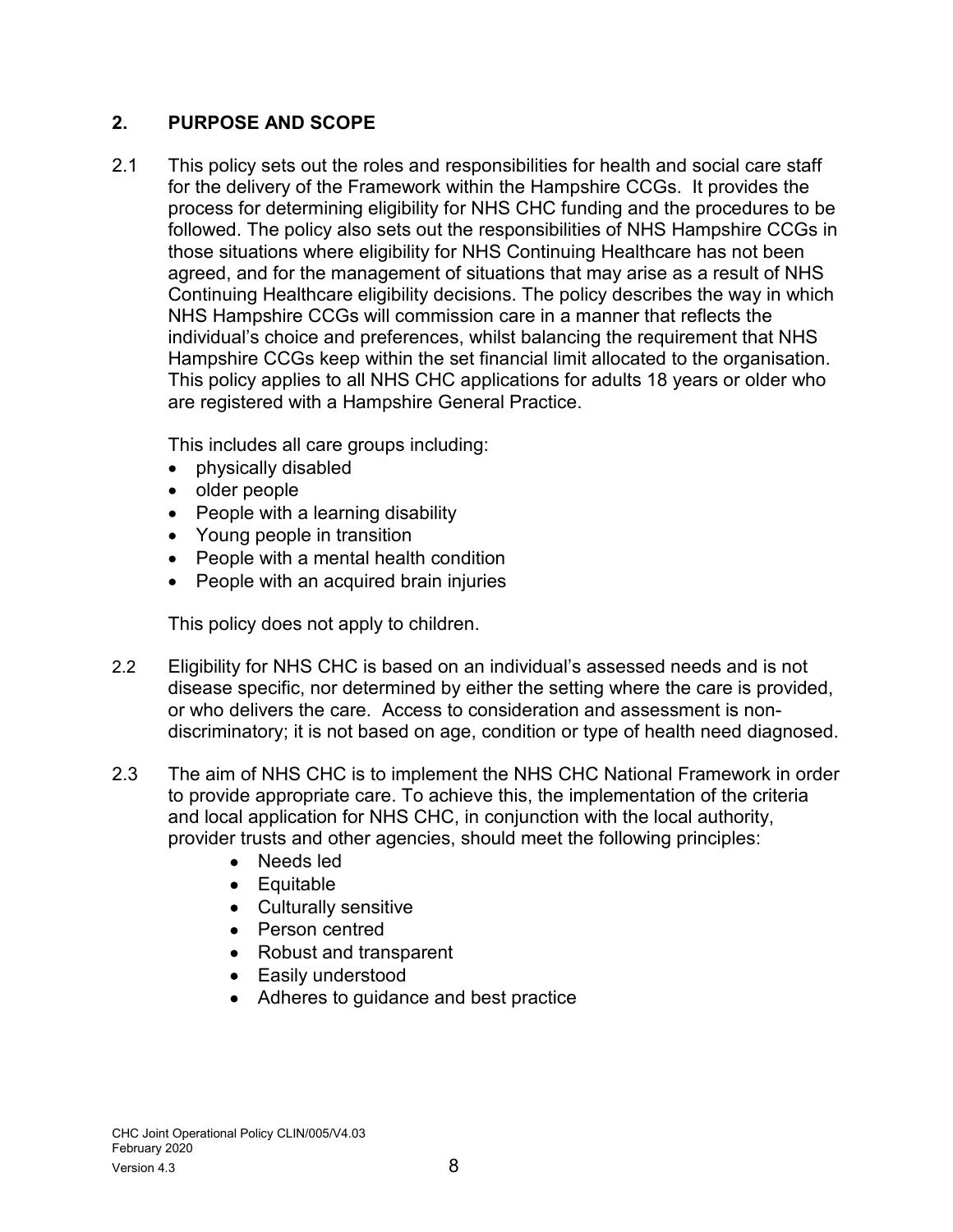### <span id="page-8-0"></span>**3. PRINCIPLES**

- 3.1 "Continuing care means care provided over an extended period of time to a person aged 18 or over to meet physical or mental health needs which have arisen as a result of disability, accident or illness. NHS Continuing Healthcare means a package of continuing care arranged and funded solely by the NHS." (National Framework for NHS Continuing Healthcare and NHS-funded Nursing Care October 2018 (Revised).
- 3.2 An individual who needs "continuing care" may require services from NHS bodies and/or from Local Authorities. CCGs have responsibility to ensure that the assessment of eligibility for NHS Continuing Healthcare takes place within 28 days from the completion of the Checklist.
- 3.3 WHCCG and Hampshire County Council (HCC) Adults' Health and Care are committed to working in partnership to achieve these timeframes, together with local provider services.
- 3.4 The principles underlying this policy are that the residents of Hampshire and individuals registered with a Hampshire GP have fair and equitable access to NHS CHC.
- 3.5 These principles are:-
	- The individual's informed consent will be obtained before starting the process to determine eligibility for NHS CHC.
	- If the individual lacks the mental capacity either to refuse or consent, a 'Best Interests' decision should be taken and recorded in line with the Mental Capacity Act 2005 as to whether to proceed with assessment for eligibility for NHS Continuing Healthcare. A third party cannot give or refuse consent for an assessment of eligibility for Continuing Healthcare on behalf of a person who lacks capacity, unless they have valid and applicable Lasting Power of Attorney for Health and Welfare, or have been appointed as a Deputy by the Court of Protection for Health and Welfare .
	- Health and, where appropriate, social care professionals will work in partnership with individuals and their families/representatives throughout the process
	- All individuals and their families/representatives will be provided with information to support them to participate fully in the process
	- The five NHS Hampshire CCGs will support the use of advocacy for individuals through the process of application for Continuing Healthcare, as in other services where advocacy is required.
	- The process for decisions about eligibility for NHS CHC will be transparent for individuals and their families/representatives and for partner agencies
	- Once an individual has been referred for and is eligible for a full assessment for NHS CHC, all assessments will be undertaken by the Multi-Disciplinary Team (MDT) involved in the individual's care. The Decision Support Tool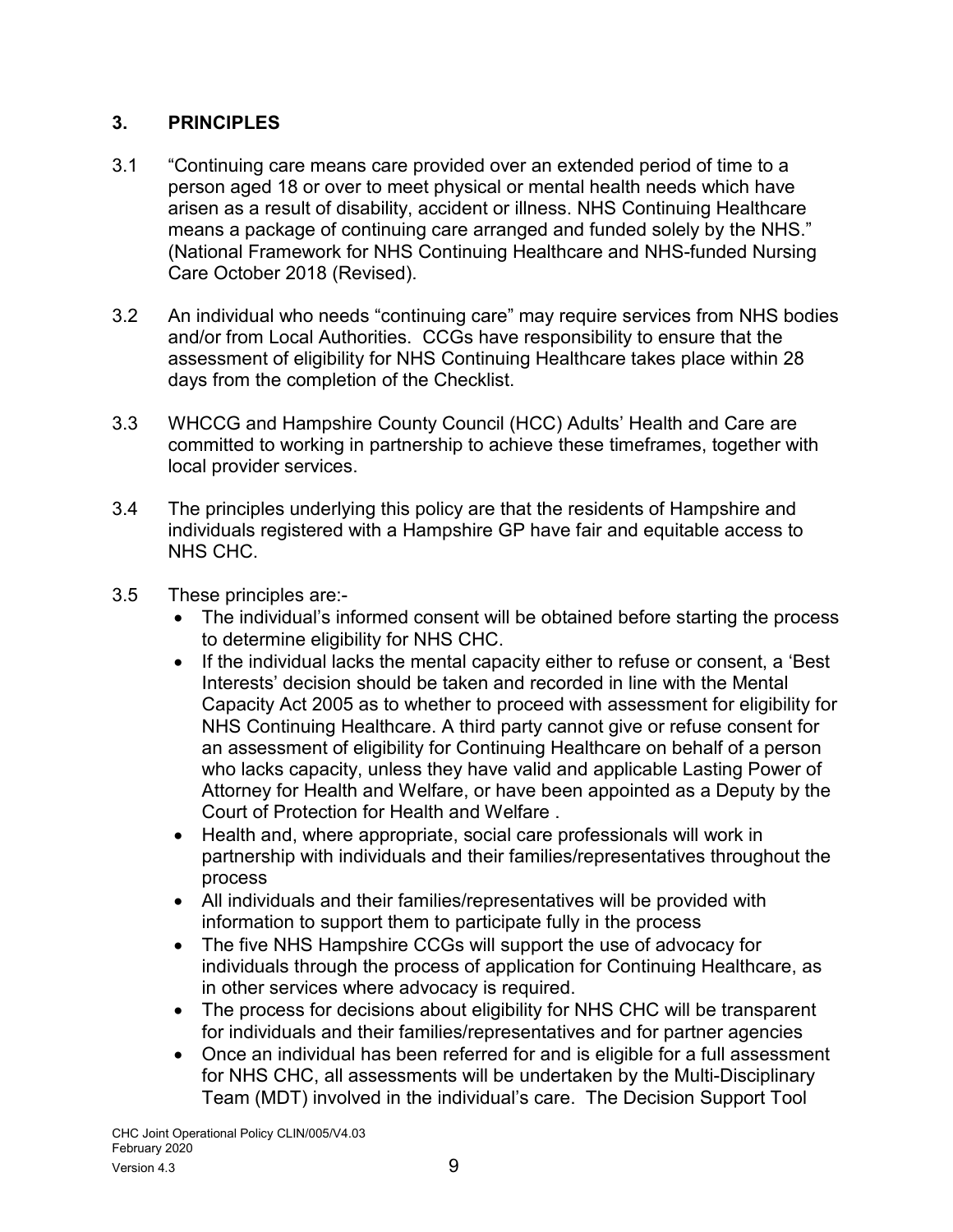(DST) will be completed using all of the relevant and contemporaneous information available, ensuring a comprehensive multi-disciplinary assessment of an individual's health and social care needs.

• Assessments and decision making about eligibility for NHS CHC will be undertaken by West Hampshire CCG within 28 days of the referral.

#### 3.6 WHCCG will:

- Take into account an individual's preference and wishes whilst giving consideration to any risks posed as to how and where the care will be delivered.
- Protect individuals in vulnerable situations and work with partner agencies to address any safeguarding concerns.
- Ensure there is fair access to meet an expressed wish or preference taking into account the Commissioning Policy for Adult Continuing Healthcare (January 2020). Where it is not possible the team will provide clear reasons.
- Ensure that any decision regarding eligibility for NHS CHC or FNC is based on the person's assessed needs: this is the primary indicator and not budget or finance led.
- Work in honest and open partnership with all stakeholders.
- Be accountable for their actions both organisationally and professionally.
- Develop and maintain collaborative and integrated working with local authorities, provider trusts and other agencies.
- Be accessible and respond in a timely and effective manner.
- Ensure there is a commitment to clinical and managerial supervision, reflective practice, training and adherence to risk management procedures.
- Provide thorough and effective mechanisms for responding to and managing appeals, retrospective applications, complaints and disputes as per current policies as detailed within Sections 13, 14, 15 and 16 of this policy.
- Monitor compliance against National Framework standards such as timescales between referral and decision and frequency of reviews.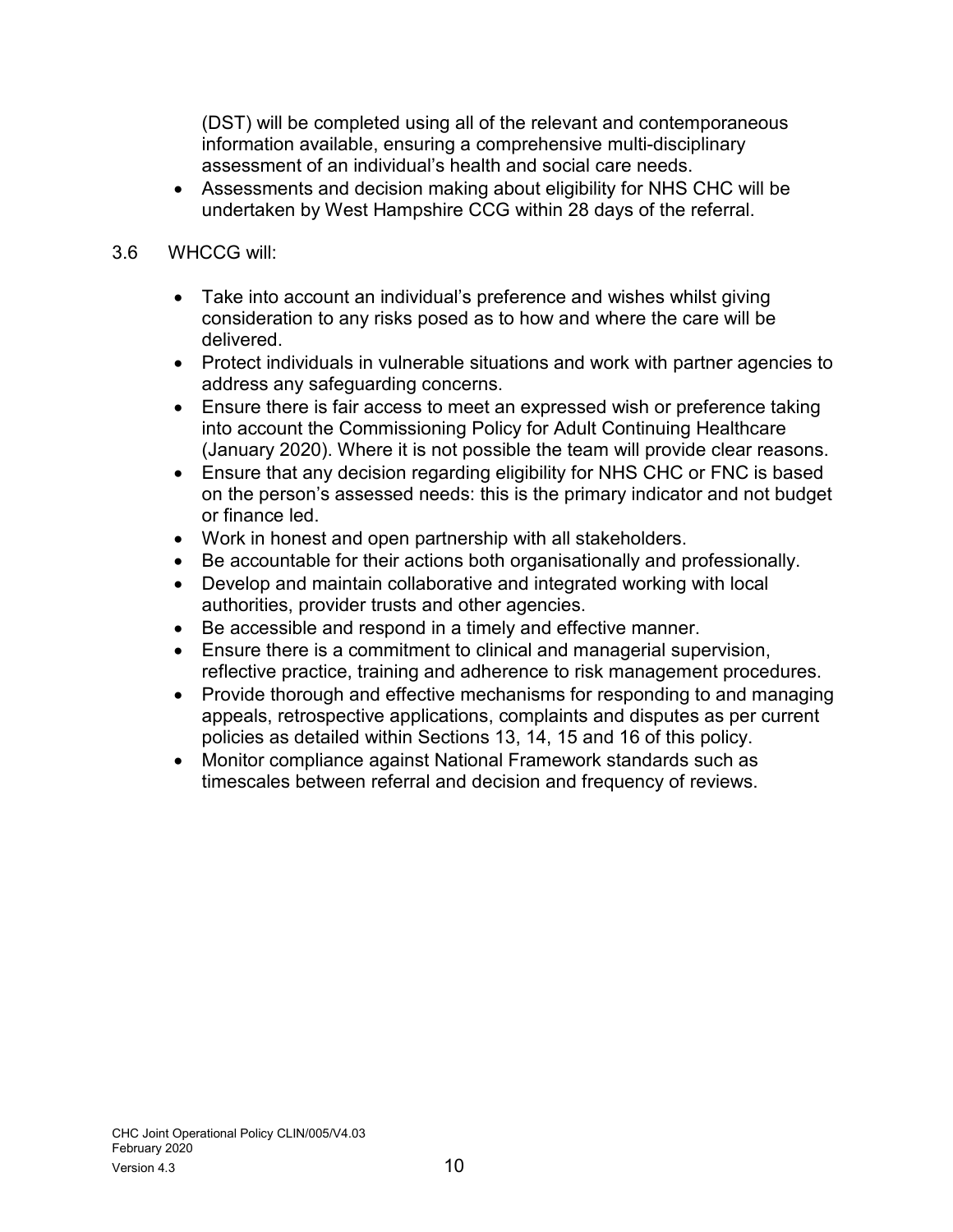#### <span id="page-10-0"></span>**4. TEAM ARRANGEMENTS AND RESPONSIBILITIES**

4.1 The Hampshire NHS CHC team management and administrative functions are centralised at Fareham (known as The CHC Hub or The Hub). They are located at

NHS Continuing Healthcare Team WHCCG 5<sup>th</sup> Floor, Civic Offices Civic Way Fareham Hampshire PO16 7AZ Tel: 0300 123 4448 Email: [WHCCG.continuingcare@nhs.net](mailto:WHCCG.continuingcare@nhs.net)

4.2 Locality teams comprising of lead nurses along with case coordinators will be located in the following areas:

North Hampshire CCG: Continuing Healthcare Team Central 40, Lime Tree Way Chineham Business Park, **Basingstoke** Hampshire, RG24 8GU [WHCCG.continuingcare@nhs.net](file://INFLDAR001/HCC_HomeDrives/ssaa02su/Personal/WHCCG.continuingcare@nhs.net)

North East Hampshire CCG: Continuing Healthcare Team Aldershot Centre for Health, Hospital Hill Aldershot, GU11 1AY [WHCCG.continuingcare@nhs.net](file://INFLDAR001/HCC_HomeDrives/ssaa02su/Personal/WHCCG.continuingcare@nhs.net)

South Eastern Hampshire CCG: Continuing Healthcare Team 5<sup>th</sup> Floor Civic Offices Civic Way Fareham Hampshire PO16 7AZ 0300 123 4448 [WHCCG.continuingcare@nhs.net](file://INFLDAR001/HCC_HomeDrives/ssaa02su/Personal/WHCCG.continuingcare@nhs.net) NHS Continuing Healthcare Team **WHCCG** 5<sup>th</sup> Floor, Civic Offices Civic Way Fareham Hampshire PO16 7AZ Tel: 0300 123 4448 [WHCCG.continuingcare@nhs.net](mailto:WHCCG.continuingcare@nhs.net)

West Hampshire CCG: Bartley Church of England Junior School, Windsor Road, **Bartley** Southampton SO40 2HR [WHCCG.continuingcare@nhs.net](file://INFLDAR001/HCC_HomeDrives/ssaa02su/Personal/WHCCG.continuingcare@nhs.net)

4.3 The Hampshire County Council can be contacted via Hants Direct on 0845 6004555.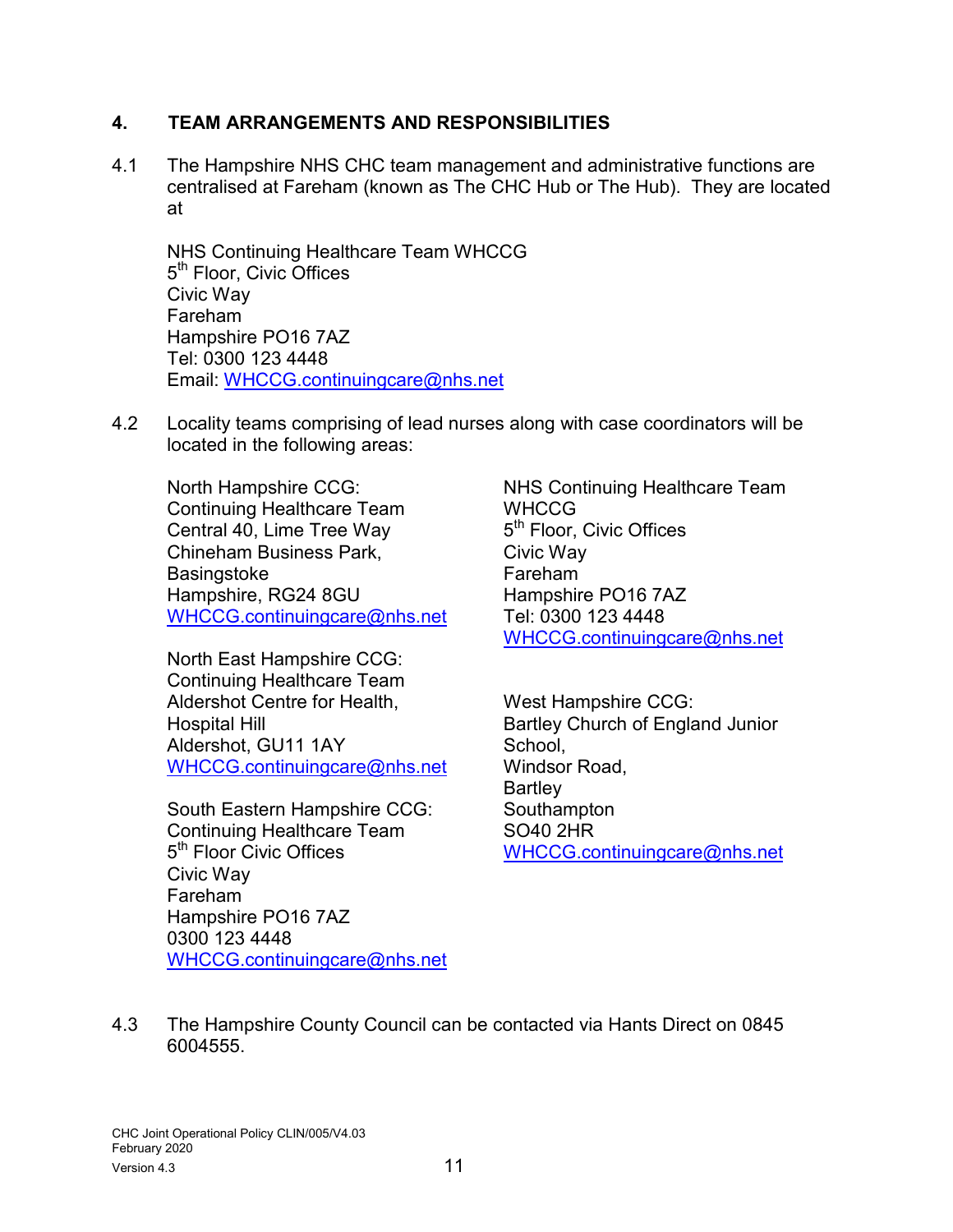### 4.4 Responsibilities

| Party<br><b>Key Responsibilities</b>                                                                                                                                                                                                                                                                                                                                                                                                                                                                                                                                                                                                                                                                                                                                                                                                                                                                                                                                                                                                                                                                                                                                                                                                                                                                                                                                                                                                                                                                                                                                                                                                                                                                                                                                                                                                                                    |  |
|-------------------------------------------------------------------------------------------------------------------------------------------------------------------------------------------------------------------------------------------------------------------------------------------------------------------------------------------------------------------------------------------------------------------------------------------------------------------------------------------------------------------------------------------------------------------------------------------------------------------------------------------------------------------------------------------------------------------------------------------------------------------------------------------------------------------------------------------------------------------------------------------------------------------------------------------------------------------------------------------------------------------------------------------------------------------------------------------------------------------------------------------------------------------------------------------------------------------------------------------------------------------------------------------------------------------------------------------------------------------------------------------------------------------------------------------------------------------------------------------------------------------------------------------------------------------------------------------------------------------------------------------------------------------------------------------------------------------------------------------------------------------------------------------------------------------------------------------------------------------------|--|
| <b>Health &amp; Social Care staff</b><br>Complete the required documentation fully, (e.g.<br>$\bullet$<br>referring clients for<br>Consent, Best Interest, Checklist, Fast Track) and<br>consideration of eligibility<br>co-operate in completing the Decision Support<br>Tool (DST) within 28 days of the CCG receiving<br>the Checklist.                                                                                                                                                                                                                                                                                                                                                                                                                                                                                                                                                                                                                                                                                                                                                                                                                                                                                                                                                                                                                                                                                                                                                                                                                                                                                                                                                                                                                                                                                                                              |  |
| <b>NHS Continuing Healthcare</b><br>Receive, review and action requests for<br>$\bullet$<br><b>Team (Locality)</b><br>Checklists.<br>Receive and action Fast Track applications.<br>$\bullet$<br>Maintain the NHS Continuing Healthcare data<br>$\bullet$<br>base ensuring all referrals are recorded and that<br>all correspondence is kept for each individual.<br>Appoint a Specialist Practitioner to oversee the<br>$\bullet$<br>full application process.<br>Where appropriate, invite a social care<br>practitioner to be part of the MDT/DST process.<br>Assess eligibility for Funded Nursing Care and<br>$\bullet$<br>arrange for the payments to be made to the<br>nursing home in a timely manner.<br>Ensure case management arrangements are in<br>$\bullet$<br>place<br>Undertake regular audit to ensure service is<br>$\bullet$<br>meeting agreed Key Performance Indicators<br>(KPIs) including individual, staff and customer<br>feedback.<br>Ensure reviews are undertaken in line with<br>$\bullet$<br>national policy and at other times as required<br>Ensure CCGs are alerted to issues with care<br>$\bullet$<br>providers which may compromise quality of care<br>Facilitate the completion of personal support<br>$\bullet$<br>plans and provision of Personal Health Budgets<br>for all CHC eligible individuals, including reviews.<br>Support the development and delivery of joint<br>$\bullet$<br>training programmes with the local authority<br>regarding all process and policies (local and<br>national) regarding eligibility for NHS Continuing<br>Healthcare and NHS-funded Nursing Care.<br>Review all complex packages of care ensuring<br>value for money has been considered<br>Approve the contracts for packages up to the<br>registered professionals delegated limit<br>Seek assurances that providers are fit and proper |  |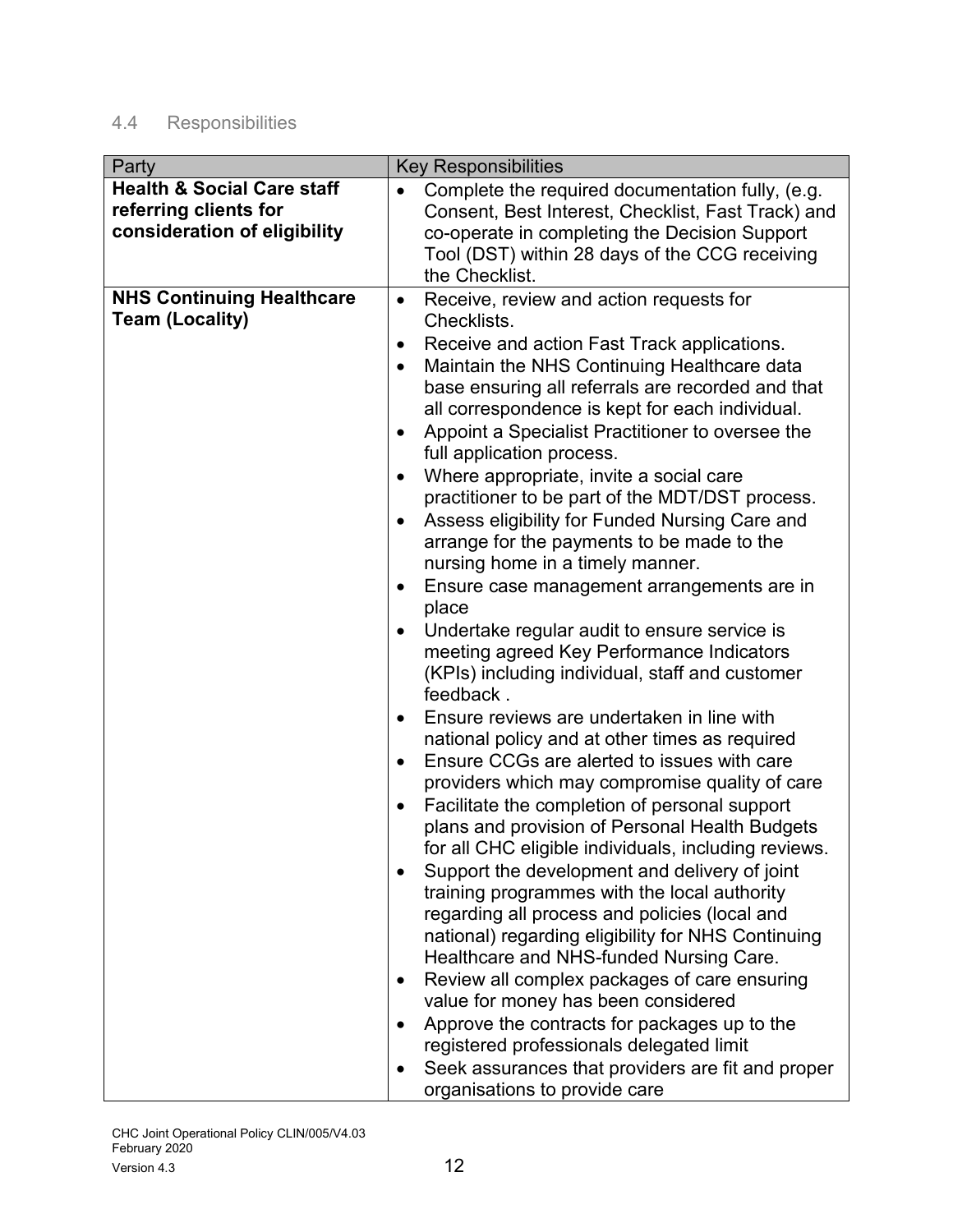| Party                                      | <b>Key Responsibilities</b>                                                                                                                                                                                                                                                                                                                                                                                                                                                                                                                                                                                                                          |
|--------------------------------------------|------------------------------------------------------------------------------------------------------------------------------------------------------------------------------------------------------------------------------------------------------------------------------------------------------------------------------------------------------------------------------------------------------------------------------------------------------------------------------------------------------------------------------------------------------------------------------------------------------------------------------------------------------|
|                                            | Ensure that a database of clients and packages is                                                                                                                                                                                                                                                                                                                                                                                                                                                                                                                                                                                                    |
|                                            | maintained                                                                                                                                                                                                                                                                                                                                                                                                                                                                                                                                                                                                                                           |
| <b>Continuing Healthcare Team</b><br>(Hub) | Maintain the Continuing Healthcare data base<br>$\bullet$<br>ensuring all referrals are recorded and that all                                                                                                                                                                                                                                                                                                                                                                                                                                                                                                                                        |
|                                            | correspondence is kept for each individual<br>Review completed DST to ensure it is completed<br>٠<br>fully, in accordance with the National Framework,<br>supported by robust evidence and in an<br>appropriate manner and that it has a clearly<br>stated recommendation from the MDT who have<br>completed it seeking further clarification as<br>necessary.<br>Verify appropriate CHC applications.<br>$\bullet$<br>Identify cases that require referral to at the joint<br>$\bullet$<br>CHC Panel along with any supporting information.<br>Write to referrer and individual or their<br>$\bullet$<br>representative with the outcome and how to |
|                                            | appeal.<br>Record all panel decisions in individual's case<br>$\bullet$<br>records and ensure all communication of panel<br>decisions is undertaken in a timely and<br>professional manner<br>Undertake regular audit to ensure service is<br>$\bullet$                                                                                                                                                                                                                                                                                                                                                                                              |
|                                            | meeting agreed KPIs including individual, staff<br>and customer feedback<br>Ensure CCGs are alerted to issues with care<br>$\bullet$<br>providers which may compromise quality of care                                                                                                                                                                                                                                                                                                                                                                                                                                                               |
|                                            | <b>Consider all applications for NHS Continuing</b><br>٠<br>Healthcare eligibility in a timely and robust<br>manner and verify recommendation<br>Ensure that all retrospective reviews of eligibility                                                                                                                                                                                                                                                                                                                                                                                                                                                |
|                                            | for NHS CHC are compliant with requirements<br>from the Parliamentary and Health Service<br>Ombudsman.<br>Approve contracts for packages up to the<br>$\bullet$                                                                                                                                                                                                                                                                                                                                                                                                                                                                                      |
|                                            | registered professionals delegated limit<br>Seek assurances that providers are fit and proper<br>٠<br>organisations to provide care                                                                                                                                                                                                                                                                                                                                                                                                                                                                                                                  |
|                                            | Ensure that a database of clients and packages is<br>٠<br>maintained                                                                                                                                                                                                                                                                                                                                                                                                                                                                                                                                                                                 |
|                                            | Agree the cost of the NHS share of joint funded<br>packages for individuals with learning disabilities<br>Recommend the cost of the NHS share of joint<br>$\bullet$<br>funded packages for OP/PD individuals.                                                                                                                                                                                                                                                                                                                                                                                                                                        |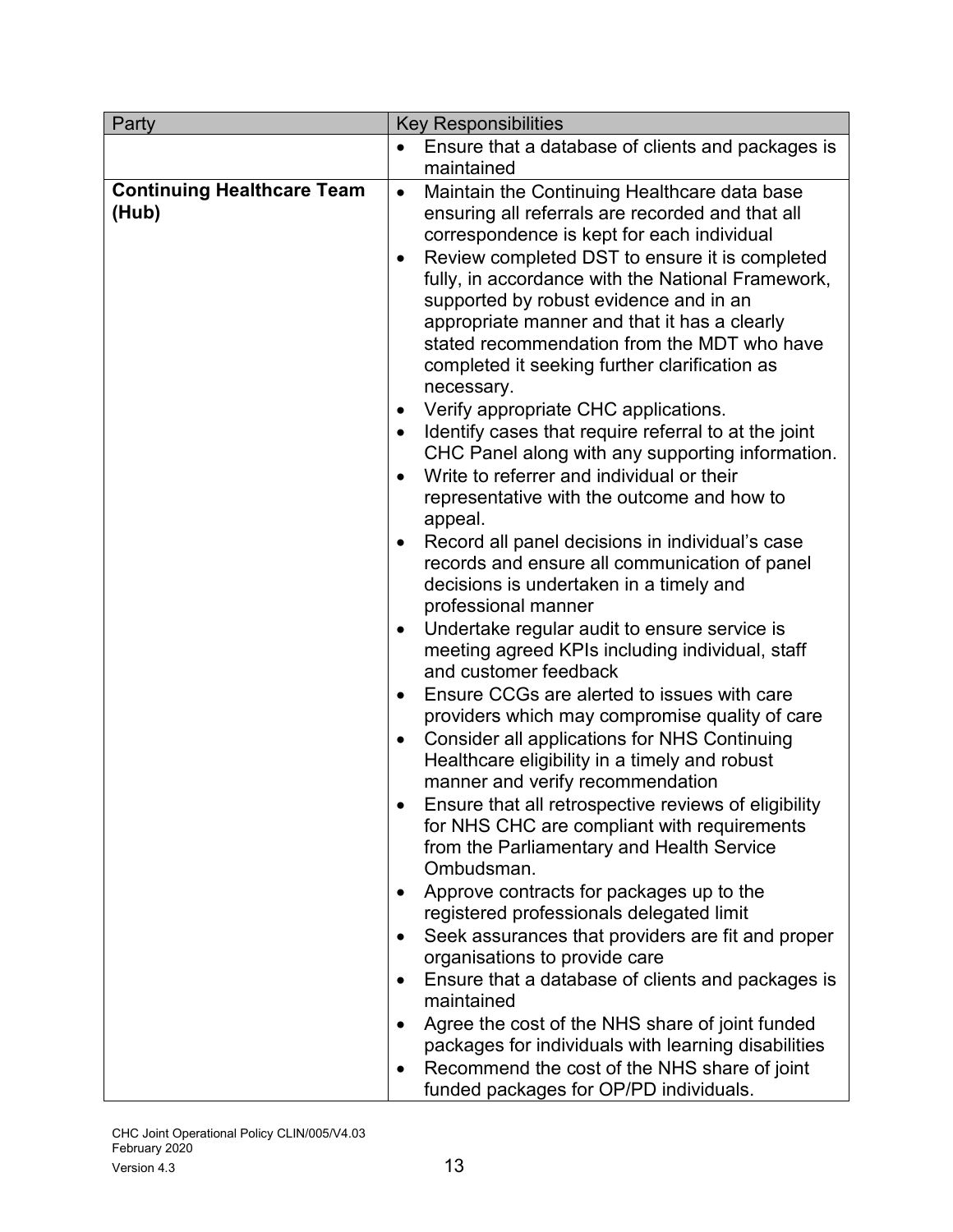| Party                                        | <b>Key Responsibilities</b>                                                                                                                                                                                                                                                                                                                                                                                                                                                                                                                                                                                                                                                                                                                                                                                                                          |
|----------------------------------------------|------------------------------------------------------------------------------------------------------------------------------------------------------------------------------------------------------------------------------------------------------------------------------------------------------------------------------------------------------------------------------------------------------------------------------------------------------------------------------------------------------------------------------------------------------------------------------------------------------------------------------------------------------------------------------------------------------------------------------------------------------------------------------------------------------------------------------------------------------|
|                                              | Approve one-off payments up to the manager's<br>$\bullet$<br>delegated limit                                                                                                                                                                                                                                                                                                                                                                                                                                                                                                                                                                                                                                                                                                                                                                         |
| <b>Commissioning and</b><br><b>Brokerage</b> | Maintain a database of accredited providers<br>$\bullet$<br>Seek assurances that the providers on the list<br>$\bullet$<br>have CQC accreditation<br>Negotiate prices and terms and conditions for<br>$\bullet$<br>services offered by providers on the list<br>Develop contracts with providers that ensure high<br>$\bullet$<br>quality care delivery and value for money.<br>Monitor all contracts. finance/resources<br>$\bullet$<br>Arrange the package of care based on the needs<br>$\bullet$<br>of the eligible individual and provide costings of<br>the package of care for approval.<br>Seek assurances that providers are fit and proper<br>$\bullet$<br>organisations to provide care<br>Ensure that a database of clients and packages is<br>$\bullet$<br>maintained                                                                   |
| <b>Local Authority</b>                       | Make staff available wherever practicable to be<br>$\bullet$<br>part of MDTs which will undertake joint<br>assessments and jointly complete the DST<br>(including where the individual is a self-funder)<br>Contribute to eligibility panels and participate in<br>$\bullet$<br>the decision-making process on eligibility<br>Make staff available to undertake joint reviews<br>$\bullet$<br>Have systems for responding promptly to<br>$\bullet$<br>requests for information when the CCG has<br>received a referral for NHS Continuing Healthcare<br>Work jointly with the CCG in the planning and<br>$\bullet$<br>commissioning of care/ support for individuals<br>deemed eligible for NHS Continuing Healthcare<br>wherever appropriate, sharing expertise and local<br>knowledge (whilst recognising that CCGs retain<br>formal commissioning |

### <span id="page-13-0"></span>**5. REFERRAL PROCESS FOR NHS CONTINUING HEALTHCARE**

### 5.1 Eligibility for NHS CHC

The Framework provides a consistent approach to establishing eligibility for NHS CHC. This is achieved through the use of the National Tools and Guidance developed to assist in making decisions about eligibility for NHS CHC.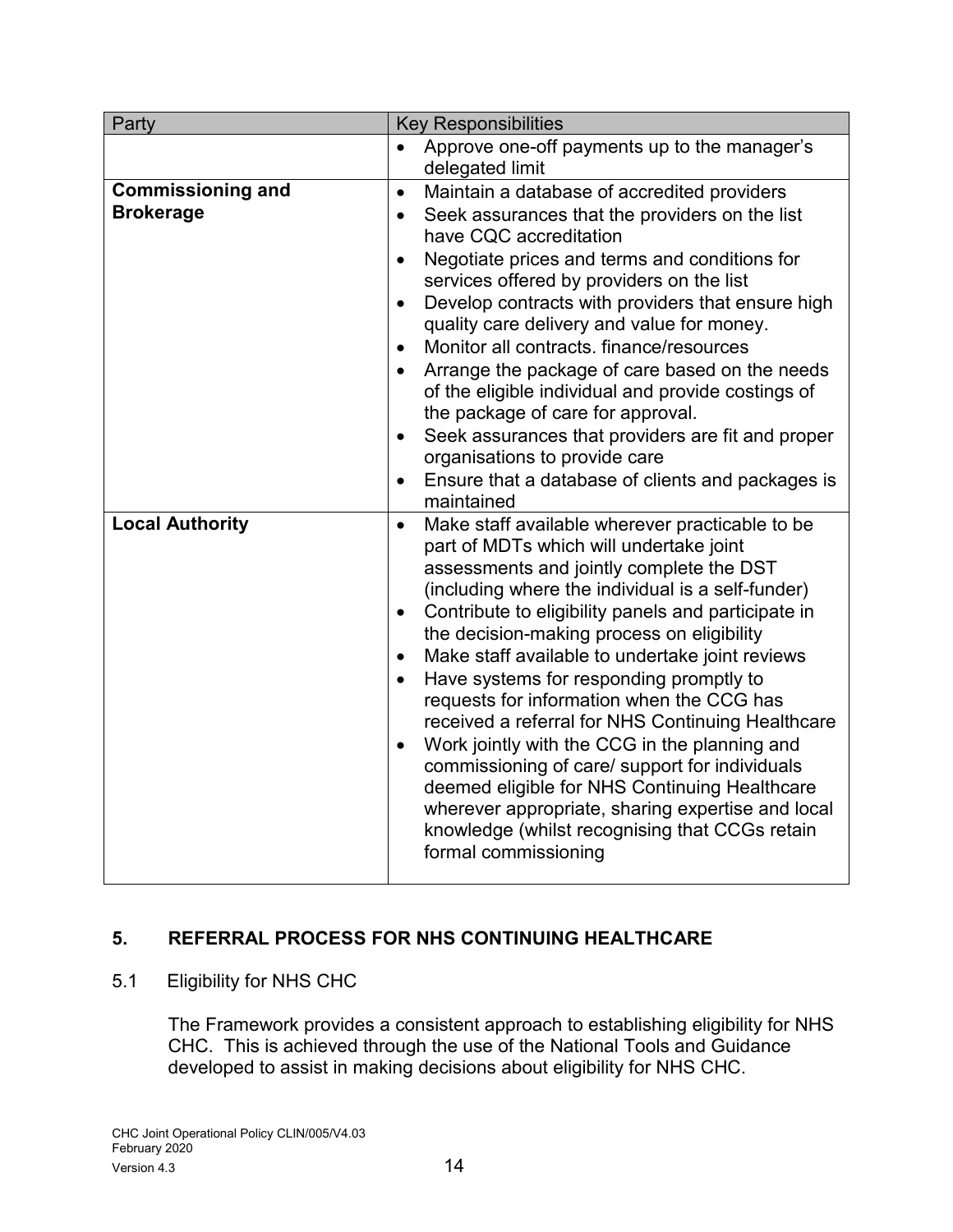As a result of the Coughlan Judgment (1999) and the Grogan Judgment (2006), under the National Health Service Act 2006 the Secretary of State has developed the concept of a "primary health need" to assist in deciding which treatment and other health services it is appropriate for the NHS to provide under NHS CHC.

Where a person's "primary need" is a health need, they are eligible for NHS CHC. Deciding whether this is the case involves looking at the totality of the relevant needs from the assessment process. Where an individual has a primary health need, the NHS is responsible for providing all of the health and social care to meet the individual's needs, including accommodation, if that is part of that need.

Consideration of primary health need includes consideration of the characteristics of need and their impact on the care required to manage the needs. In particular to determine whether the quantity or quality of care is more than the limits of responsibility of Local Authorities (as in the Coughlan Judgment).

Consideration is given to the following areas:-

- Nature and type of need: the particular characteristics of an individual's needs and the overall effect of those needs on the individual, including the type of interventions required to manage them
- Intensity of need: both extent (quantity) and severity (degree) of the needs, including the need for sustained care (continuity)
- Complexity of need: how the needs present and interact to increase the skill required to monitor and manage the care. This may arise with a single condition or the interaction between a number of conditions. It may also include situations where an individual's response to their own condition has an impact on their overall needs
- Unpredictability of need: the degree to which needs fluctuate, creating difficulty/challenges in managing the need. It also relates to the level of risk to the person's health if adequate and timely interventions/care are not provided

To minimise variation in interpretation of the principles and to inform consistent decision making, the NHS CHC DST has been developed for use by practitioners to obtain a full picture of needs and to inform the decision regarding the level of need that could constitute a primary health need. The DST combined with the practitioners own experiences and professional judgement should enable them to apply the primary health needs test in practice in a way which is consistent with the limits on what can be legally provided by a Local Authority.

Eligibility for NHS CHC is based on an individual's assessed health and social care needs. The DST provides the basis for decisions on eligibility for NHS funded continuing healthcare. The DST must be completed by the MDT, which must include as a minimum, at least two professionals from different health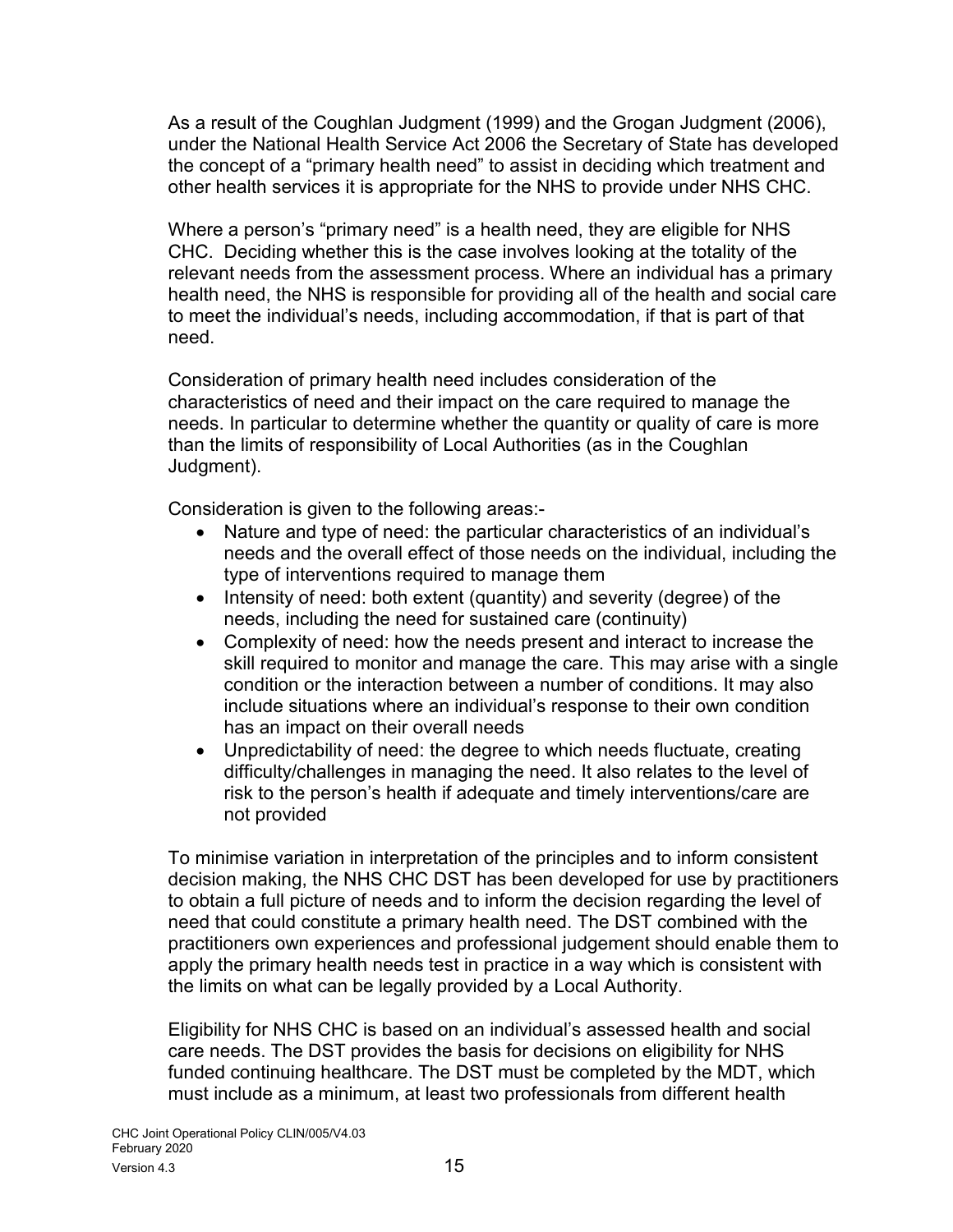professions or one professional from a healthcare profession and one who is responsible for undertaking community care assessment (a social care professional). Specialist staff and mental health staff should be involved dependent on the individual's needs.

5.2 Identifying individuals who may be eligible for NHS CHC.

NHS CCGs are required to take reasonable steps to ensure that individuals are assessed for NHS CHC in all cases where it appears to them that there may be a need for such care, and the Checklist is the only screening tool that can be used. Therefore, health and social care staff should consider screening using the Checklist for consideration of NHS CHC (subject to consent) in all the following situations

- Whenever it appears that an individual may potentially be eligible for NHS CHC.
- Before any FNC assessment, and at each FNC review
- When an individual is to be discharged from hospital (acute, community or mental health) and requires an ongoing placement or significant level of care

The first step in the process for the majority of people will be the screening process using the NHS CHC Checklist. The purpose of the Checklist is to encourage proportionate assessments so that resources are directed towards those people who are most likely to be eligible for NHS CHC.

Before applying the Checklist, it is necessary to ensure that the individual and their representative, where appropriate, understand that the Checklist does not indicate the likelihood that the individual will be found eligible for NHS CHC, only that they are entitled to consideration for eligibility. At this stage, the threshold is set deliberately low to ensure that all those who require a full consideration of their needs get the opportunity.

A nurse, doctor or other qualified healthcare professional or social care practitioner can apply the Checklist to refer individuals for a full consideration of eligibility from within the community or hospital setting. Whoever applies the Checklist will have to be familiar with, and have regard to, the Framework and the DST.

All completed NHS CHC Checklists should be sent to the locality teams at the above addresses. These will be triaged by the Duty Case Coordinator to ensure that the case is allocated to the appropriate member of the team. Receipt of the Checklist is the start of the 28 day target for eligibility decisions.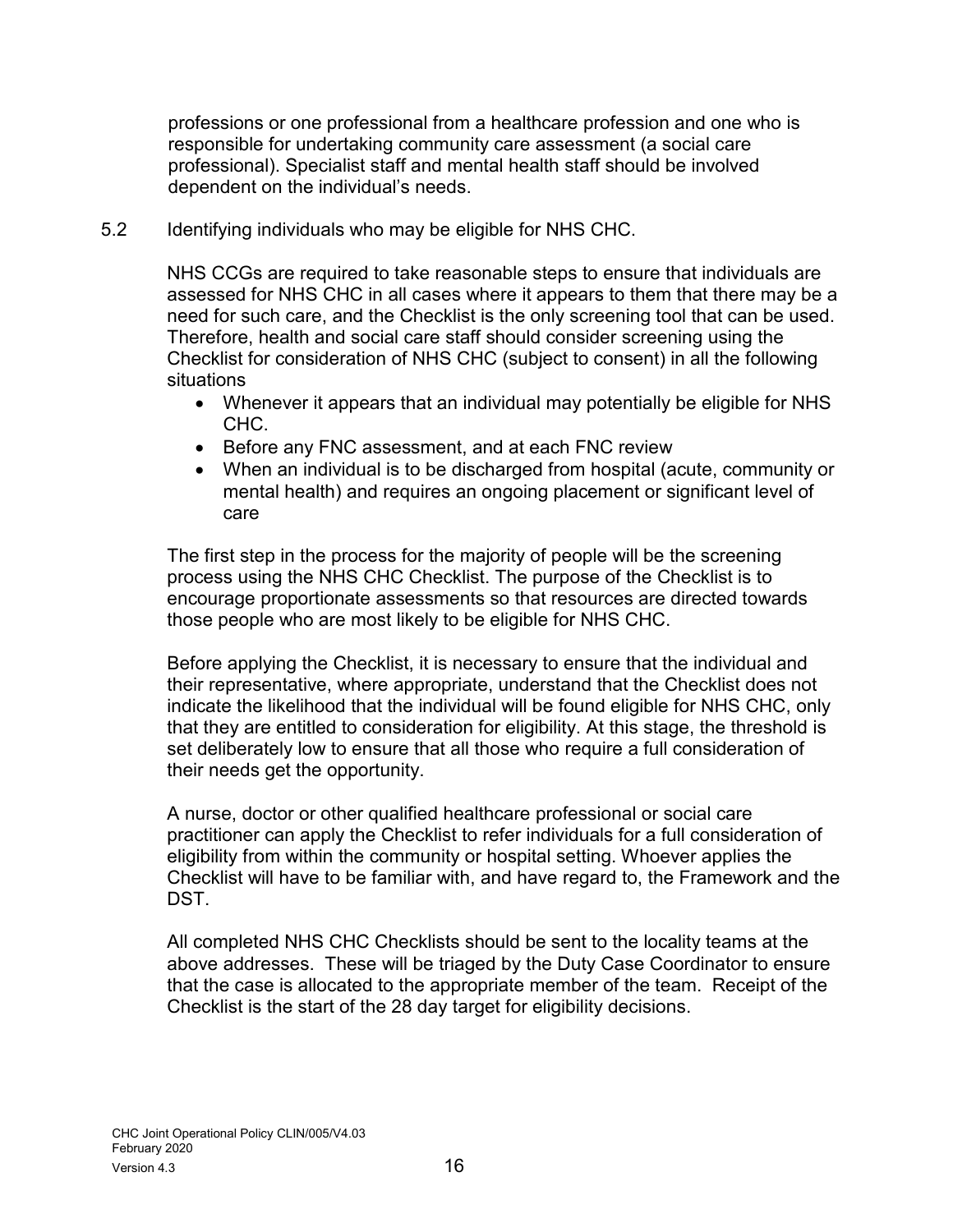#### 5.3 Exceptions

- a) Section 117 Hampshire CCGs and HCC have local arrangements for this. An individual subject to Section 117 should only be considered for NHS CHC where they have significant care needs which are not related to their mental health aftercare needs.
- b) Children and young people under 18. The Framework applies only to adults aged 18 or over. There is a separate "National Framework for Children and Young People's Continuing Care" which applies to children or young people under the age of 18. The underlying law is quite different for children and young people, but it is very important that consideration of potential eligibility for NHS Continuing Healthcare (when the person reaches 18) is considered early as part of the planning process for transition. The Framework (paras 124 to 138) advises that joint assessments are commenced for children at age 16 years and a decision made by 17 years to ensure that care planning and services are in place and clarified prior to the young person moving into adults services.

#### 5.4 Decision Support Tool Process

Where an individual has crossed the Checklist threshold and therefore requires full consideration for NHS CHC it is the responsibility of the NHS CHC team to identify an individual to co-ordinate the assessment process and the completion of the DST, including the eligibility recommendation. The role of the co-ordinator is explained in the Practice Guidance section 26 of the Framework. HCC and the NHS CHC team have agreed that normally the NHS CHC team will appoint a coordinator; however in some circumstances it may be appropriate for another professional – such as the social care practitioner to undertake this role. This will be determined by mutual agreement. In all cases the individual, family /representative will be informed as to who will be undertaking the coordinator role.

The DST must be completed and provides practitioners with a framework to bring together and record the various needs in the 'domains' specified within the Tool. The MDT use the DST to support the primary health needs test, ensuring that the key indicators are taken in to account in making their recommendation.

The DST cannot directly determine eligibility, but it provides the basis from which decisions are made exercising professional judgement and in consideration of the primary health need criteria. Once the MDT has completed the DST they will make their recommendation on eligibility, recorded on the DST and pass it to the NHS CHC Hub team.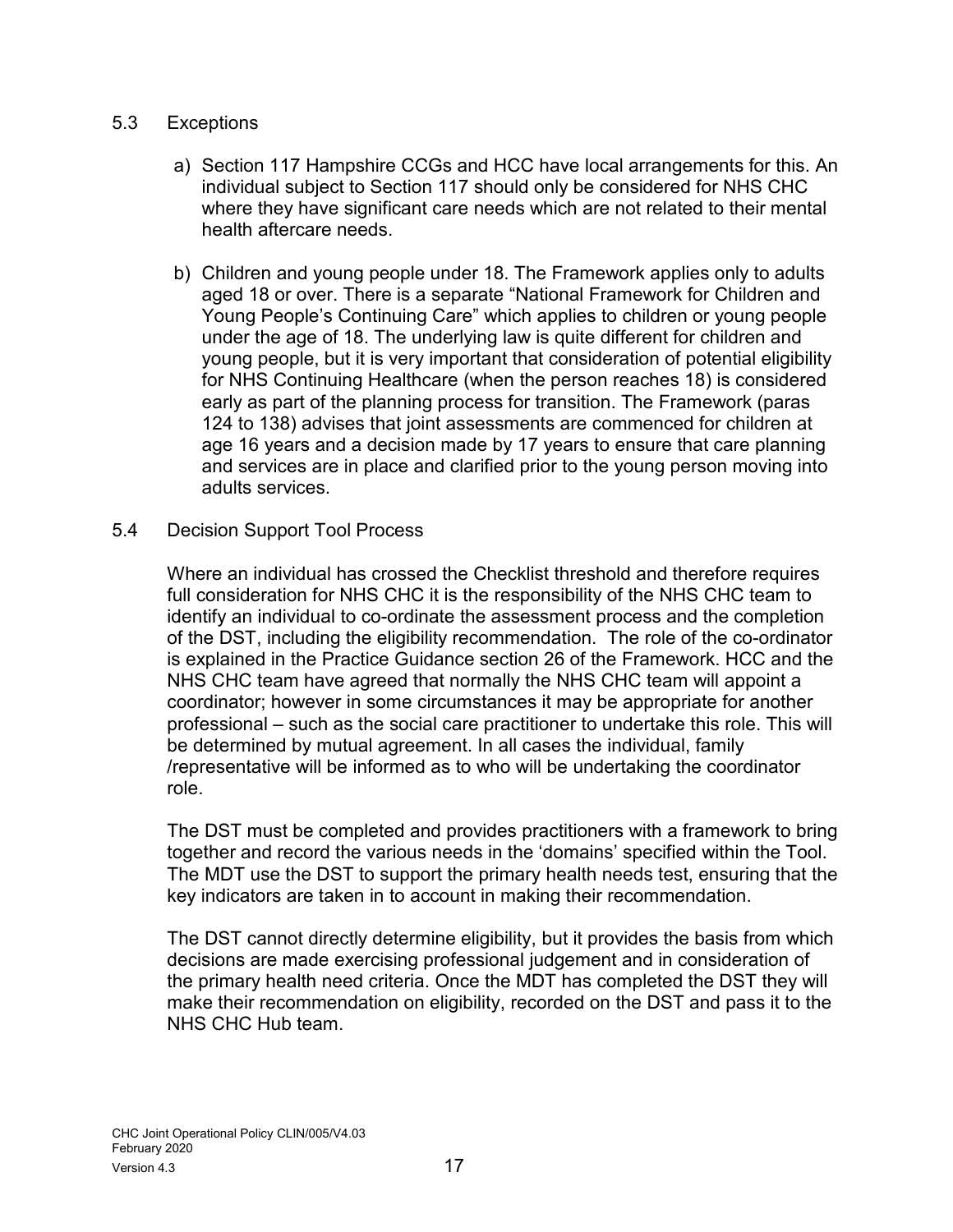The NHS CHC Hub team will:

- Verify the recommendations of the MDT
- Refer to panel where they are not able to verify the recommendations of the MDT.
- Refer back to the MDT due to any of the following:
	- o Poor quality assessment
	- o Insufficient evidence and information
	- o Inadequate recommendation
	- o Conflicting evidence
	- o Inappropriate MDT constitution

Where someone crosses the Checklist threshold in an acute hospital setting the hospital discharge team would co-ordinate the assessment. Where there is no formal discharge team the expectation would nonetheless be that hospital based staff would normally undertake this role.

Where someone is in a nursing home it would normally be the NHS CHC team members who co-ordinate the assessment.

Where the individual in the community is currently receiving a package of care from the Local Authority and/or other providers, it may be agreed on a case by case basis that the relevant worker could undertake the co-ordination role set out in Practice Guidance section 26 of the Framework, provided it is agreed and Hampshire County Council have determined that they are best placed to do so. However, some provider specifications will require this role to be undertaken by the relevant body.

### <span id="page-17-0"></span>**6. VERIFICATION OF MDT RECOMMENDATIONS**

- 6.1 A NHS CHC panel will meet weekly. The purpose of the panel is to enable the WHCCG to meet its responsibilities in relation to the NHS CHC. The Terms of Reference for this panel are attached as Appendix 2.
- 6.2 The panel is chaired by a NHS CHC team Healthcare representative. Panel members will receive an agenda and paperwork for cases to be heard prior to the panel
- 6.3 Following the NHS CHC panel or out of panel process, the NHS CHC team will write to the referrer and the family/carer regarding the decision. Copies of the minutes will be provided to the HCC panel representative.

### <span id="page-17-1"></span>**7. COMMISSIONING THE CARE PACKAGE**

7.1 The NHS CHC team are responsible for agreeing the placement or package of care. This includes: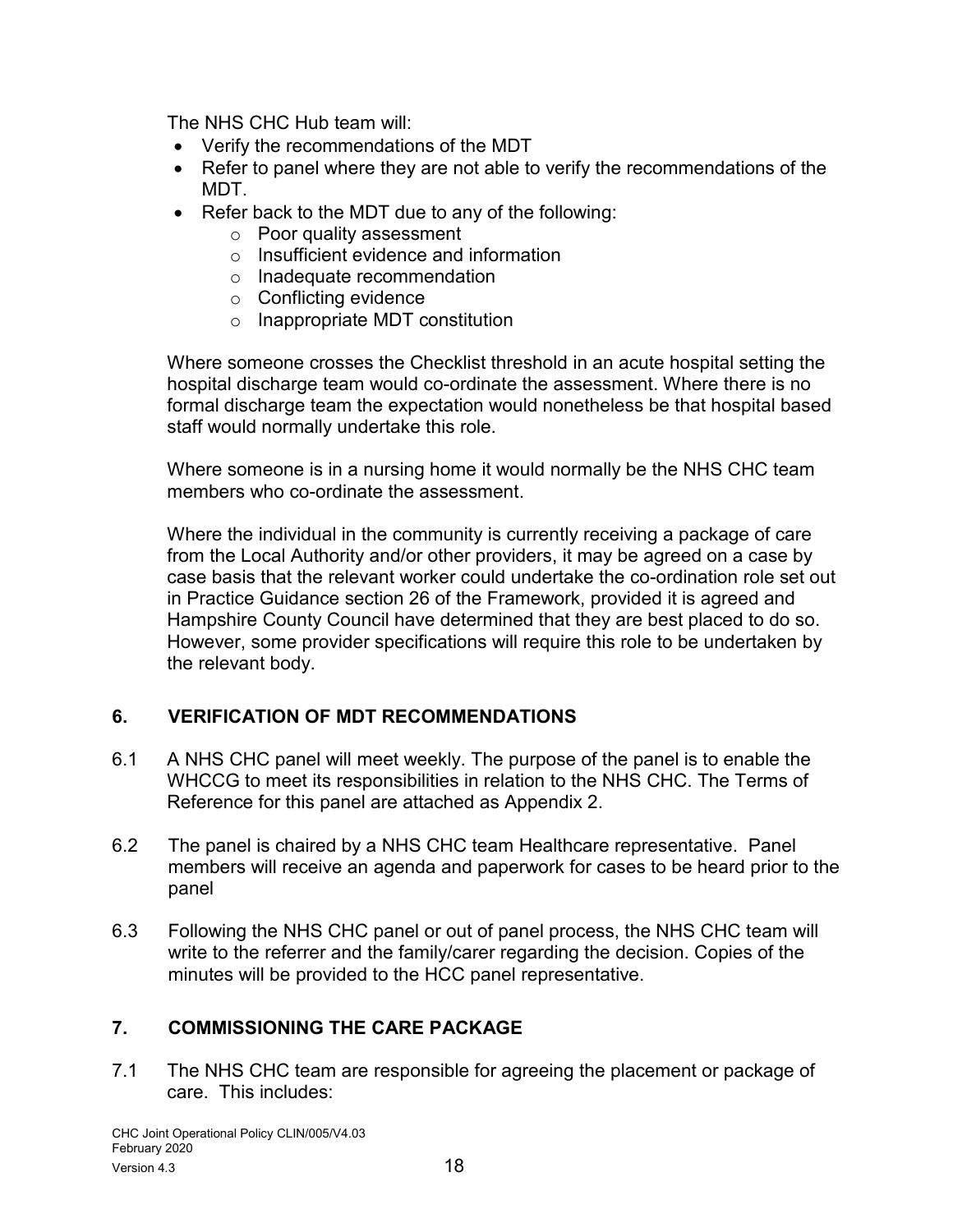- Commissioning of placements or care packages in accordance with the Commissioning Policy for Adult Continuing Healthcare.
- Agreeing the service specification with the appropriate clinician and ensuring care plans and risk assessments are received
- Agreeing the care package with the provider
- Informing the referrer, individual and if appropriate the family/carer
- Agreeing and informing the provider and relevant others, the monitoring and review arrangements of the care package
- 7.2 Locality duty teams are responsible for ensuring that the details and associated costs of the agreed packages are recorded on the database and presented to the appropriate delegated level of staff for approval.
- 7.3 All new residential care providers and care agencies will receive a contract on completion of the financial negotiations and before the start of the placement or package

### <span id="page-18-0"></span>**8. PERSONAL HEALTH BUDGETS**

- 8.1 The NHS CHC team are required to offer personal health budgets to people in receipt of NHS Continuing Healthcare funding, in order to give individuals better flexibility, choice and control over their care
- 8.2 Personal health budgets can be managed in a number of ways, including:
	- A notional budget held by the CCG commissioner
	- A budget managed on the individual's behalf by a third party, and
	- A payment directly to the individual (a 'healthcare direct payment')
- 8.3 People newly in receipt of NHS CHC funding will be introduced to the concept of personal health budgets before or during their 3-month NHS CHC Review. Based on the outcome of the individual's DST, an indicative budget will be produced and shared with the individual during an introductory meeting to explain the personal health budget process
- 8.4 The case co-ordinator or third-party case manager will work with the individual and/or their carer's and representatives to agree health and wellbeing outcomes. They will then also work with the individual to think creatively about how they could best make use of their available budget to meet their health and wellbeing outcomes.
- 8.5 The case co-ordinator or case manager will then create a final budget and support plan which will be reviewed and finance authorisation will be sought at the appropriate level. Once a support plan has been agreed the case coordinator (or other commissioned organisation) will work to put the support plan in place. Support services will be provided to help people with direct payments,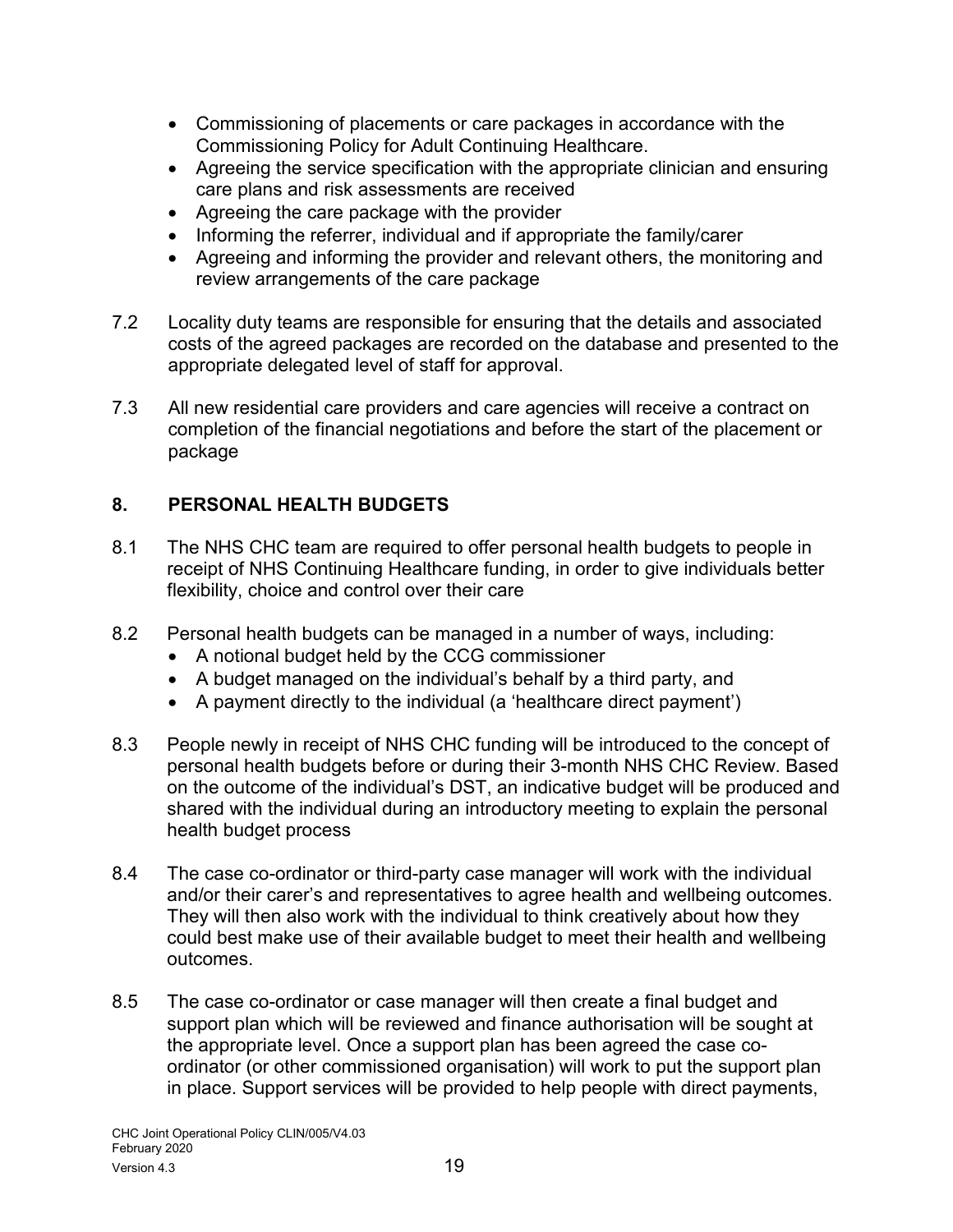and support and advice will be provided for those wishing to employ personal assistants directly. Support plans will be reviewed as per the Framework guidance – at 3 months after the care package has been put in place and a minimum of every 12 months thereafter

### <span id="page-19-0"></span>**9. JOINTLY FUNDED PACKAGES OF CARE**

- 9.1 There will be some individuals who, although they are not entitled to NHS CHC, have needs identified through the decision support tool or joint assessment that are not of a nature that the local authority can solely meet or are beyond the powers of an local authority to solely meet. These individuals will require a joint care package. The Hampshire CCGs and HCC will work in partnership to agree their respective responsibilities in a joint package of care (for details please refer Practice Guidance section of the Framework).
- 9.2 Joint packages of care may also be provided through the provision of NHS services such as District nursing and community physiotherapy for example. A joint package of care with the Local Authority will only involve joint funding where there is a particular identified health need requiring an identified care package to be commissioned. In these circumstances WHCCG will fund the care costs for the identified health element of the package

### <span id="page-19-1"></span>**10. FUNDED NURSING CARE**

10.1 Where the decision is that the person is not eligible for NHS CHC, the need for care from a registered nurse should be considered, and the decision made as to whether registered nursing care in a care home providing nursing is appropriate.

### <span id="page-19-2"></span>**11. REQUESTS FOR FAST TRACK**

11.1 All Fast Track applications will be undertaken in accordance with the NHS Commissioning Board and Clinical Commissioning Groups (Standing Rules and Responsibilities) Regulations 2012.

*"(a) an individual has a primary health need arising from a rapidly deteriorating condition; and (b) The condition may be entering a terminal phase."*

"The intention of the Fast track pathway is that it should identify individuals who need to access NHS CHC quickly, with minimum delay and with no requirement to complete a DST. Therefore the completed fast track Pathway tool with clear reasons why the individual fulfils the criteria and which clearly evidences that an individual is both rapidly deteriorating and may be entering terminal phase is in itself sufficient to establish eligibility. PG 63 218 of the Framework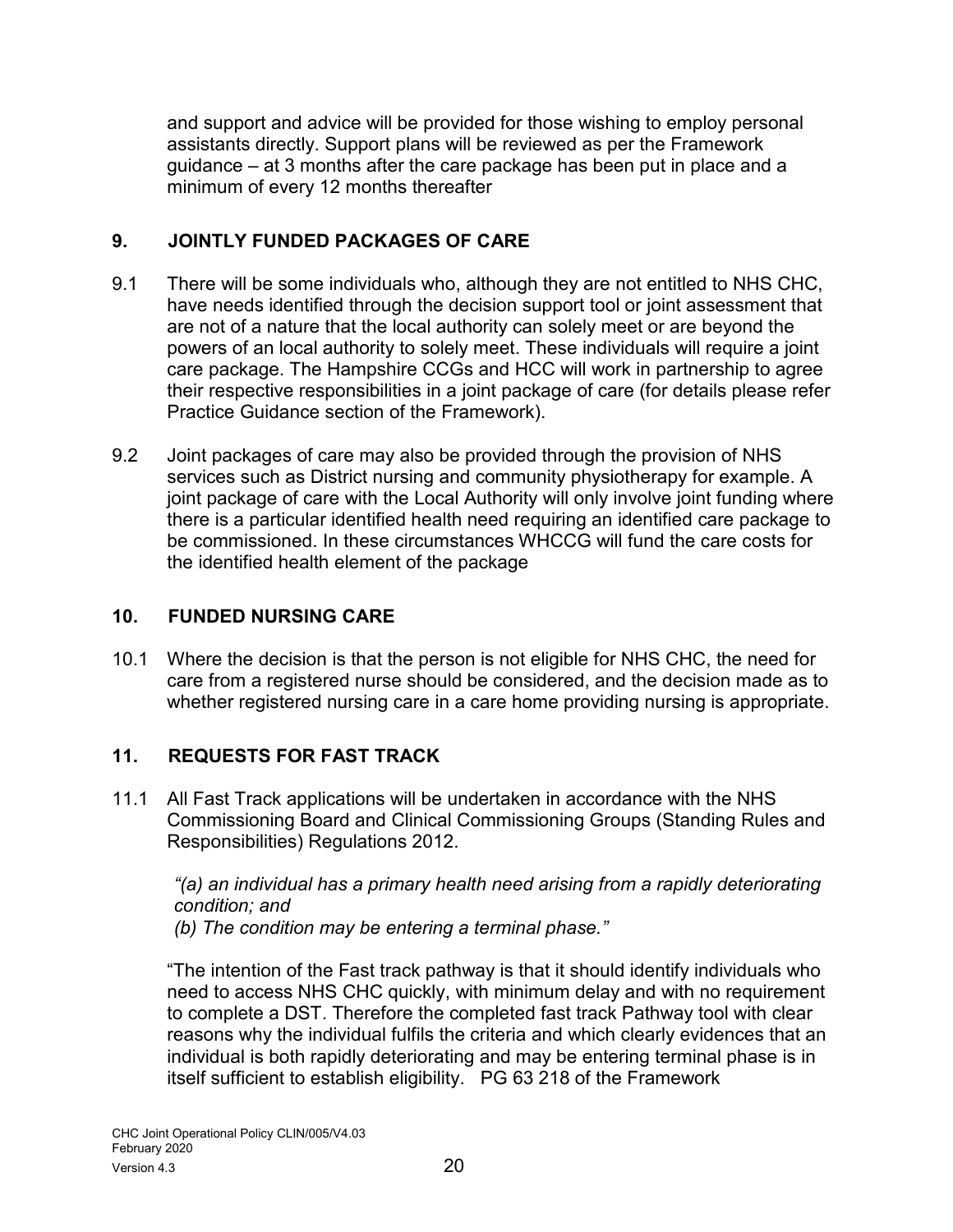- 11.2 In such situations, where the individual needs a package of care to enable their needs to be met urgently (for example, to allow them to go home to die in their preferred place of care or appropriate end of life support to be put in place), the Fast Track Pathway Tool should be completed by 'an appropriate clinician', defined in Standing Rules Regulations as 'a person who is:
	- *a) responsible for the diagnosis, treatment or care of the person under the 2006 Act in respect of whom a Fast Track Pathway Tool is being completed, and*
	- *b) a registered nurse or a registered medical practitioner."*
- 11.3 When the NHS CHC team receives a Fast Track Pathway Tool completed by an appropriate clinician, WHCCG must decide the individual is eligible for NHS CHC without delay and without the need for a Checklist or DST to be completed. The NHS CHC team will then put in place the necessary support as soon as possible. It is vital, therefore, that the Fast Track Pathway Tool is used correctly and only in those situations for which it was intended. For this reason the NHS CHC team is working with key clinicians across Hampshire to ensure that the Fast Track Pathway Tool is understood and used appropriately.
- 11.4 The Framework recognises that CCG's should be cautious against adopting too narrow a view of when the Fast Track Pathway Tool should be used:

*"there are no time limits specified and a decision to use the Fast Track Pathway Tool should not be based solely around an individual's life expectancy. The phrase 'rapidly deteriorating' in the Tool should not be interpreted narrowly as only meaning an anticipated specific or short time frame of life remaining. Similarly the phrase 'may be entering a terminal phase' is not intended to be restrictive to only those situations where death is imminent."*

- 11.5 The appropriate clinician is not required to provide evidence alongside the completed Fast Track tool in order for it to be actioned, but it should be supported by a prognosis and/or diagnosis if known. However, when care is not already in place, it is essential that sufficient clinical information is supplied to enable the appropriate placement/package of support to be identified.
- 11.6 The appropriate clinician must take into account the practicalities involved in broker the care package for the individual in Fast Track situations and manage expectations with the individual and family carers. This is particularly so where the needs are complex, the home situation is unclear or the request is being made at a weekend or bank holiday. Whilst funding can be agreed quickly on receipt of the completed Fast Track it may not be possible to secure appropriate care immediately. It is essential to liaise directly with the NHS CHC team to discuss procurement options in such situations.
- 11.7 The Fast Track tool should not be used instead of a full assessment because of service pressure, such as the need to discharge an individual from hospital, shortage of staff etc.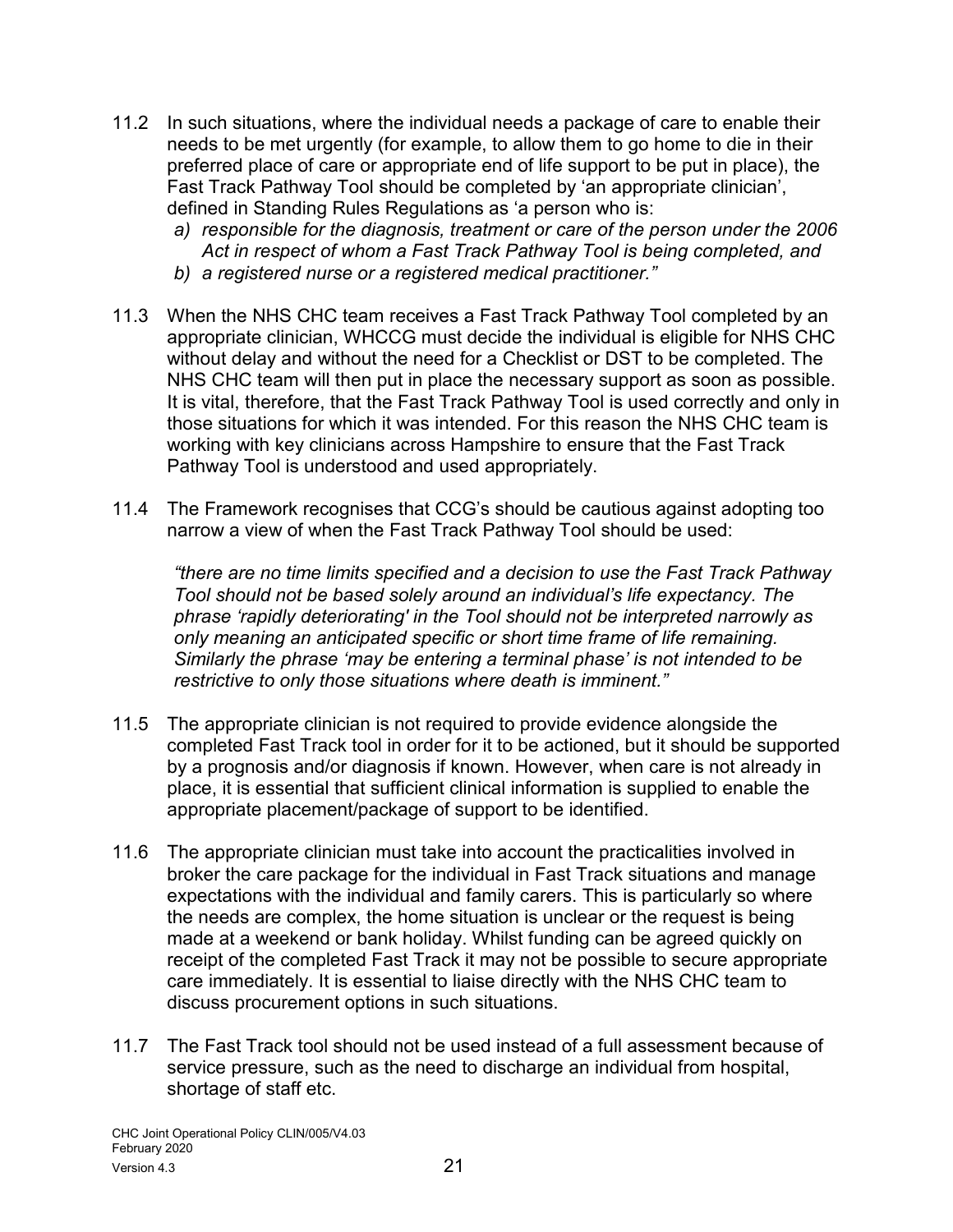11.8 Where an individual's care is funded due to the Fast Track process, the NHS CHC team will review that person's situation within a few weeks (dependent on the individual circumstances) and if there is a significant change in circumstances a full assessment of NHS CHC eligibility will be undertaken. As explained in Para 101 of the Framework no one who has been identified through the Fast Track process as eligible for NHS CHC should have this funding removed without their eligibility being reviewed in accordance with the correct processes. This should include completion of a decision support tool by a MDT, and that team making a recommendation on continued eligibility

### <span id="page-21-0"></span>**12. MONITORING AND REVIEWING**

- 12.1 Case reviews will be undertaken for individuals no later than three months following the eligibility decision and thereafter on an annual basis, unless a change in need or circumstance identifies an earlier review is required. This will ensure that individual is receiving the care they need and that they remain eligible for NHS CHC funding. Should a review show that following a change in need the individual may no longer meets criteria then a reassessment of eligibility must be undertaken following the DST process. Prior to any such assessment the CCG is responsible for ensuring the care commissioned is adjusted in accordance with the change in need.
- 12.2 In these circumstances the CCG will offer the individual a referral to the local authority to complete a community care assessment and engage in the reassessment of eligibility.
- 12.3 Following the appropriate process should the individual be deemed no longer eligible for NHS CHC, the NHS CHC team will arrange ongoing care provisions with the individual and or the local authority. The individual, their family/representatives will be advised in writing of the date with which the commissioning responsibilities will change.
- 12.4 If the individual declines a community care assessment or following a community care assessment is not eligible for local authority funding e.g. because they are responsible for funding their own care, the NHS CHC team will continue to commission care for a maximum of 28 days from the date of the notification letter to the individual advising of the CCG decision

### <span id="page-21-1"></span>**13. RETROSPECTIVE REVIEWS**

- 13.1 A retrospective review for NHS CHC may be requested in the following circumstances:-
	- An individual has passed away prior to the completion of a current assessment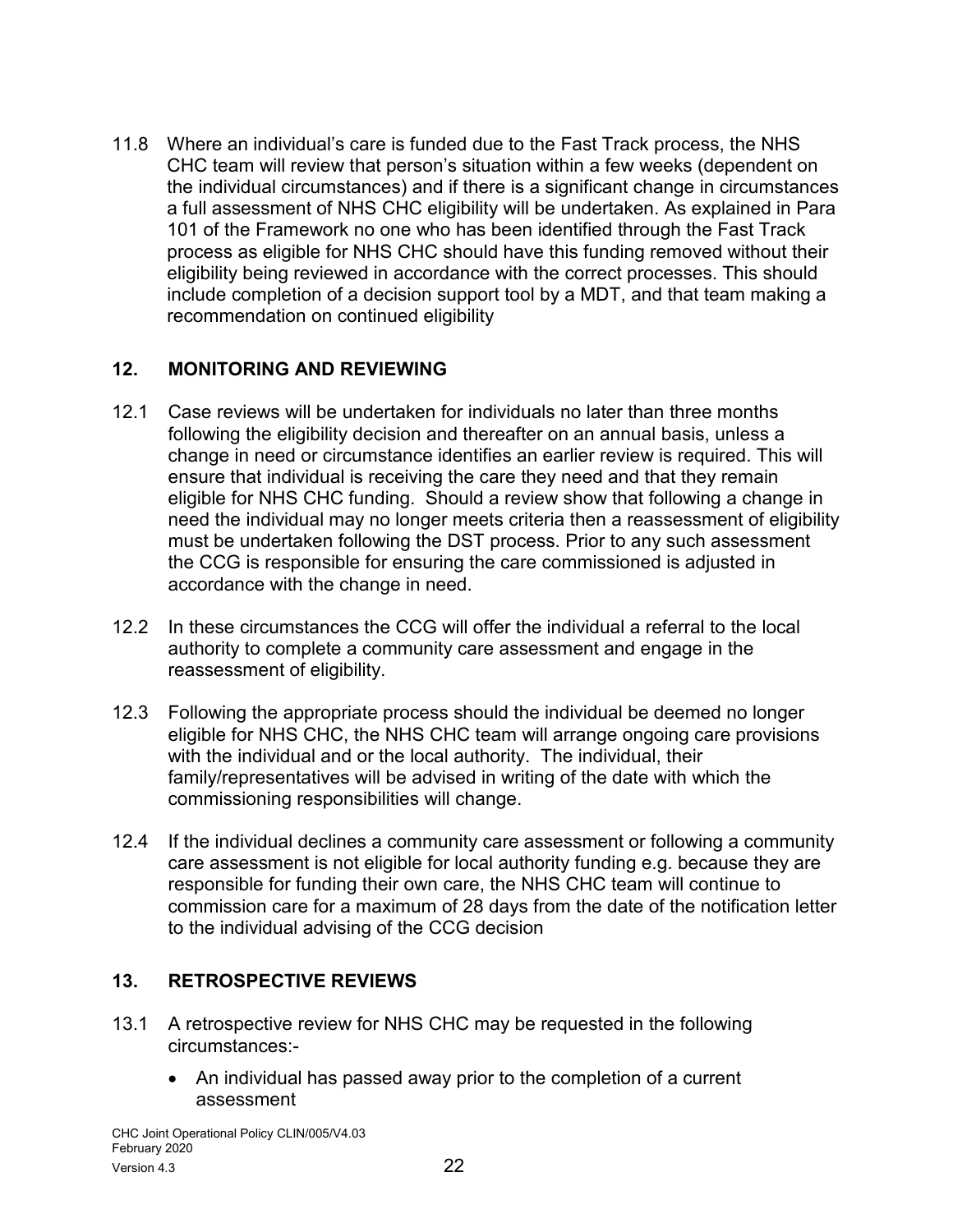- An individual has been found eligible for NHS CHC and there is an earlier unassessed period identified in which the individual may have become eligible.
- There is a previously unassessed period (no earlier than 01 April 2012) for a which a review has been requested

#### 13.2 PUPoC

PUPoC is a previously unassessed period of care. On 15 March 2012 the Department of Health announced a close down of any new applications requesting a retrospective assessment of eligibility for NHS CHC during the period of 01 April 2004 to 31 March 2012

This close down was rolled out under 2 deadlines:-

30/09/2012 – Deadline to claim for the period 01/04/2004 – 31/03/2011

31/03/2013 – Deadline to claim for the period 01/04/2011 – 31/03/2012

Following this deadline, any new applications for a retrospective review cannot now go back prior to 01 April 2012.

#### <span id="page-22-0"></span>**14. DISPUTES RAISED BY THE LOCAL AUTHORITY**

- 14.1 HCC may dispute a decision that is made by the NHS CHC Panel, in respect of an application for NHS CHC.
- 14.2 In these circumstances, the NHS CHC team and HCC have an agreed Joint Resolution Policy for implementing should a dispute of NHS CHC eligibility arise.
- 14.3 The NHS CHC team and HCC subscribe to the principle that there should be no delay in the provision of services due to disagreements or disputes on the assessment recommendation or outcome of eligibility. Should such situations arise, the Framework is explicit in stating that any existing funding arrangements cannot be unilaterally withdrawn without a joint assessment being carried out and agreed and alternative funding arrangements put in place.
- 14.4 Therefore anyone in their own home, or care home funded by the Local Authority must continue to be financially assisted by the Local Authority until the dispute is resolved. Similarly, anyone in hospital, or funded by the NHS must remain funded by the NHS until the dispute is resolved.
- 14.5 In situations where a decision of eligibility is disputed or there has been a delay in reaching a decision of eligibility for NHS continuing healthcare, the NHS CHC team and HCC will follow the guidance given in Annex F of the Framework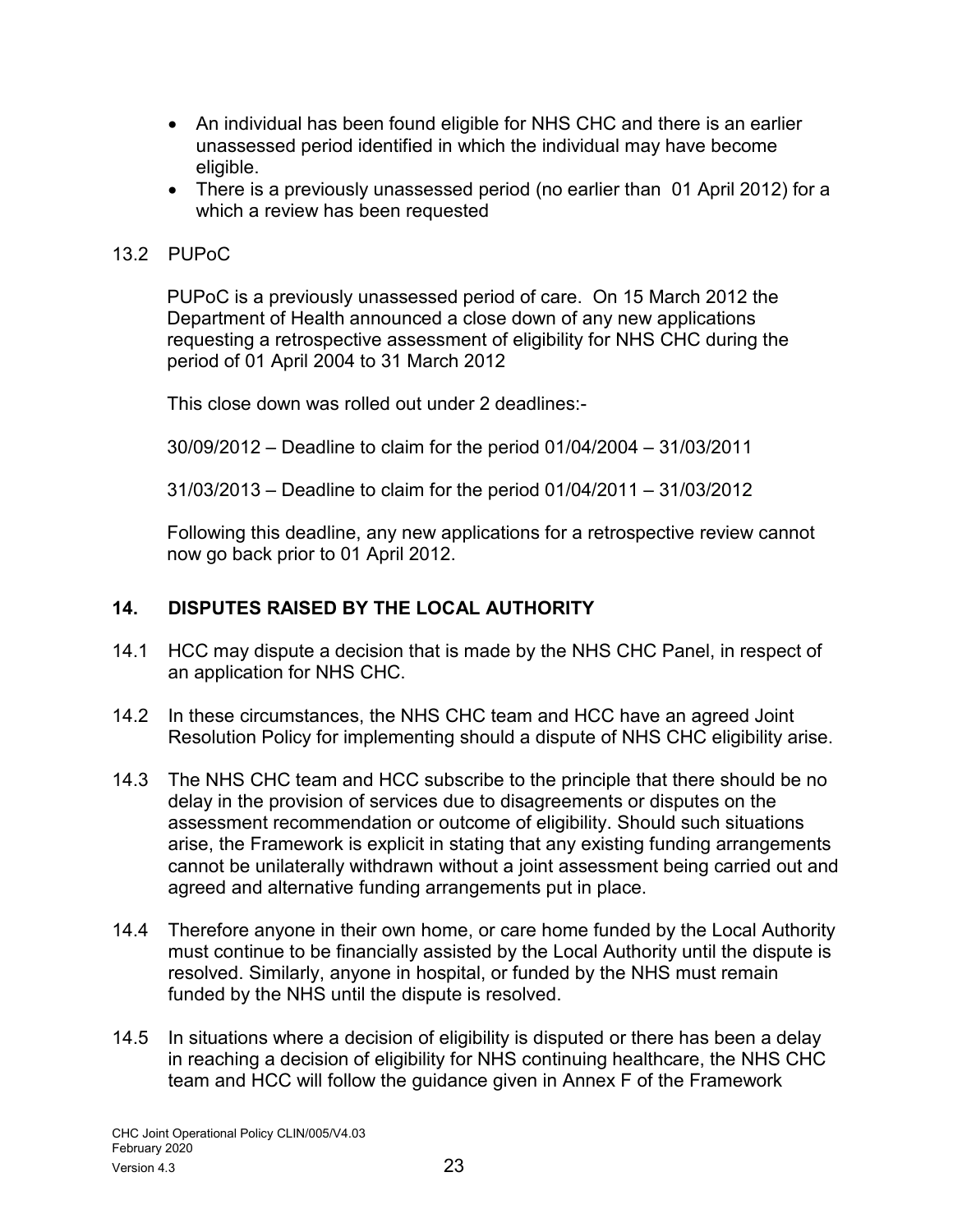#### <span id="page-23-0"></span>**15. APPEALS PROCESS IN RELATION TO ELIGIBILITY FOR NHS CONTINUING HEALTHCARE**

- 15.1 The NHS CHC team operates an appeals procedure for all cases. Where an individual is deemed not to be eligible for NHS CHC they will be informed in writing of their right to seek a local review of that decision, provided they do so within six months of the notification. If they seek such a review, this will be considered within three months of their request. If the outcome of the local review is that the original decision of ineligibility for NHS CHC was upheld, the individual will have a further six months to request an independent review.
- 15.2 The decisions of the NHS CHC Panel are communicated to the individual, or their representative, the original referrer and to lead health and social care professionals making the application. The decision is communicated in writing together with copies of the relevant extract of the minutes of the meeting that provide the rationale for the Panel's decision. The individual, or their representative, the original referrer and the lead health and social care professionals making the application can be informed verbally following the Panel meeting.
- 15.3 Where an individual has been found not eligible for NHS CHC, they or their representative can appeal the NHS CHC team decision within 6 months of the notification of eligibility decision.
- 15.4 When an appeal is received this is acknowledged in writing by the Hub administration team. An initial Local Review is to be completed by the Hub Case Coordinator which is assessed using the concerns raised by the appellant. If the additional evidence identified suggests that the eligibility decision requires additional evaluation, the Case Coordinator is to refer the case to the Hub Operational Manager. The Hub Operational Manager will consider the application and write to the appellant to confirm an outcome of the Local Review process. If the appellant does not accept this outcome, then they will be offered a Local Review meeting.
- 15.5 A Local Review Meeting will also be offered should the Local Review completed by the Hub Case Coordination confirm that the individual assessed remains not eligible for NHS CHC.
- 15.6 Where an individual remains dis-satisfied by the Local Resolution decision they can request an Independent Review by writing to the NHS Commissioning Board at:

NHS England Premier House Caversham Road Reading RG1 7EB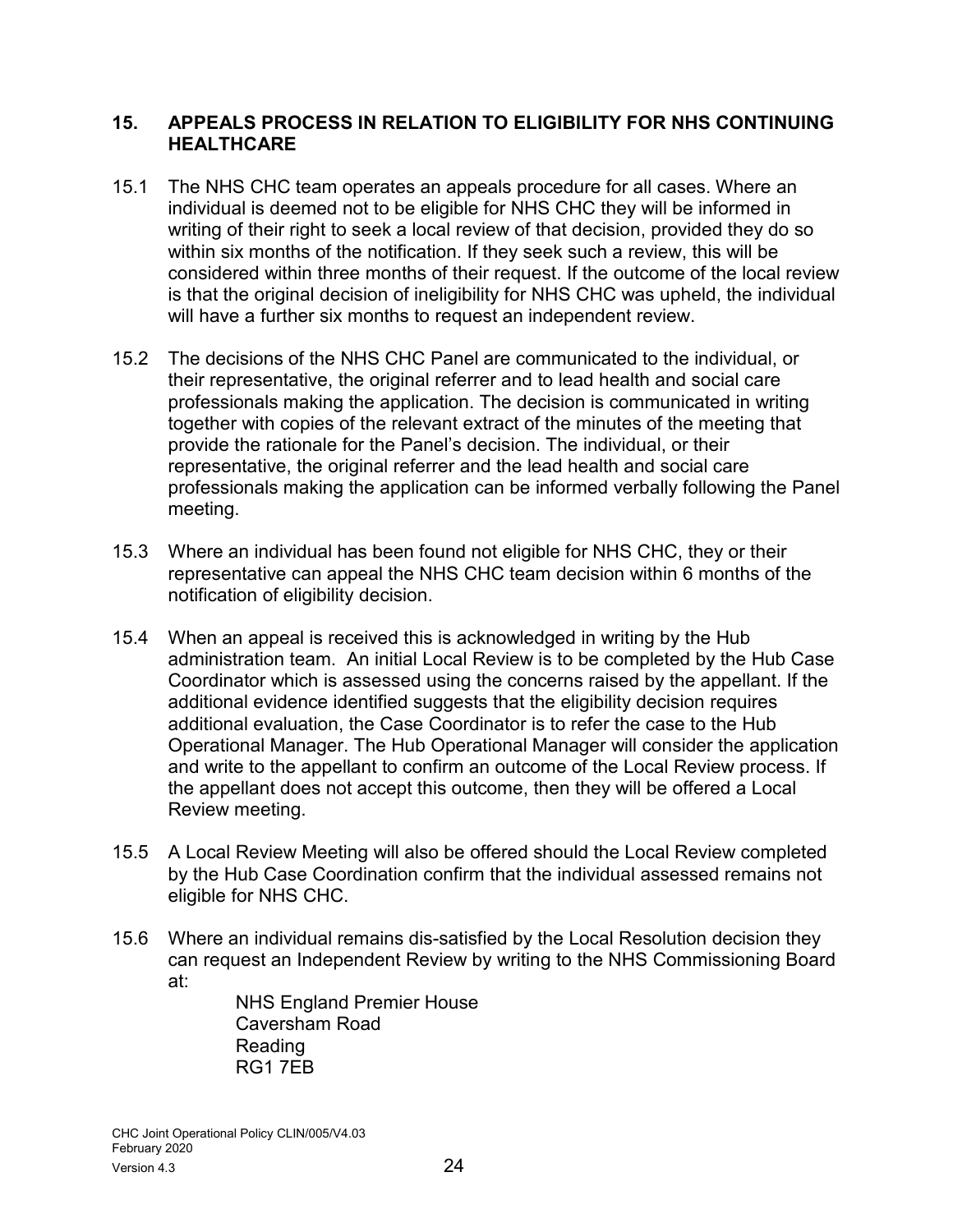- 15.7 An Independent Review Panel's (IRP) key tasks are, at the request of the Board, to conduct a review of the following:
	- (a) the procedure followed by a CCG in reaching a decision as to that person's eligibility for NHS CHC; or
	- (b) the primary health need decision by a CCG. and to make a recommendation to the Board in the light of its findings on the above matters.
- 15.8 It is particularly important that, before an IRP is convened, all appropriate steps have been taken by the relevant CCG to resolve the case informally, in discussion with the NHS Commissioning Board where necessary. The Board should have a named contact, who is the first point of contact for queries from partner organisations for the relevant locality.
- 15.9 No individual should be left without appropriate support while they await the outcome of the review and any package of care in place must remain effective while the outcome of the independent review is awaited.
- 15.10 HCC and their employees are not able to appeal against a decision made by the NHS CHC team panel on behalf of an individual. Appeals may only be made by individual applicants themselves or their duly appointed representative

#### <span id="page-24-0"></span>**16. COMPLAINTS**

16.1 If an individual or their representative is dissatisfied with the manner in which the overall process has been conducted rather than specifically the outcome regarding eligibility for continuing healthcare, they may make a complaint to WHCCG through the NHS Complaints Procedure. Complaints should be sent to:-

Patient Experience & Complaints West Hampshire CCG Omega House 112 Southampton Road **Eastleigh** SO50 5PB Telephone: 0800 456 1633 Email: [WHCCG.YourFeedback@NHS.net](mailto:WHCCG.YourFeedback@NHS.net)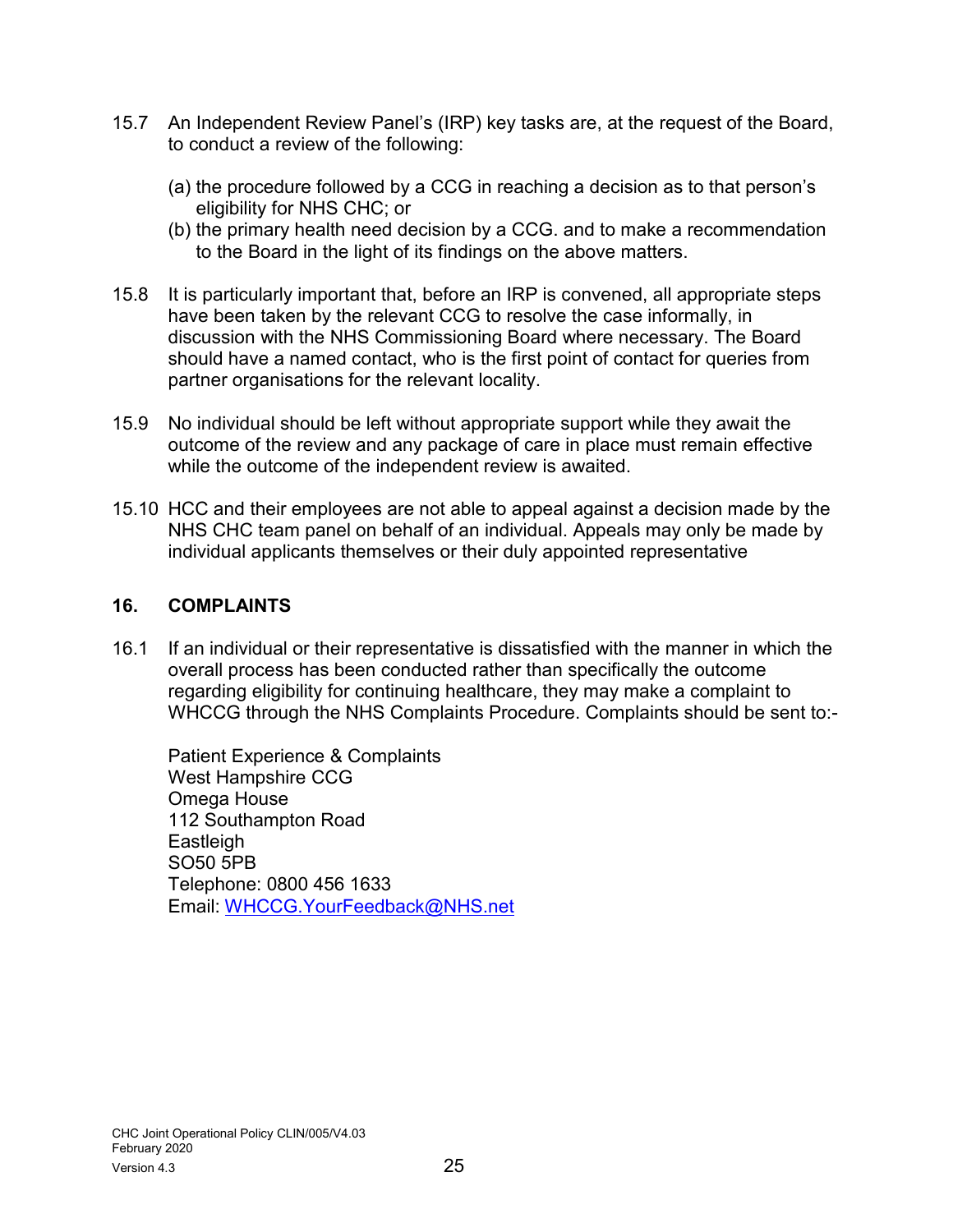### <span id="page-25-0"></span>**Appendix 1 NATIONAL AND LOCAL REFERENCE LIST**

### **National Documents**

The National Framework for NHS Continuing Healthcare and NHS-funded Nursing Care: October 2018 (Revised).

Incorporating:

- NHS Continuing Healthcare Practice Guidance
- NHS Continuing Healthcare Frequently Asked Questions
- NHS Continuing Healthcare Frequently Asked Questions

National Tools available:

- NHS Continuing Healthcare Checklist
- Decision Support Tool for NHS Continuing Healthcare
- Fast Track Pathway Tool for NHS Continuing Healthcare

All the above documents are available at:

[https://www.gov.uk/government/publications/national-framework-for-nhs-continuing](https://www.gov.uk/government/publications/national-framework-for-nhs-continuing-healthcare-and-nhs-funded-nursing-care)[healthcare-and-nhs-funded-nursing-care](https://www.gov.uk/government/publications/national-framework-for-nhs-continuing-healthcare-and-nhs-funded-nursing-care)

Mental Capacity Act 2005: <http://www.legislation.gov.uk/ukpga/2005/9/contents>

Mental Capacity Act 2005 Code of Practice: <https://www.gov.uk/government/publications/mental-capacity-act-code-of-practice>

Data Protection Act 2008: <http://www.legislation.gov.uk/ukpga/2018/12/contents/enacted>

The Care Act 2014: <http://www.legislation.gov.uk/ukpga/2014/23/contents/enacted>

#### **Local Documents:**

Commissioning Policy for Adult Continuing Healthcare [https://westhampshireccg.nhs.uk/wp-content/uploads/2020/01/Commissioning-Policy](https://westhampshireccg.nhs.uk/wp-content/uploads/2020/01/Commissioning-Policy-for-Adult-Continuing-Healthcare-Jan-2020.pdf)[for-Adult-Continuing-Healthcare-Jan-2020.pdf](https://westhampshireccg.nhs.uk/wp-content/uploads/2020/01/Commissioning-Policy-for-Adult-Continuing-Healthcare-Jan-2020.pdf)

Joint Decision Making, Dispute Resolution, Continuing NHS Healthcare and Interim Funding Arrangements (October 2017)

Hampshire Safeguarding Adults Policy 2016: Multi-Agency Policy, Guidance and Toolkit [http://www.hampshiresab.org.uk/professionals](http://www.hampshiresab.org.uk/professionals-area/hampshire_4lsab_multiagency_safeguarding_adults_policy_guidance/)area/hampshire 4lsab multiagency safeguarding adults policy guidance/

Deprivation of Liberty, Mental Capacity Act, Registered Care, Hospital. 2013. Hampshire County Council: [https://www.hants.gov.uk/socialcareandhealth/adultsocialcare/professionals/mental](https://www.hants.gov.uk/socialcareandhealth/adultsocialcare/professionals/mental-health/deprivation-of-liberty)[health/deprivation-of-liberty](https://www.hants.gov.uk/socialcareandhealth/adultsocialcare/professionals/mental-health/deprivation-of-liberty)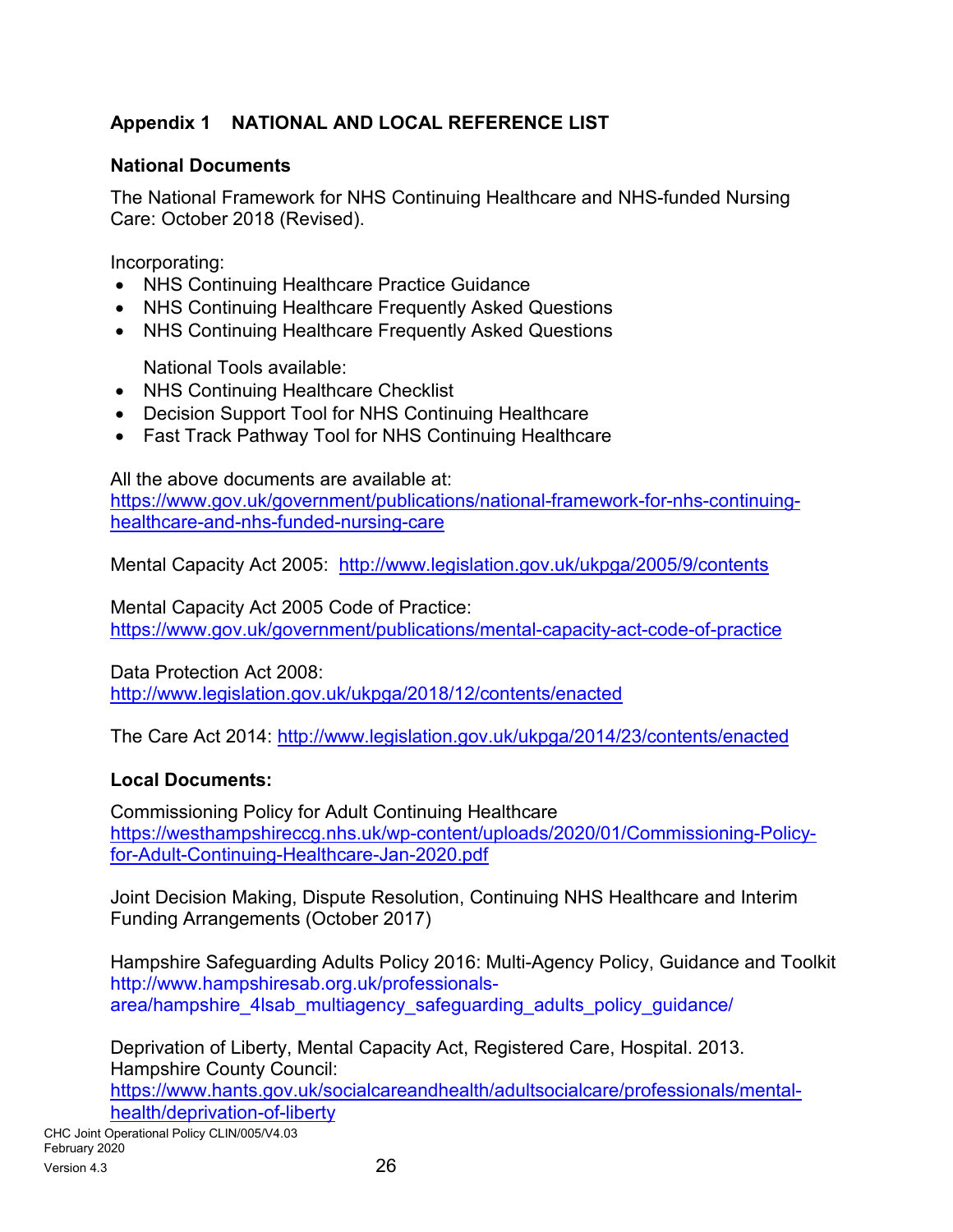### <span id="page-26-0"></span>**Appendix 2 NHS CONTINUING HEALTHCARE PANEL: TERMS OF REFERENCE**

### 1. **Scope of the Panel**

1.1 To enable West Hampshire Clinical Commissioning group (CCG) to discharge its responsibilities in relation to the National Framework for NHS Continuing Healthcare and NHS-funded Nursing Care 2018. The Panel will provide a forum for the CCG to support the Multi-Disciplinary Teams (MDT) in determining whether individuals have needs that meet the eligibility for NHS Continuing Health Care. Cases will be presented to the Panel after having been through the CCG pre-panel process and will have been identified as needing review of the recommendation through the Panel process.

### 2. **Objectives of the Panel**

- 2.1 The Panel meets to ensure that the CCG executes its responsibilities in relation to the National Framework for NHS Continuing Healthcare and NHS-funded Nursing Care 2018
- 2.2 The Panel meets to consider eligibility for NHS Continuing Healthcare for individuals from all care groups.
- 2.3 To receive and appraise detailed, comprehensive and complete multi disciplinary assessments and decision support tools in order to consider the recommendations of the MDT.
- 2.4 Ensure decisions of Panel are appropriately communicated to the patient or their representative, the referrer and appropriate others.
- 2.5 To monitor the quality of applications and recommendations being provided by MDT's and to ensure any concerns are picked up and fed back into all relevant organisations via individual feedback or joint training.
- 2.6 Where appropriate, to make recommendations on joint funding arrangements.
- 2.7 To raise any safeguarding concerns that may arise through the panel process.

### 3. **Membership**

- 3.1 The Panel must consist of the following;
	- a. Chair the Chair will be a representative from the Continuing Healthcare Hub team and holds overall responsibility for making a decision in each case
	- b. Health representative this will be a representative holding a current clinical registration (e.g. registered nurse, occupational therapist, physiotherapist, paramedic) and will be drawn from providers of NHS community services in the Hampshire county.
	- c. Social Services representative this will be a representative of Hampshire County Council or relevant local authority selected by the local authority as having the appropriate qualification and/or experience to advise on behalf of the Council.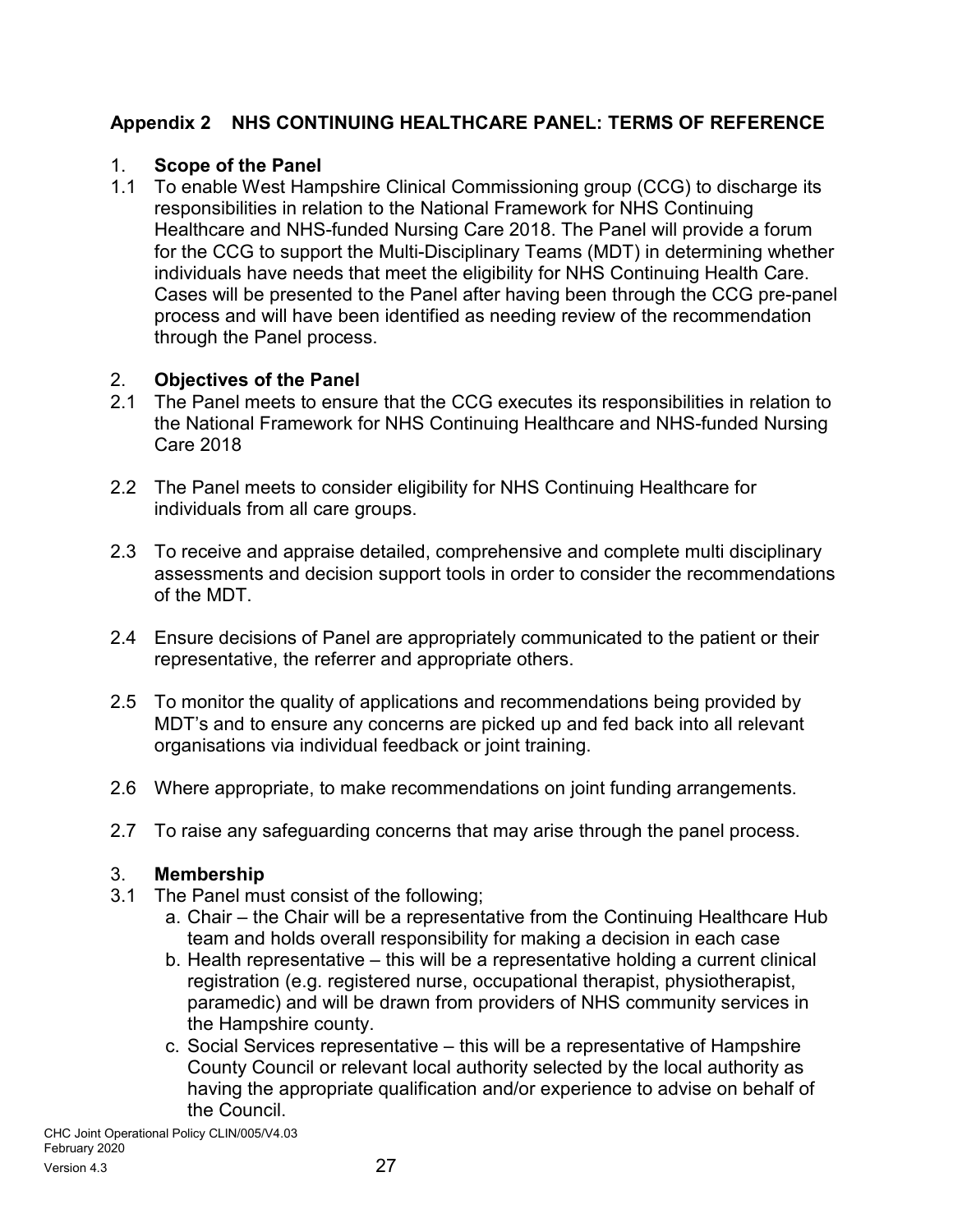### 4. **Specialist Advisors and Observers**

- 4.1 From time to time the Panel may request a specialist professional to advise the Panel on complex cases or those that require specialist knowledge to evaluate their eligibility appropriately. The role of the specialist advisor is to provide specialist knowledge and guidance to the Panel members in order that a determination of eligibility can be made. Specialist advisors do not have a decision making responsibility.
- 4.2 As part of a learning and development process professionals from either health or social care may attend Panel to view proceedings and understand the Panel process. It is appropriate to share materials at Panel with observers. Observers do not have a decision making responsibility.
- 4.3 Panel is a confidential and impartial process. It is, therefore, not appropriate to have members of the public present during a Panel meeting, even if they have an interest in a case to be discussed.

### 5. **Panel Operation**

- 5.1 The Panel will meet as needed usually weekly to enable cases to be considered. Cases heard in Panel will normally only be those that cannot be ratified out of Panel or that have a split, or missing recommendation from the MDT.
- 5.2 Panel may also hear cases where a joint funding arrangement is in place so that this arrangement can be reviewed using the appropriate jointly agreed tool for joint funding arrangements.
- 5.3 A National Framework for NHS Continuing Healthcare and NHS-funded Nursing Care 2018. Decision Support Tool document, with supporting contemporaneous evidence will be available for Panel members to consider.
- 5.4 It is expected that patients/representatives/carers views are represented to the Panel in the DST. Where this has not been possible the DST should reflect that.
- 5.5 The Panel should consider each of the domains in turn to determine if the evidence submitted supports the level awarded by the MDT. Where it does not support the recorded level, the Panel will discuss and record the Panel view. Where Panel members' views are not in consensus this should be recorded in the Panel minutes.
- 5.6 The Panel should consider the four key indicators and apply their clinical and experiential knowledge, as well as the guidance in the National Framework for NHS Continuing Healthcare and NHS-funded Nursing Care 2018 to consider whether there is a primary healthcare need. Where the Panel members' views are not in consensus this should be recorded in the Panel minutes.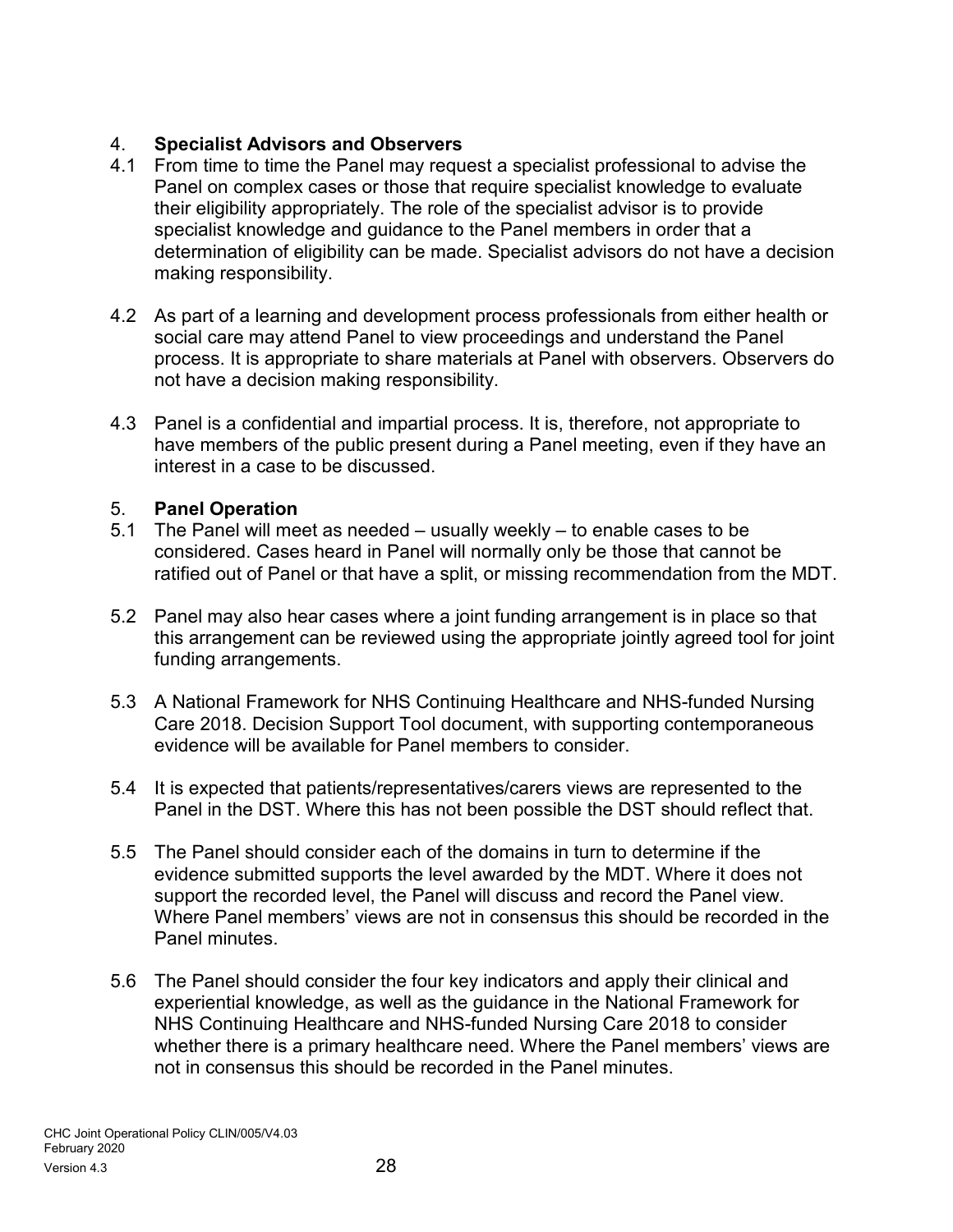- 5.7 The decision on eligibility for each case will be made by the Chair of the Panel, advised by the Health and Social Services representatives. This will normally be the consensus of the Panel. Where the Health representative and the Social Services representative disagree on eligibility the Chair must apply their judgement in order to make an eligibility decision – it is not acceptable to defer the decision for another Panel to hear solely on the basis of eligibility. The Chair may make a decision with which neither the Health representative nor the Social Services representative agrees and in such cases the Chair must give a clear rationale for this decision in the minutes of the Panel meeting.
- 5.8 The Chair should not overturn a recommendation by the MDT regarding an individual's eligibility unless exceptional circumstances are identified. Exceptional circumstances would include:
	- Where the DST is not completed fully (including where there is no recommendation)
	- where there are significant gaps in evidence to support the recommendation
	- where there is a obvious mismatch between evidence provided and the recommendation made
	- where the MDT have not reached agreement
	- where the recommendation would result in either authority acting unlawfully

In these cases further information and evidence should be requested from the MDT. In some circumstances the MDT may be asked to reconsider their recommendation. In these circumstances the Panel minutes should reflect that the case has been 'deferred' and the reasons for that deferral.

- 5.9 Once a 'not eligible' decision has been made, the Panel may consider whether to recommend joint funding. A recommendation for joint funding may have been made by the MDT or may come as a result of discussion in the Panel meeting.
	- a. Where the case being heard is a learning disabilities case, the Panel will apply the CCGs joint funding tool and agree a funding split between the local authority and health funding. It is anticipated that any funding decision of greater than 50% health should be reconsidered for full eligibility as this would indicate a primary healthcare need. Any funding decision of less than 20% health should be considered as local authority responsibility as appropriate. If Panel cannot agree a joint funding split after application of the jointly agreed joint funding tool a second stage review of the joint funding arrangements will take place outside of Panel between the local authority and the Continuing Healthcare team
	- b. In all other cases (older people, mental health, physical disability) the Panel will apply the jointly agreed joint funding tool and make a recommendation for joint funding which may then be referred to the parent CCG for consideration and commissioning.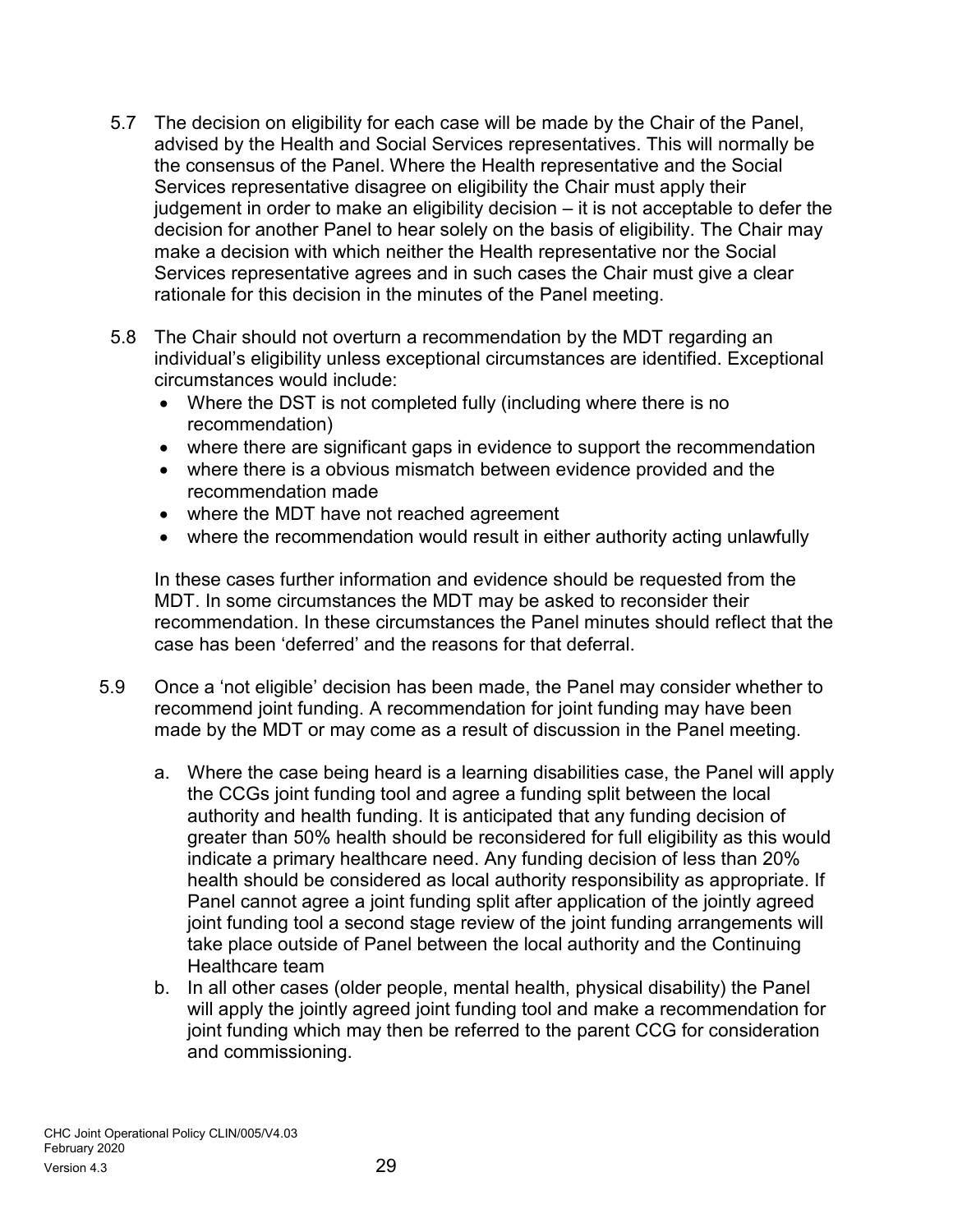- 5.10 Once the Chair has made a decision (eligible, not eligible, joint funding) the representatives from health or social services may indicate that they would like to activate the Joint Resolution Policy to manage disputes on eligibility. The Chair will have blank dispute forms that should be completed at the time of Panel by both the Chair and the representative raising the dispute on eligibility. Disputes should be recorded in the Panel minutes.
- 5.11 Panel and OOPs outcomes to be shared with HCC (or LA as appropriate) immediately following panel – this will trigger handover paperwork and process.
- 5.12 Accurate notes of Panel meetings will be sent to the Chair within five working days for verification. These notes will form part of the appeals process.
- 5.13 The referrer and patient/representative (if required) should be informed of the Panel decision, in writing, within 5 working days of the Panel meeting. A more detailed outcome letter giving a reasoned explanation of how the decision was reached will be sent within 15 working days of the Panel meeting.
- 5.14 For patients in hospital, decisions should be communicated within 24 hours to the discharge liaison team by e-mail and to the ward and social worker if appropriate.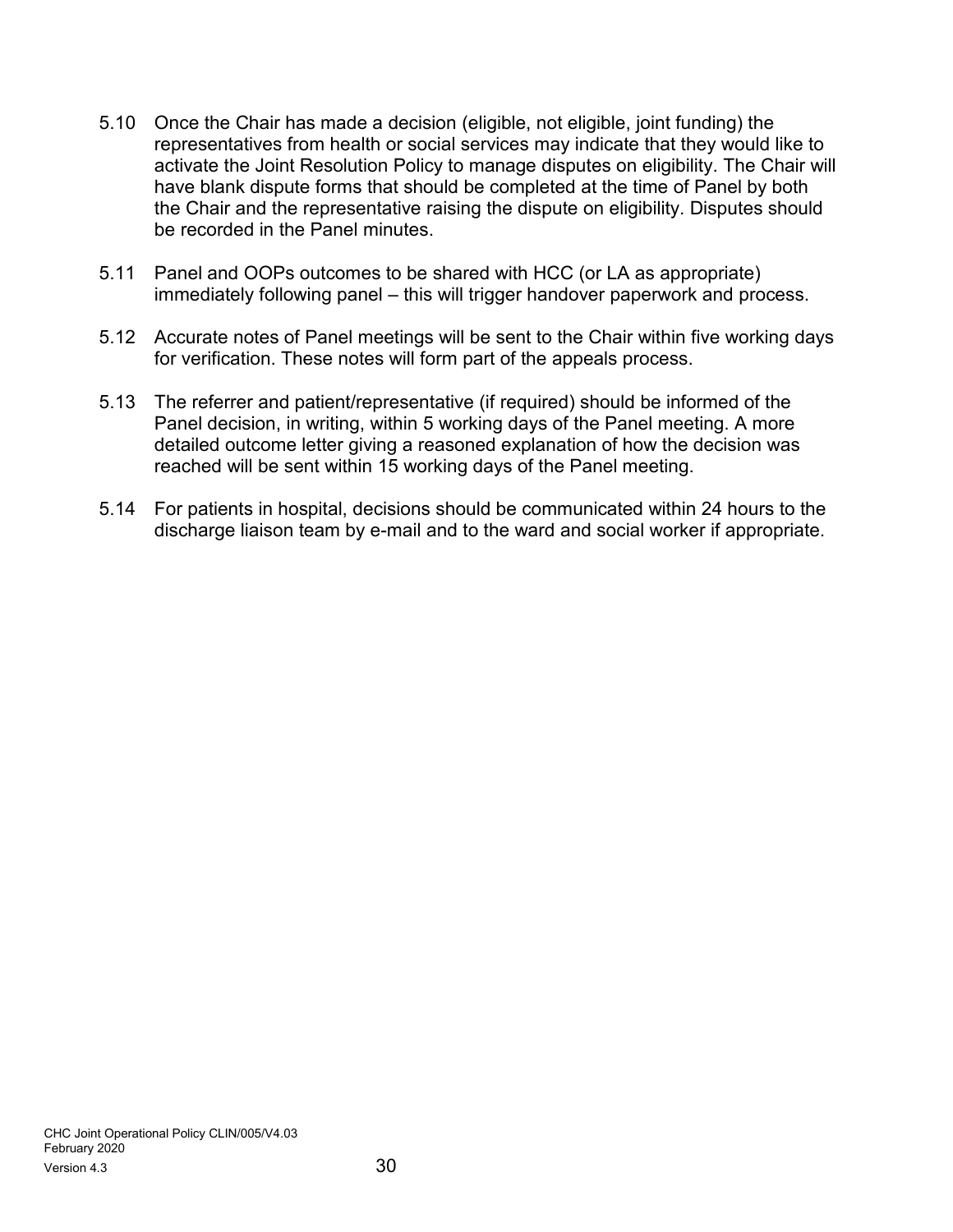# <span id="page-30-0"></span>**Appendix 3 GLOSSARY OF TERMS**

Abbreviation

| <b>CCGs</b>    | <b>Clinical Commissioning Groups</b>            |
|----------------|-------------------------------------------------|
| <b>NHS CHC</b> | <b>NHS Continuing Health Care</b>               |
| DH             | Department of Health                            |
| <b>DST</b>     | <b>National Framework Decision Support Tool</b> |
| <b>FNC</b>     | <b>Funded Nursing Care</b>                      |
| <b>HCC</b>     | <b>Hampshire County Council</b>                 |
| MDT            | <b>Multidisciplinary Team</b>                   |
| <b>DOLS</b>    | Deprivation of Liberty Safeguards               |
| <b>MCA</b>     | <b>Mental Capacity Act</b>                      |
| <b>PHB</b>     | <b>Personal Health Budget</b>                   |
| ABI            | <b>Acquired Brain Injury</b>                    |
| CONI           | <b>NHS CHC Database WHCCG</b>                   |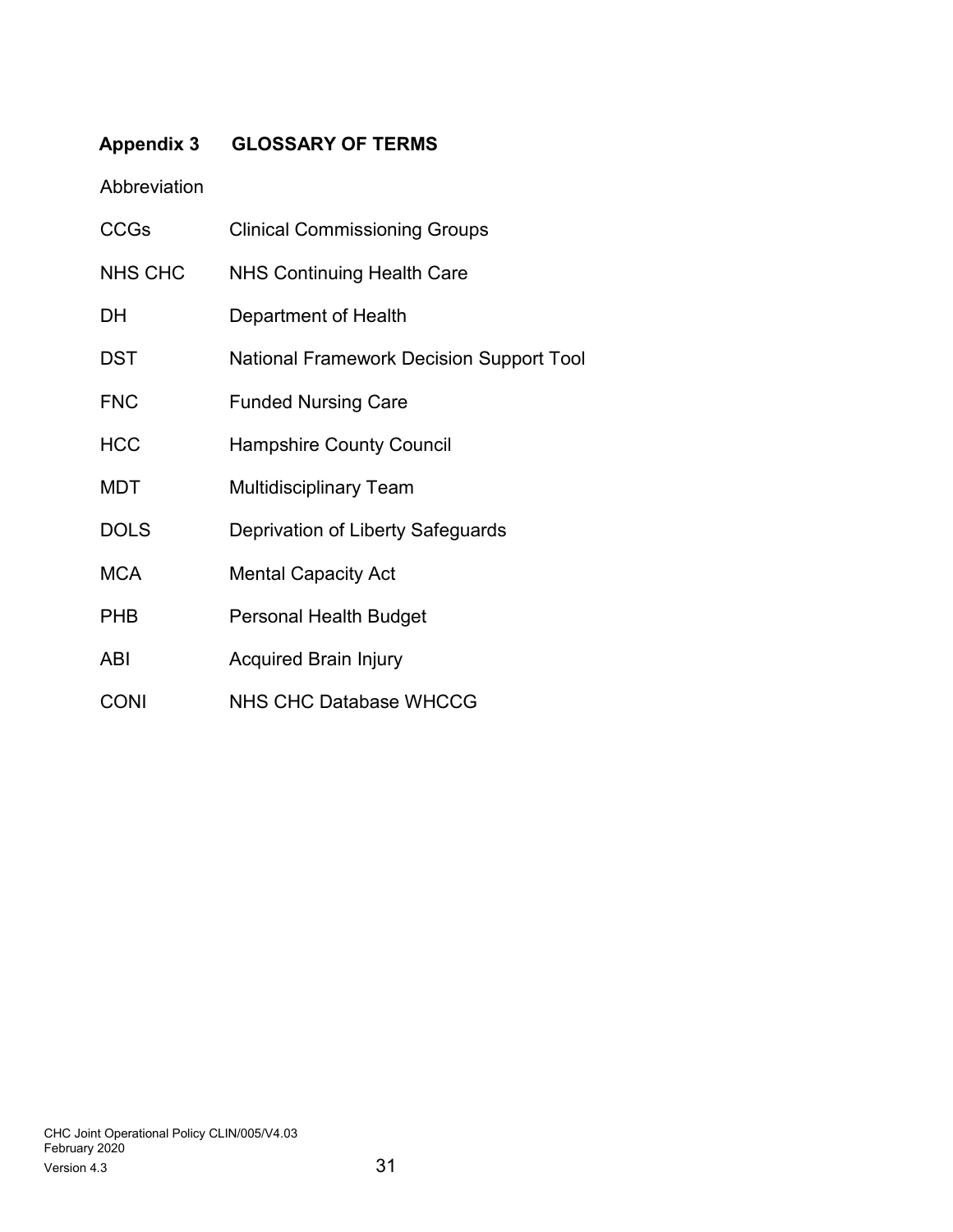# <span id="page-31-0"></span>**Appendix 4 EQUALITY IMPACT ASSESSMENT**

| 1.               | Title of policy/ programme/ framework being analysed<br>NHS Continuing Healthcare (CHC) and NHS Funded Nursing Care (FNC)                                                                                                                                                                                                                                             |  |  |
|------------------|-----------------------------------------------------------------------------------------------------------------------------------------------------------------------------------------------------------------------------------------------------------------------------------------------------------------------------------------------------------------------|--|--|
|                  | <b>Operational Policy</b>                                                                                                                                                                                                                                                                                                                                             |  |  |
| 2.               | Please state the aims and objectives of this work and the intended<br>equality outcomes. How is this proposal linked to the organisation's<br>business plan and strategic equality objectives?                                                                                                                                                                        |  |  |
|                  | <b>Purpose and Values</b><br>Eligibility for NHS CHC is based on an individual's assessed needs and is not<br>disease specific, nor determined by either the setting where the care is provided,<br>or who delivers the care. Access to consideration and assessment is non<br>discriminatory, it is not based on age, condition or type of health need<br>diagnosed. |  |  |
|                  | The aim of NHS CHC is to implement the NHS CHC eligibility criteria in order to<br>provide appropriate care. In order to achieve this, the implementation of the<br>criteria and local application for NHS CHC, in conjunction with the local authority,<br>provider trusts and other agencies, should meet the following principles:                                 |  |  |
|                  | Needs led<br>$\bullet$                                                                                                                                                                                                                                                                                                                                                |  |  |
|                  | Equitable                                                                                                                                                                                                                                                                                                                                                             |  |  |
|                  | <b>Culturally sensitive</b>                                                                                                                                                                                                                                                                                                                                           |  |  |
|                  | <b>Person centred</b><br>$\bullet$                                                                                                                                                                                                                                                                                                                                    |  |  |
|                  | Robust and transparent<br>$\bullet$                                                                                                                                                                                                                                                                                                                                   |  |  |
|                  | Easily understood<br>٠                                                                                                                                                                                                                                                                                                                                                |  |  |
|                  | Adheres to guidance and best practice<br>$\bullet$                                                                                                                                                                                                                                                                                                                    |  |  |
| 3.               | Who is likely to be affected? e.g. staff, individuals, service users, carers                                                                                                                                                                                                                                                                                          |  |  |
|                  | Staff, service users, carers and providers                                                                                                                                                                                                                                                                                                                            |  |  |
| $\overline{4}$ . | What evidence do you have of the potential impact (positive and<br>negative)?                                                                                                                                                                                                                                                                                         |  |  |
|                  | 4.1<br>Disability (Consider attitudinal, physical and social barriers) – please see<br>section 2                                                                                                                                                                                                                                                                      |  |  |
|                  | The Operational Policy for NHS Continuing Health Care (CHC) and<br>Funded Nursing Care (FNC) details the process for referring, assessing<br>and agreeing eligibility for NHS CHC and for providing that care. This<br>policy ensures that the model and processes are consistent, robust and<br>are timely in their response.                                        |  |  |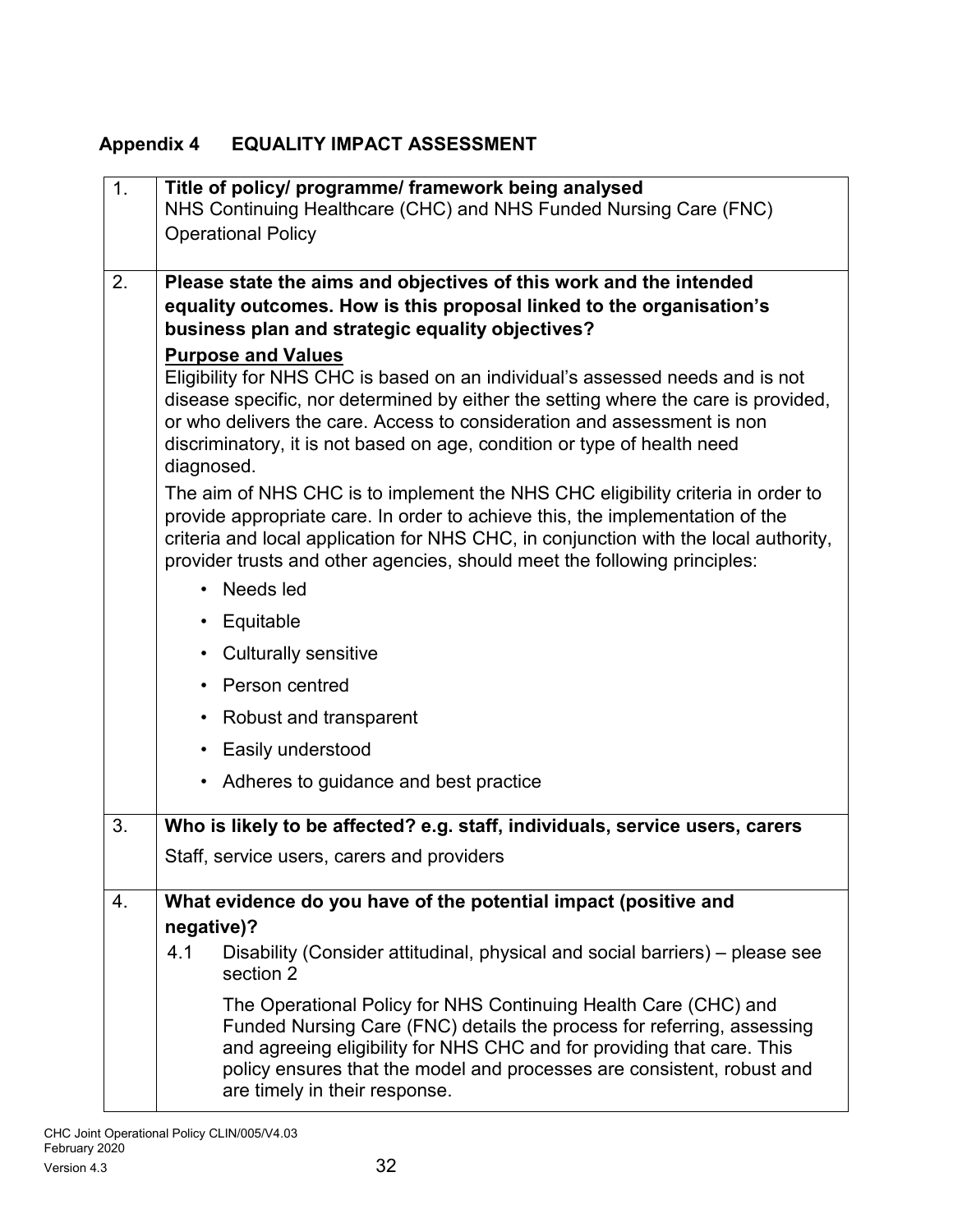|      | The policy sets out the operating framework for NHS Continuing Health<br>Care to ensure that the teams work in accordance with the National<br>Framework for                                                                                                                                                     |
|------|------------------------------------------------------------------------------------------------------------------------------------------------------------------------------------------------------------------------------------------------------------------------------------------------------------------|
|      | NHS Continuing Health Care and NHS-funded Nursing Care 2018                                                                                                                                                                                                                                                      |
|      | (referred to as the 'Framework') and Part 6 of The National Health Service                                                                                                                                                                                                                                       |
|      | <b>Commissioning Board and Clinical Commissioning Groups</b><br>(Responsibilities and Standing Rules) Regulations 2012, and to develop<br>and maintain the close working arrangements with colleagues in<br>Hampshire County Council, NHS provider services, and Clinical<br><b>Commissioning Groups (CCGs).</b> |
| 4.2  | Sex (Impact on men and women, potential link to carers below)<br>Please see section 2                                                                                                                                                                                                                            |
| 4.3  | Race (Consider different ethnic groups, nationalities, Romany Gypsies,<br>Irish Travellers, language barriers, cultural differences). Please see section<br>$\overline{2}$                                                                                                                                       |
| 4.4  | Age (Consider across age ranges, on old and younger people. This can<br>include safeguarding, consent and child welfare).<br>Please see section 2                                                                                                                                                                |
| 4.5  | Gender reassignment (Consider impact on transgender and transsexual<br>people. This can include issues such as privacy of data and harassment).<br>Please see section 2                                                                                                                                          |
| 4.6  | Sexual orientation (This will include lesbian, transgender, gay and bi-<br>sexual people as well as heterosexual people).<br>Please section 2                                                                                                                                                                    |
| 4.7  | Religion or belief (Consider impact on people with different religions,<br>beliefs or no belief)<br>Please section 2                                                                                                                                                                                             |
| 4.8  | <b>Marriage and Civil Partnership</b><br>Please see section 2                                                                                                                                                                                                                                                    |
| 4.9  | Pregnancy and maternity (This can include impact on working<br>arrangements, part-time working, infant caring responsibilities). Please<br>section 2                                                                                                                                                             |
| 4.10 | Carers (This can include impact on part-time working, shift-patterns,<br>general caring responsibilities, access to health services, 'by association'<br>protection under equality legislation).<br>Please section 2                                                                                             |
| 4.11 | Additional significant evidence (See Guidance Note)<br>The Operational Policy has been reviewed in line with the National<br>Framework for NHS Continuing Health Care and NHS-funded Nursing<br>Care 2018 (referred to as the 'Framework') and Part 6 of The National<br>Health                                  |
|      | Service Commissioning Board and Clinical Commissioning Groups                                                                                                                                                                                                                                                    |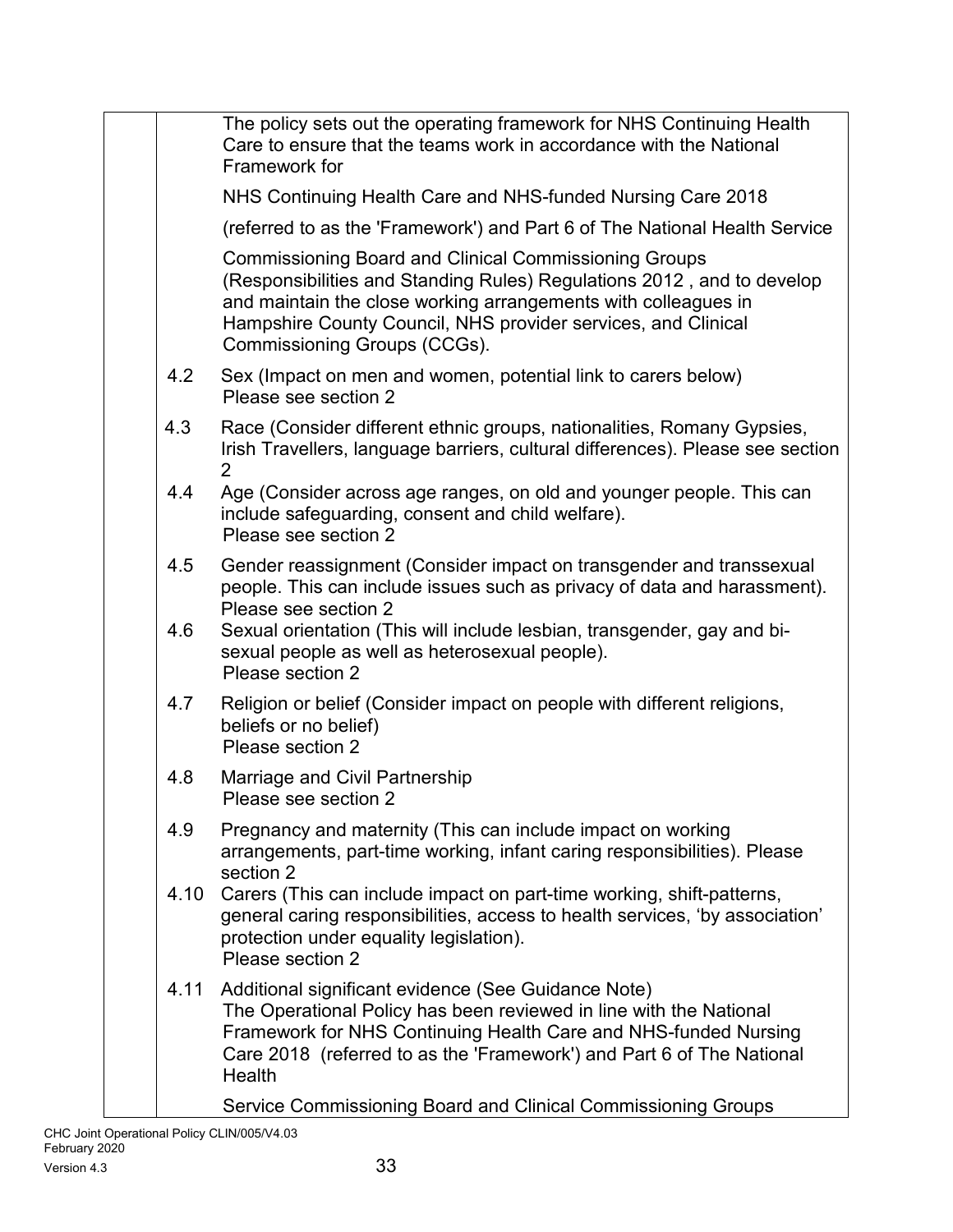|                                                            | (Responsibilities and Standing Rules) Regulations 2012                     |  |  |
|------------------------------------------------------------|----------------------------------------------------------------------------|--|--|
| 5.                                                         | <b>Action planning for improvement</b>                                     |  |  |
|                                                            | Annual review of impact with the NHS CHC Process Group in combination with |  |  |
|                                                            | co-production groups.                                                      |  |  |
| <b>Sign Off</b>                                            |                                                                            |  |  |
| Name and signature of person who carried out this analysis |                                                                            |  |  |
| Laura-Jane Osbaldeston                                     |                                                                            |  |  |
| Date analysis completed                                    |                                                                            |  |  |
|                                                            | 10.10.2017                                                                 |  |  |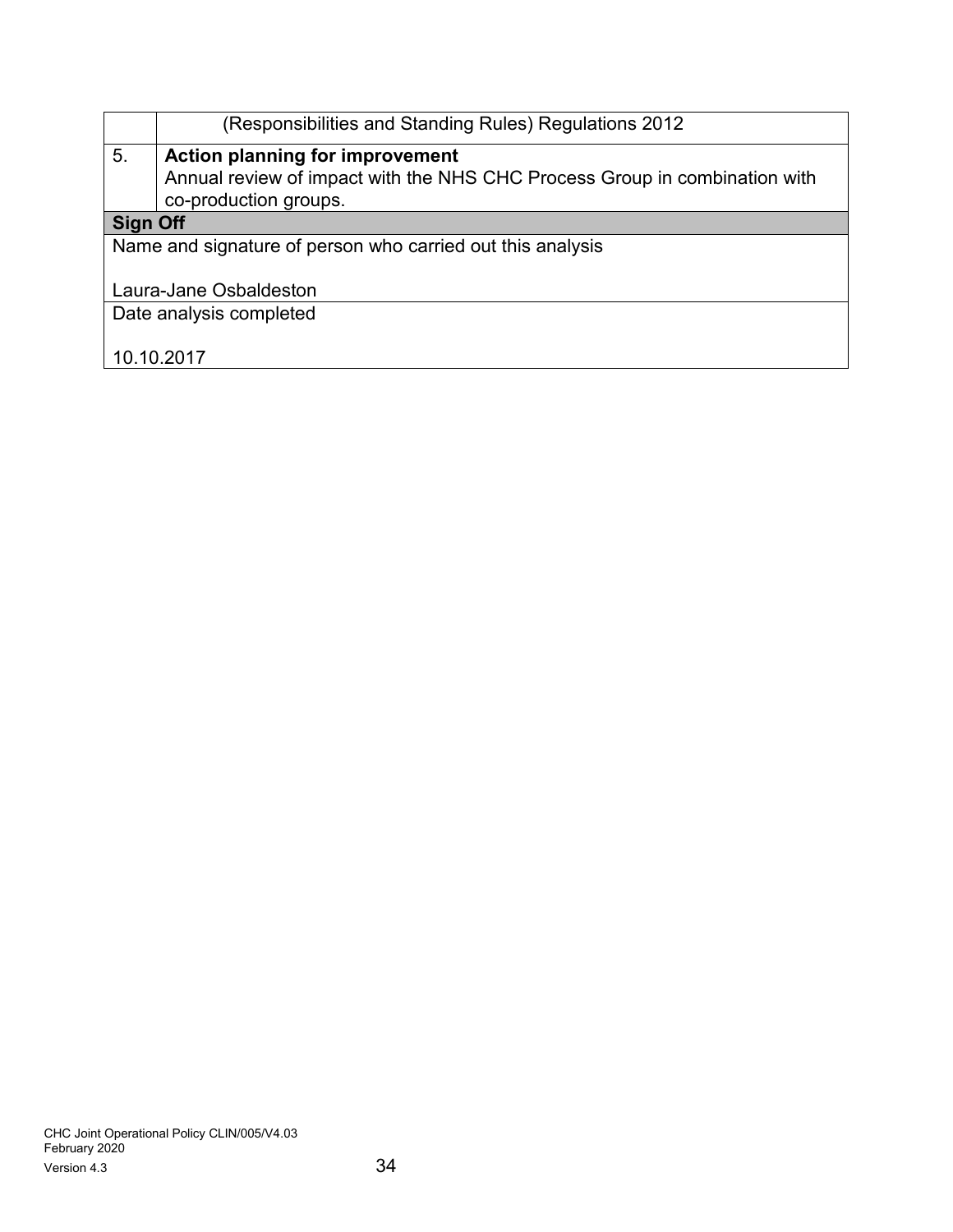# <span id="page-34-0"></span>**Appendix 5 BROKERAGE FORMS**

| <b>Name</b>                                                                                            | <b>Embedded</b><br><b>Document</b> |
|--------------------------------------------------------------------------------------------------------|------------------------------------|
| <b>Forms Flowchart:</b>                                                                                | CHC Forms Flowcha                  |
| Visual Aid to use of Brokerage forms                                                                   | rt v3.docx                         |
| <b>CHCB Form 1</b>                                                                                     | CHC Form 1 Broker                  |
| <b>Brokerage Request</b>                                                                               | age_Request_v4.dot                 |
| <b>CHCB Form 2</b>                                                                                     | CHC_Form_2_Market                  |
| <b>Brokerage Search</b>                                                                                | _Search_v3.1.dotx                  |
| <b>CHCB Form 3</b>                                                                                     | CHC_Form_3_High_                   |
| <b>High Cost Proposal</b>                                                                              | Cost Approval v3.do                |
| <b>CHCB Form 4</b>                                                                                     | CHC_Form_4_Chang                   |
| Change of Placement / Package                                                                          | e_Package.dotx                     |
| <b>CHCB Form 5</b>                                                                                     | CHC_Form_5_Cancel                  |
| Cancellation of Placement / Package                                                                    | led_Package_v2.dotx                |
| <b>CHCB Form 6</b><br><b>Template for Request for Provider</b><br>Assessment and confirmation of costs | To be<br>finalised                 |
| <b>CHCB Form 7</b><br>Fax / Form template for confirmation for<br>Provider to proceed                  | To be<br>finalised                 |
| <b>Delegated Authority Levels</b>                                                                      | CHC_Delegated_Lev<br>els.pdf       |
| <b>CHCB Form 8</b><br>Care plan / risk assessment returns<br>Template                                  | To be decided                      |
| <b>CHCB Form 9</b>                                                                                     | To be                              |
| Confirmation to family of outcome Template                                                             | finalised                          |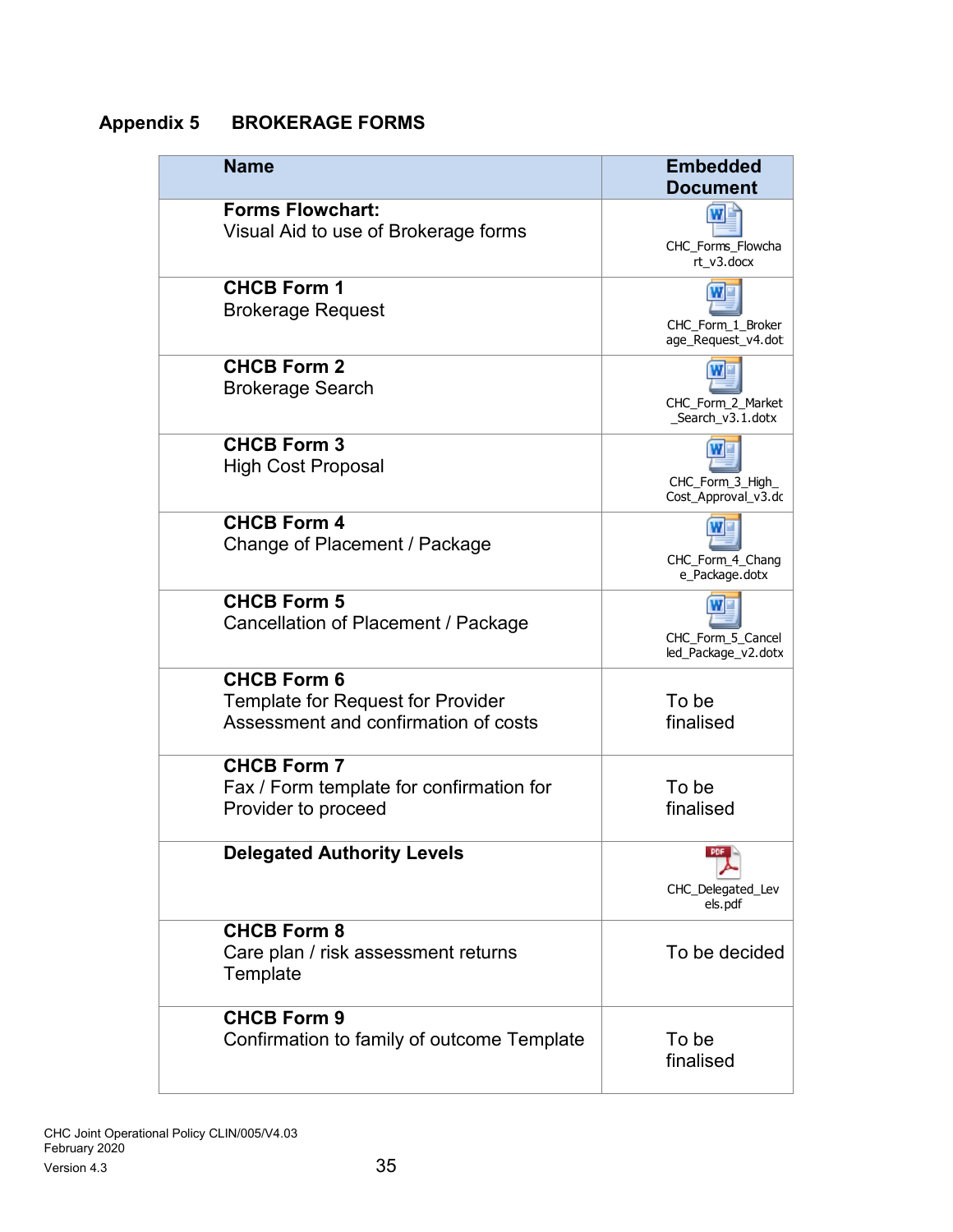# <span id="page-35-0"></span>**Appendix 6 Joint Resolution Policy**

| <b>Joint Resolution Policy</b> | Joint Dispute Policy<br>v.4.doc |
|--------------------------------|---------------------------------|
| <b>Application for Dispute</b> | Application for<br>dispute.docx |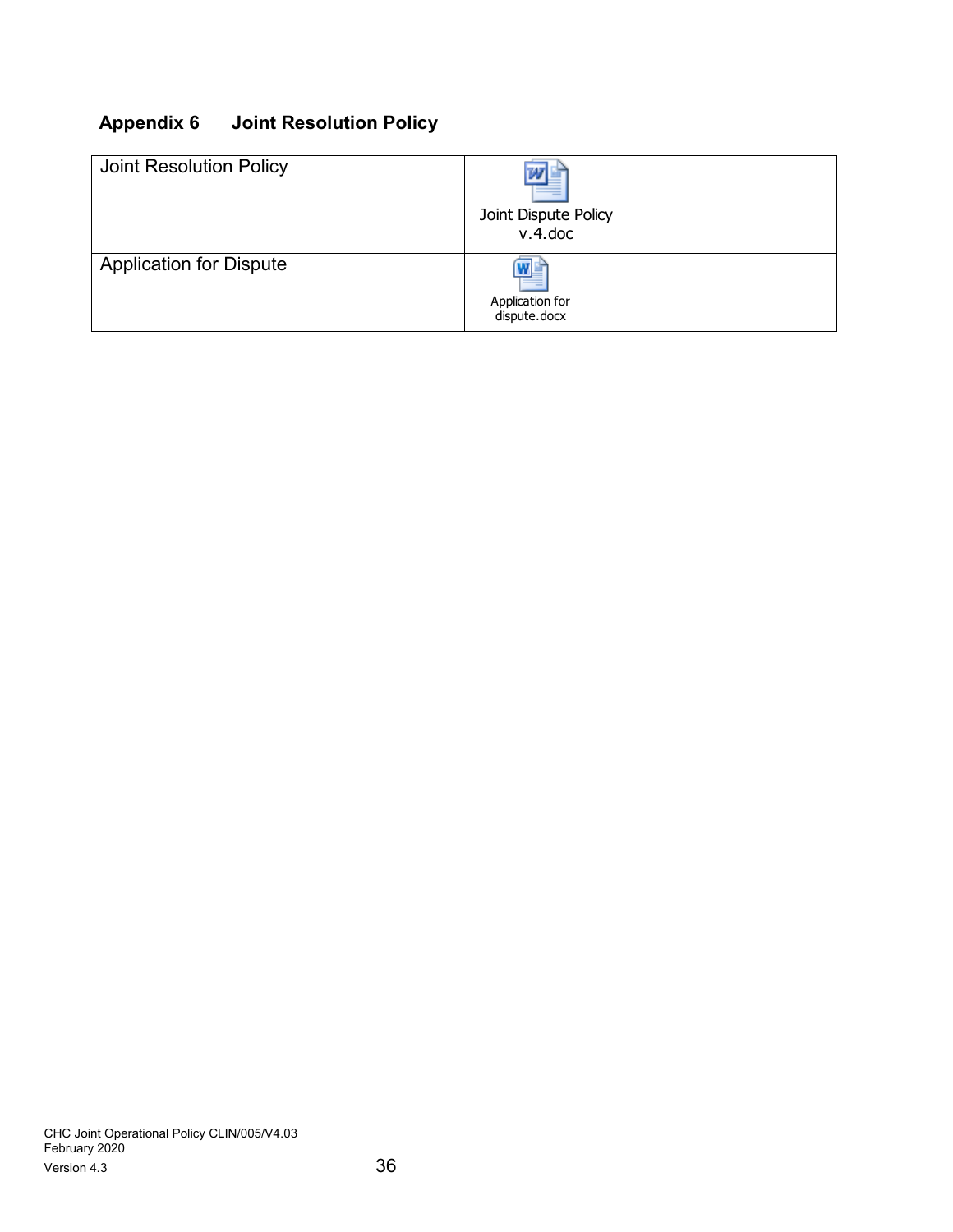

### **NHS West Hampshire CCG & Hampshire County Council**

### **Continuing Healthcare: Joint Resolution (Dispute) Policy**

#### **1. Background**

- 1.1 The National Framework for NHS Continuing Health Care (CHC) requires Clinical Commissioning Groups and Local Authorities to have in place a jointly agreed mechanism to resolve disputes between them on eligibility for CHC (i.e. disputes over which body is responsible for funding the care package required). [1]
- 1.2 The NHS National Framework provides a clear expectation that there should be jointly agreed local process for resolving inter agency disputes regarding Continuing Health Care eligibility. Such procedures should be conducted in the best interests of the patient and have clear timescales to avoid protracted periods of uncertainty. This policy presumes that both organisations are acting in accordance with the National Framework and associated Directions and Guidance.
- 1.3. Despite the best intentions to work in a collaborative and cooperative manner, there will still be times when West Hampshire CCGs (WHCCG) CHC service and Hampshire County Council (HCC) are unable to reach agreement about a particular case. If that situation arises an escalation process needs to be activated to support a planned policy and process for timely resolution.

#### **2. Scope of the policy**

- 2.1 This policy will apply to all applications for CHC that are processed through WHCCGs CHC service where the CCG have made a decision on eligibility, whether this is through the ratification process or the panel process. This would include any applications that are made by third parties that have been contractually engaged to complete assessments for and on behalf of WHCCG CHC service, but would not include third party assessments that are completed by other CCGs or third parties that have not been engaged by WHCCG.
- 2.2 A separate procedure, in accordance with the National Framework, is in place to resolve appeals from individuals or their authorised representatives. This policy cannot be used to make an appeal on an individual's behalf.
- 2.3 This policy only applies to decisions on eligibility. It does not, for example, apply to decisions relating to a particular package of care or to joint funding decisions which are made outside of the eligibility process.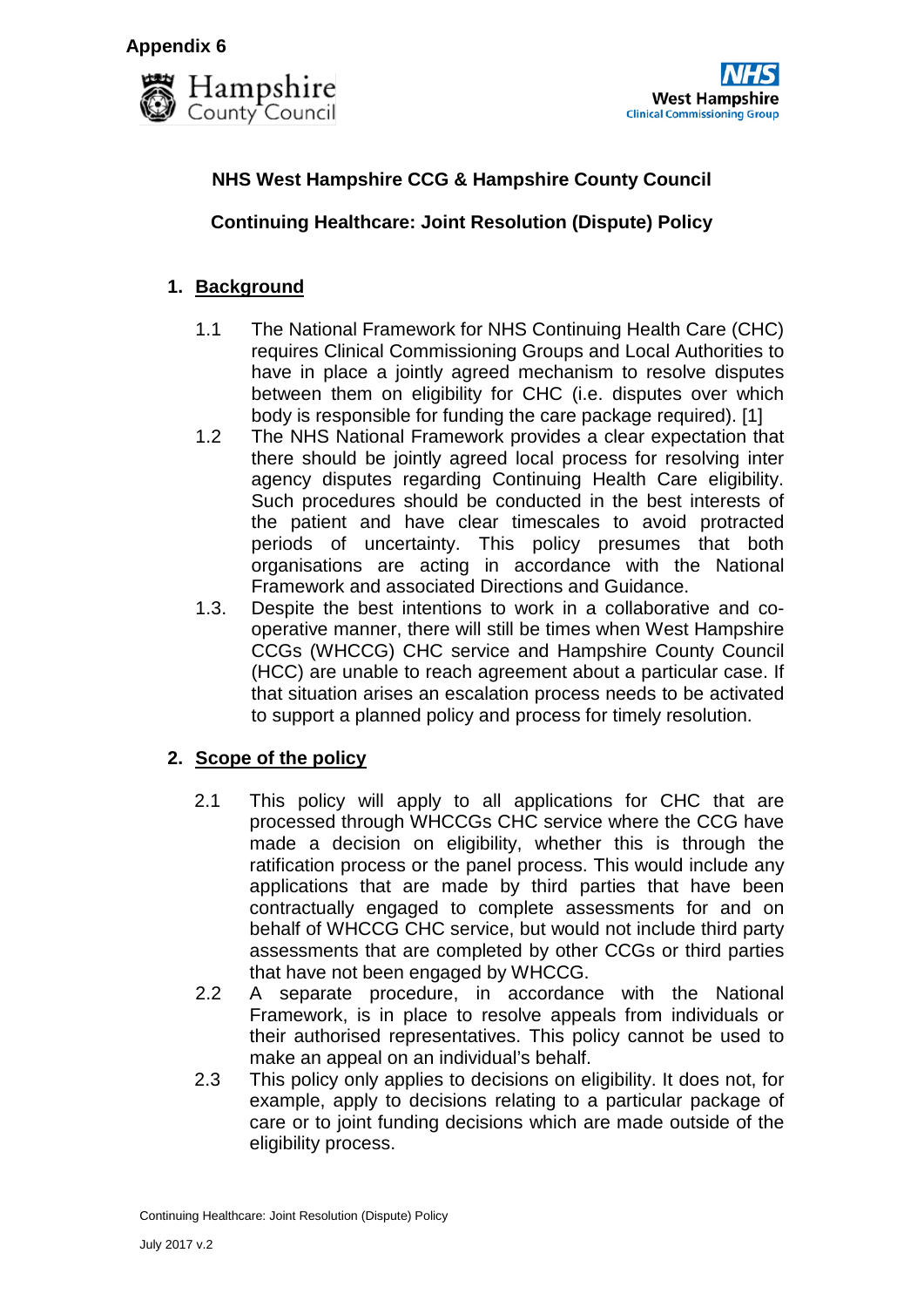

2.4 This policy does not apply to disagreements over checklist outcomes or recommendations at a multi-disciplinary meeting to complete the Decision Support Tool. Disagreements in these circumstances should be managed outside of this policy in accordance with the National Framework.

#### **3. Objectives of the policy**

- 3.1 The primary objective of this policy is to have a robust framework in which disputes can be considered and managed effectively. It is to provide a timely response and outcome to disputes on eligibility.
- 3.2 A further key objective of both the CCG and the local authority (LA) is to ensure that an individual's eligibility for NHS Continuing Health Care is correctly determined based on the assessment of their care needs.
- 3.3 This policy is aimed to encourage a culture of problem solving, collaboration and close partnership working that demonstrates openness, consistency and transparency throughout the CHC process.
- 3.4 The individual should not be involved in the dispute in any way. Where a decision has been brought into dispute, the individual or their legal representative should be informed of the CCG's decision on eligibility in the normal way, giving them the opportunity to formally appeal if they wish to in their own right.
- 3.5 Individuals should always be cared for in an appropriate environment throughout the process and any dispute in relation to funding should not interfere with the support provided to them.
- 3.6 This policy will ensure framework compliancy throughout any dispute.

#### **4. Raising a Dispute on Eligibility – Panel Decisions**

- 4.1 Disputes can arise from decisions made by the CCG within the Terms of Reference for NHS CHC Panels. It is expected that HCC are represented on each of the WHCCG panels to support the decision making process. Decisions on eligibility are made by the Chair of the panel, advised by the LA and health representatives.
- 4.2 Should either of the advisors wish to dispute the decision of the Chair, the Chair and the appropriate advisor must complete a dispute pro forma (appendix A) before the completion of the Panel meeting.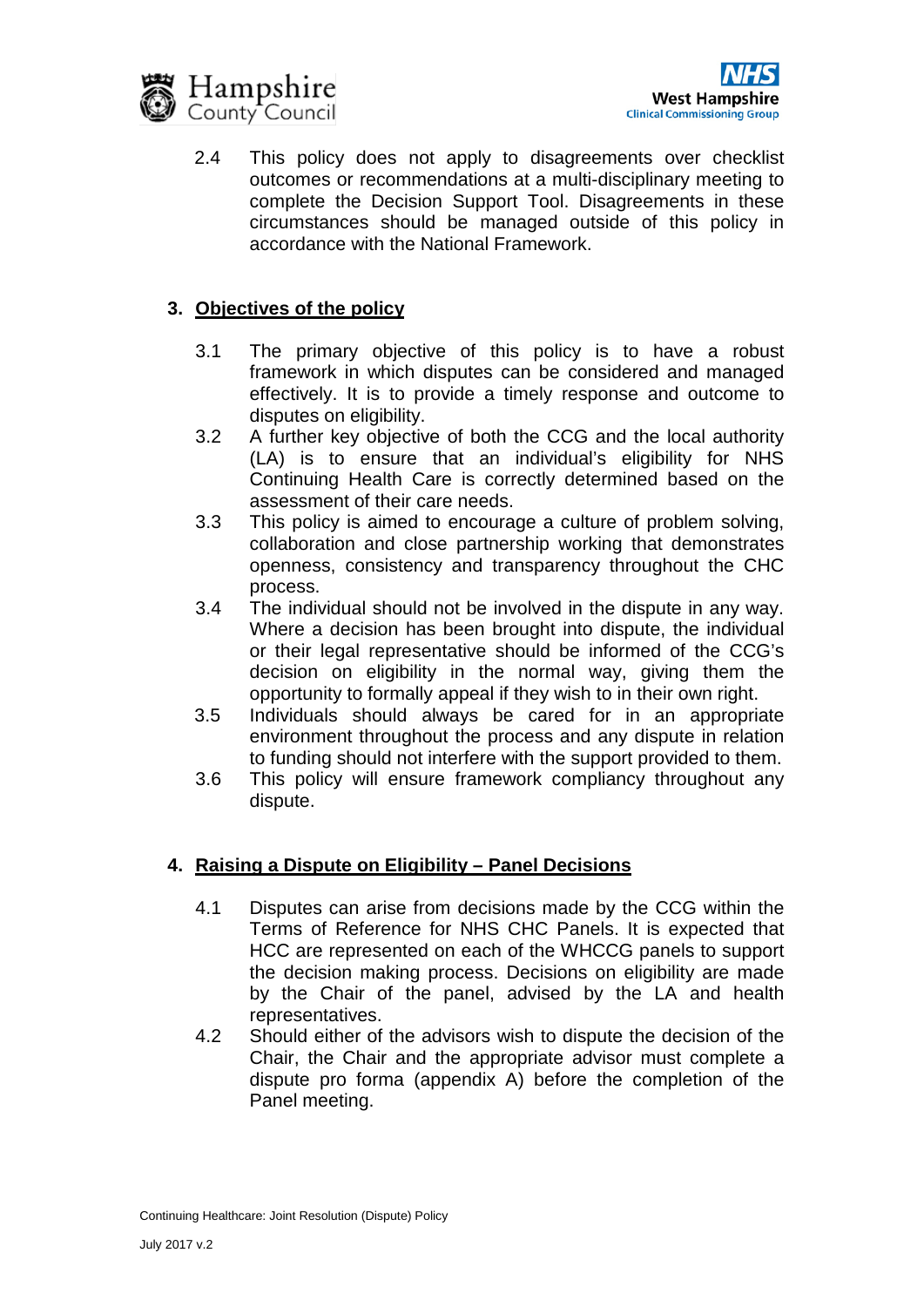

- 4.3 Reasons for the dispute should be clearly articulated and make reference to the four key indicators and why the advisor disagrees with the decision of the Chair. The Chair must allow time within the Panel for the pro forma to be completed.
- 4.4 The Chair must clearly indicate the exceptional circumstances should they be overruling the recommendation of the MDT.
- 4.5 The pro forma should indicate which organisation will be responsible for any interim care and funding arrangements pending the resolution of the dispute, in line with the National Framework and Responsible Commissioner Guidance as appropriate.

#### **5. Raising a Dispute on Eligibility – Out of Panel Decisions**

- 5.1 Out of panel decisions should only be verified where it is clear to the verifier that appropriate process has been followed, the recommendation of the MDT is unanimous and the DST has been signed by all members of the MDT. Any case where process is questioned must be taken out of the dispute process and fully investigated before being submitted to the panel for consideration.
- 5.2 WHCCG will supply HCC with a list of out of panel eligibility decisions weekly. HCC will have one week from the time that they have been made aware of an eligibility decision in which to advice the CCG of a wish to raise a dispute over decisions that have been made out of panel.
- 5.3 In the first instance HCC should write or email WHCCG via the generic email to advise them that they intend to raise a dispute. This should be followed as soon as is reasonably practicable by a dispute pro forma indicating the reasons for the dispute.
- 5.4 Interim care and funding arrangements pending the resolution of the dispute, will be agreed in line with the National Framework and Responsible Commissioner Guidance as appropriate.

#### **6. Actions and Timescales**

- 6.1 Stage 1
	- a) At the point that WHCCG are in receipt of dispute proforma from both HCC and the CCG decision maker it will be considered a Stage 1 dispute.
	- b) WHCCG will identify an appropriate band 8a (or above) manager to review the case and the dispute pro formas (form both the chair and the advisor). This manager will not previously have been involved in the decision making process for that case.
	- c) Within seven days the reviewer/manager will write and email a response to the dispute, drawing out key threads from the dispute pro forma and ensuring these are addressed, to the

Continuing Healthcare: Joint Resolution (Dispute) Policy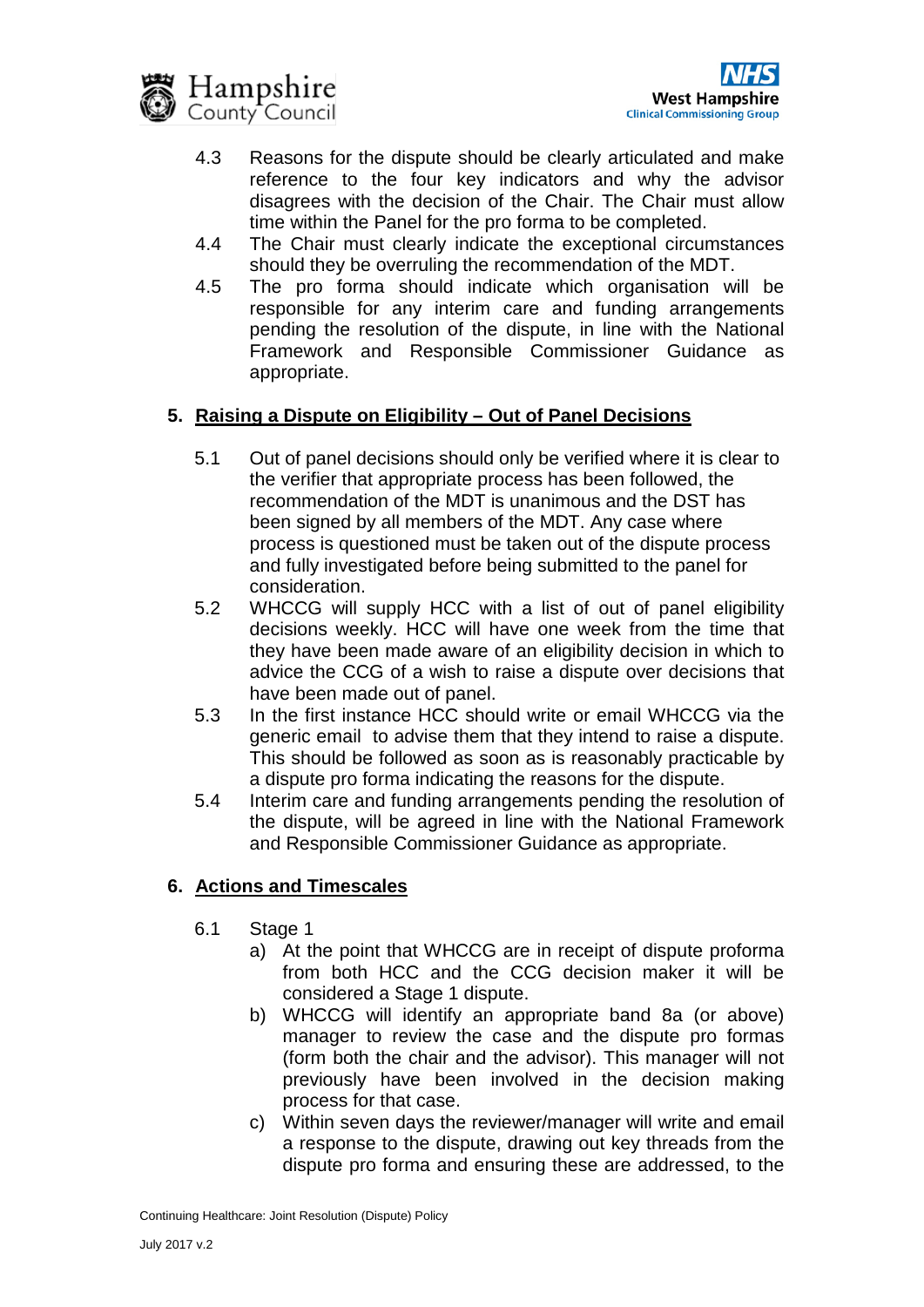



professional that has raised the dispute, and making clear whether the original decision is upheld. A template letter is at appendix B.

- 6.2 Stage 2
	- a) If resolution is not agreed, the dispute may be escalated to a Stage 2 dispute, within 7 days of the stage 1 notification. Stage 2 is a desk top review of the evidence, Decision Support Tool and dispute pro formas, this stage will be undertaken between a WHCCG manager (band 8a or above) and an appropriate HCC manager. The outcome of this review must be communicated by WHCCG in writing to the professional that has raised the dispute within 7 days.
- 6.3 Stage 3
	- a) If resolution is not agreed, the dispute may be escalated by the disputer to a Stage 3 dispute. This must be done within seven days of the written outcome of Stage 2.
	- b) Stage 3 of the dispute process will be a meeting between WHCCG CHC Head of Service and an HCC area director.
	- c) A date for this meeting will be arranged within 14 days of the formal outcome of stage 2. It will be the responsibility of HCC to arrange this meeting.
	- d) If it is not possible to arrange a date within a reasonable timescale this must be escalated to Department Director level.
	- e) The case coordinator, local authority representative, health advisor, local authority advisor and Chair of the relevant panel may be required to attend the meeting to give further detail.
	- f) Notes and outcome letters from stages 1 and 2 will be available to inform the stage 3 meeting.
	- g) The outcome of this meeting will be communicated in writing by the WHCCG CHC Head of Service to HCC Area Director within 7 days of the meeting.
- 6.4 Stage 4
	- a) There is an expectation that all disputes will be resolved within the three dispute stages. In exceptional circumstances, where the issue remains unresolved after Stage 3, WHCCG and HCC may seek to move to an independent review or adjudication service.
	- b) This will require approval from the appropriate directors of service. Where the dispute has been raised by HCC, should the independent outcome uphold the decision of the CCG the cost for the independent review or adjudication service will fall to HCC. Should the review or adjudication advise eligibility then the CCG must cover the costs.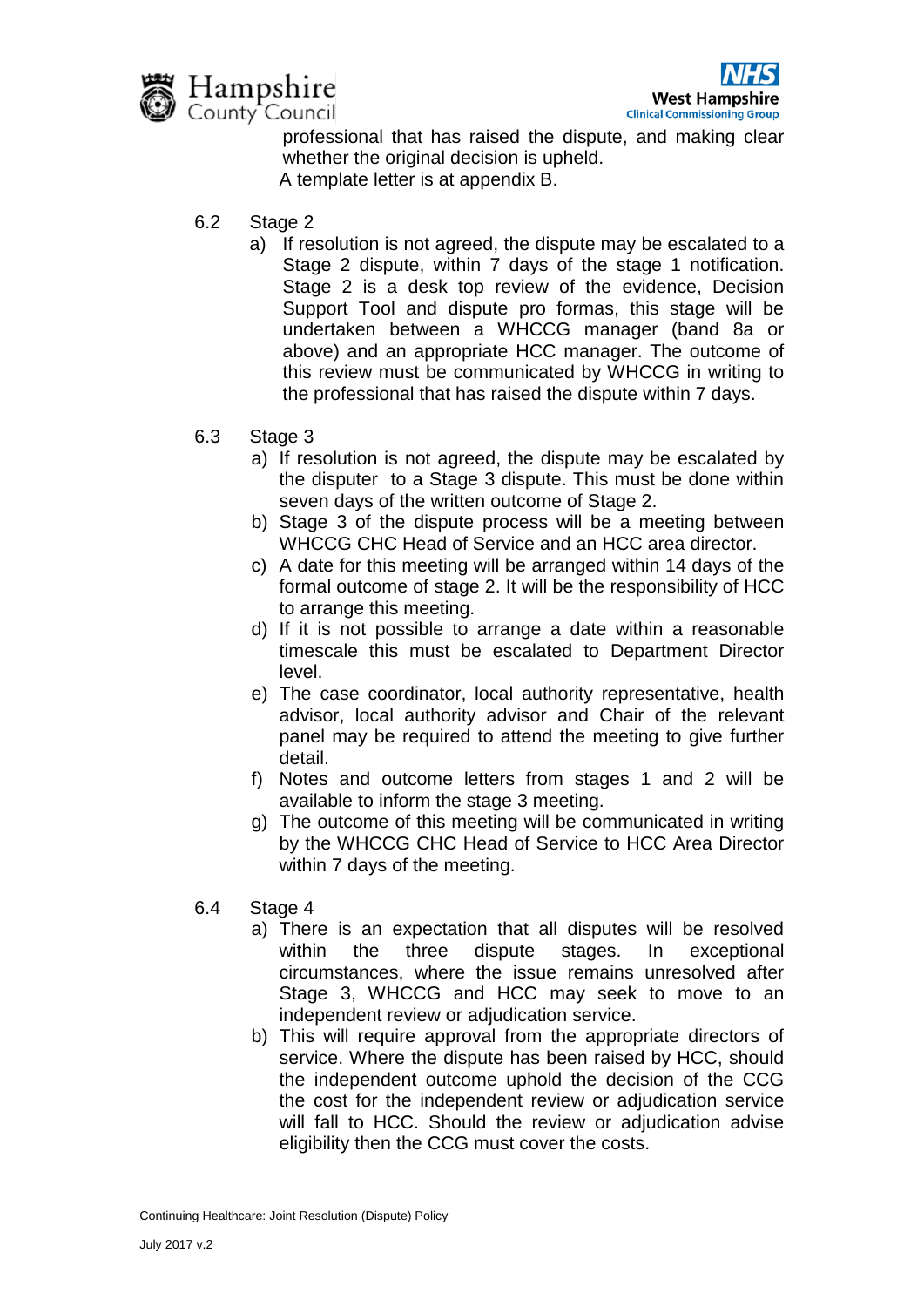



c) Adherence to timescales is an essential component of this policy. All effort will be made by both parties to adhere to the timescales of this policy, for any delay to process both parties must be advised for the reasons for the delay. A case can only be closed at the point that both parties are in agreement with the decision at which ever stage of the process that agreement is made. Should a case move out of the timescales for no given reason then this must be raised via respective senior managers.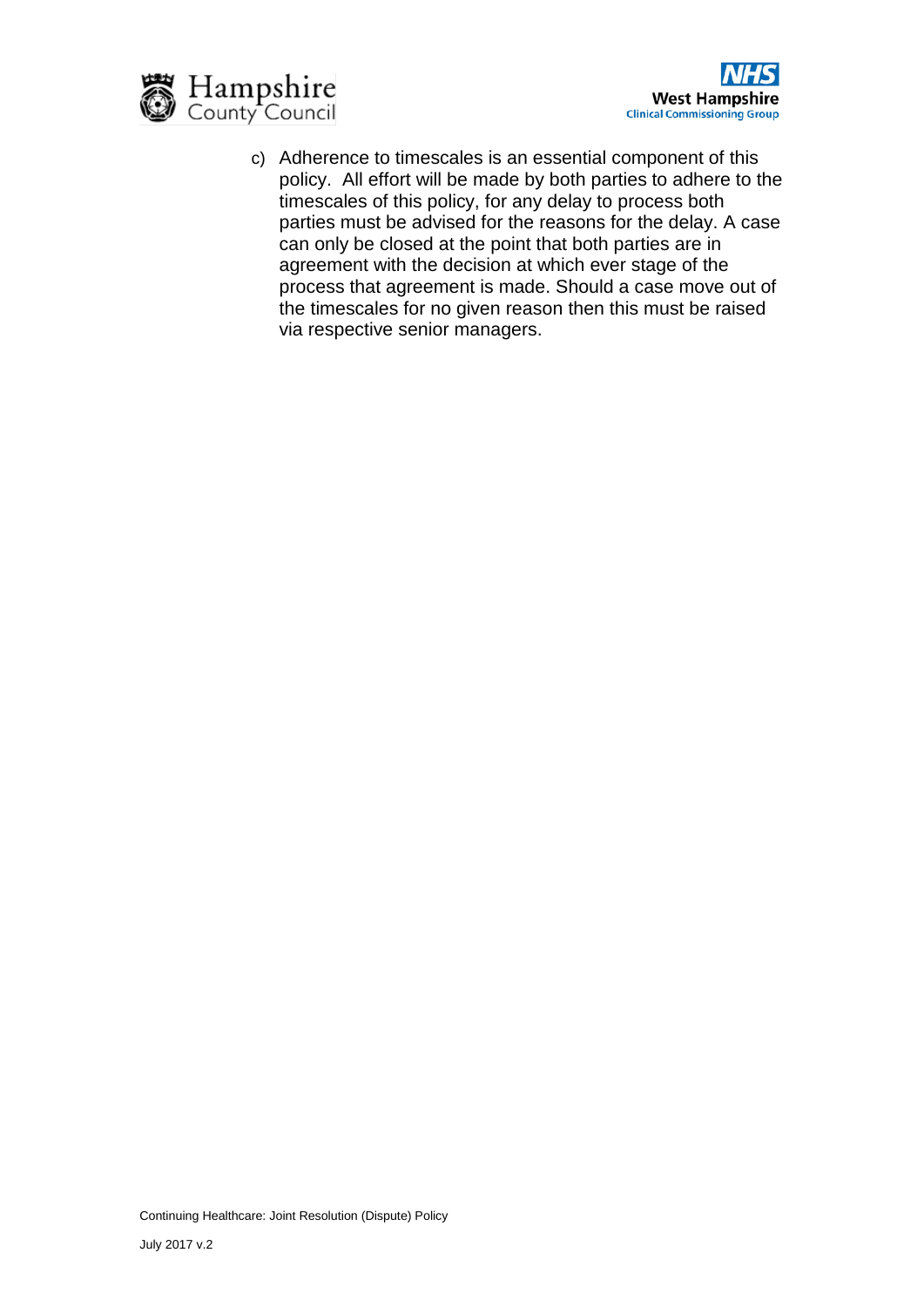

### **Appendix A**

#### **Details of case requiring resolution.**

This form must be completed for any case that requires resolution and is to be processed via the Joint HCC and WHCCG Dispute Policy Dec 16.

To be completed at panel by panel chair.

| Name of Service User                                                                              |  |
|---------------------------------------------------------------------------------------------------|--|
| Care Group                                                                                        |  |
| <b>Panel Chair</b>                                                                                |  |
| LA Rep                                                                                            |  |
| Date of panel                                                                                     |  |
| Panel members present                                                                             |  |
| Summary of outcome of the<br>panel meeting, including<br><b>MDT</b> recommendation                |  |
| <b>Current commissioner</b>                                                                       |  |
| Reason for dispute -<br>including exceptional<br>circumstances identified to<br>over rule the MDT |  |
| Signed & dated                                                                                    |  |
|                                                                                                   |  |